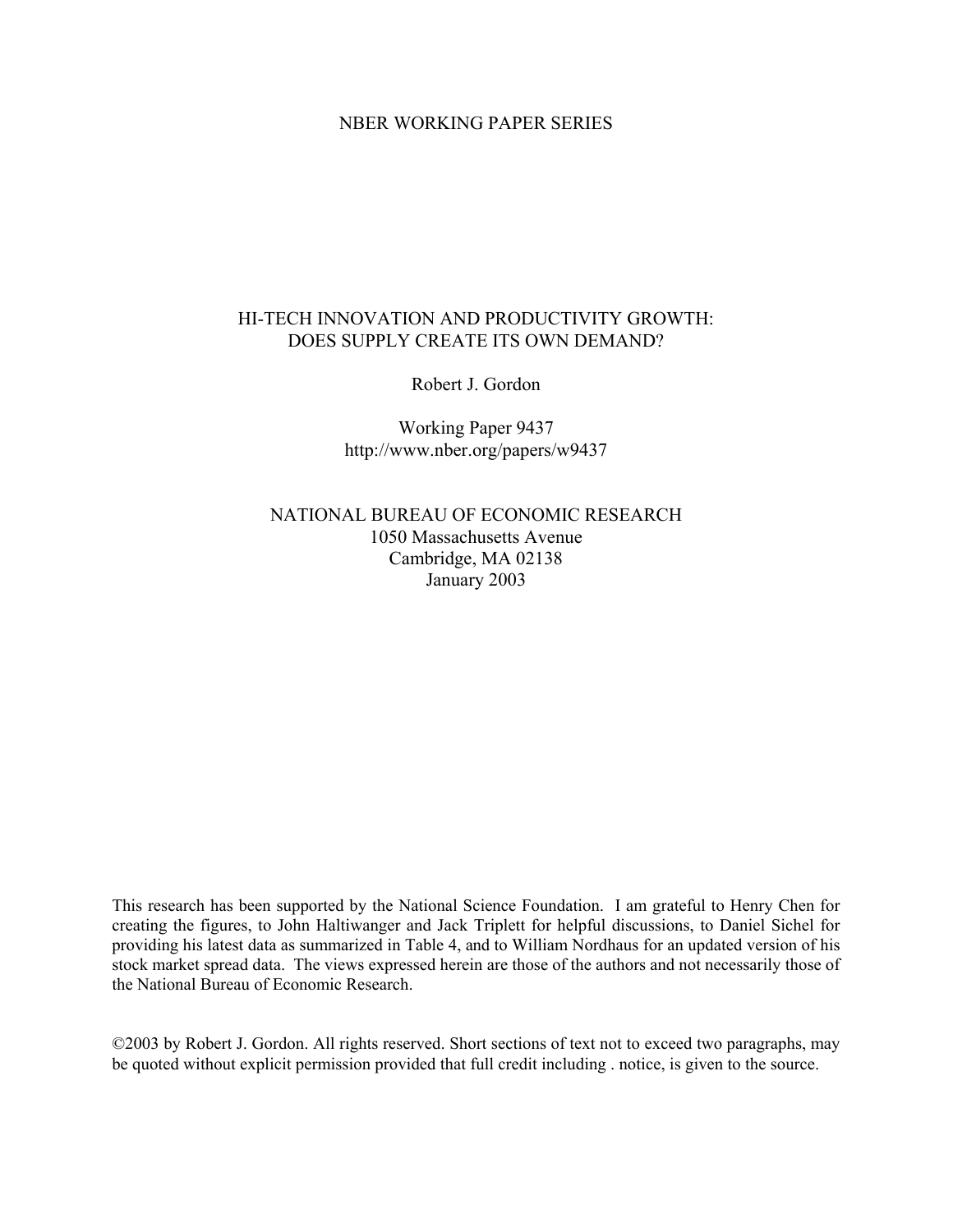Hi-tech Innovation and Productivity Growth: Does Supply Create Its Own Demand? Robert J. Gordon NBER Working Paper No. 9437 January 2003 JEL No. E00, O30, O40

# **ABSTRACT**

This paper argues that the late 1990s boom in ICT investment was unsustainable for both macro and micro reasons; we are unlikely again to witness an interval in which computer hardware investment grows at an annual rate greater than 30 percent for five straight years. Analysts who base their optimism on the role of Moore's Law in creating endless exponential growth of computer power neglect the need for an equally rapid explosion in the demand for computer power. Simply put, this paper argues that supply does not create its own demand

Yet a failure of ICT investment to revive to the ebullient growth performance of the late 1990s does not doom productivity growth to slip back to the dismal pre-1995 era. Instead, we argue that conventional analyses have exaggerated the contribution of ICT investment to the post-1995 productivity performance. Productivity can continue to grow at respectable rates even if ICT investment continues to slump. While accepting the contribution of ICT *production* to economy-wide productivity growth, the paper cites four reasons to suspect that standard analyses have exaggerated the contribution of ICT *use*, the so-called "capital deepening" effect. First, these analyses unrealistically assume that the productivity payoff of computer use is instantaneous upon installation. Second, recent research indicates that the strong revival of productivity growth in retail trade occurred for reasons other than ICT use. Third, differential productivity growth across states in the U. S. appears to be related to ICT production but not to ICT use. Fourth, retailers in Europe use the same ICT equipment as in the U. S. yet have failed to enjoy a productivity revival, again indicating that factors other than ICT use are central.

The core of the paper is to show that while exponential increases in the supply of computer power are ongoing, the growth in demand for that power was unsustainably high in the late 1990s. The macro environment fostering ICT investment included the stock market bubble, as well as temporary factors that held down the inflation rate and allowed the Fed to pursue a monetary policy of benign neglect. The micro environment featured numerous factors that boosted the demand for ICT investment in the late 1990s only temporarily, including the telecom bubble, the fact that the web could only be invented once, the legacy of the failed dotcoms, and the little-noticed fact that software innovation has fallen badly behind the pace of hardware innovation.

Robert J. Gordon Department of Economics Northwestern University Evanston IL 60208-2600 and NBER rjg@northwestern.edu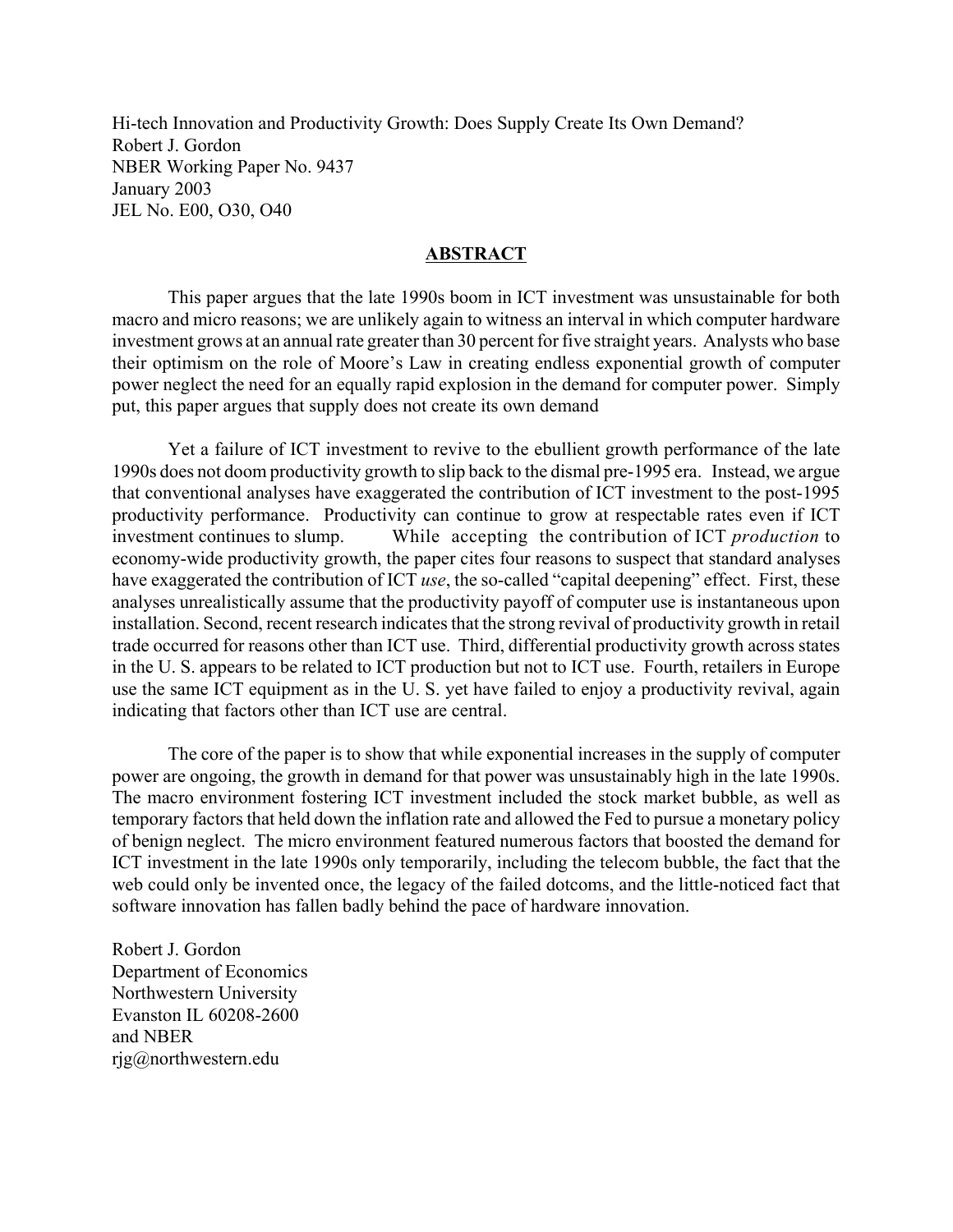# **TABLE OF CONTENTS**

| Micro: The Unsustainable Demand for ICT Equipment in the Late 1990s 3          |  |
|--------------------------------------------------------------------------------|--|
|                                                                                |  |
|                                                                                |  |
|                                                                                |  |
|                                                                                |  |
|                                                                                |  |
| III. The Contribution of Hi-Tech Investment to the Productivity Growth Revival |  |
|                                                                                |  |
|                                                                                |  |
|                                                                                |  |
| V. Positive Feedback Loops among the ICT Investment Boom, the Stock Market,    |  |
|                                                                                |  |
|                                                                                |  |
|                                                                                |  |
|                                                                                |  |
|                                                                                |  |
|                                                                                |  |
|                                                                                |  |
|                                                                                |  |
|                                                                                |  |
| VII. Unsustainable Sources of Demand for ICT Investment in the Late 1990s37    |  |
|                                                                                |  |
|                                                                                |  |
|                                                                                |  |
|                                                                                |  |
|                                                                                |  |
|                                                                                |  |
|                                                                                |  |
|                                                                                |  |
|                                                                                |  |
|                                                                                |  |

Tables and Figures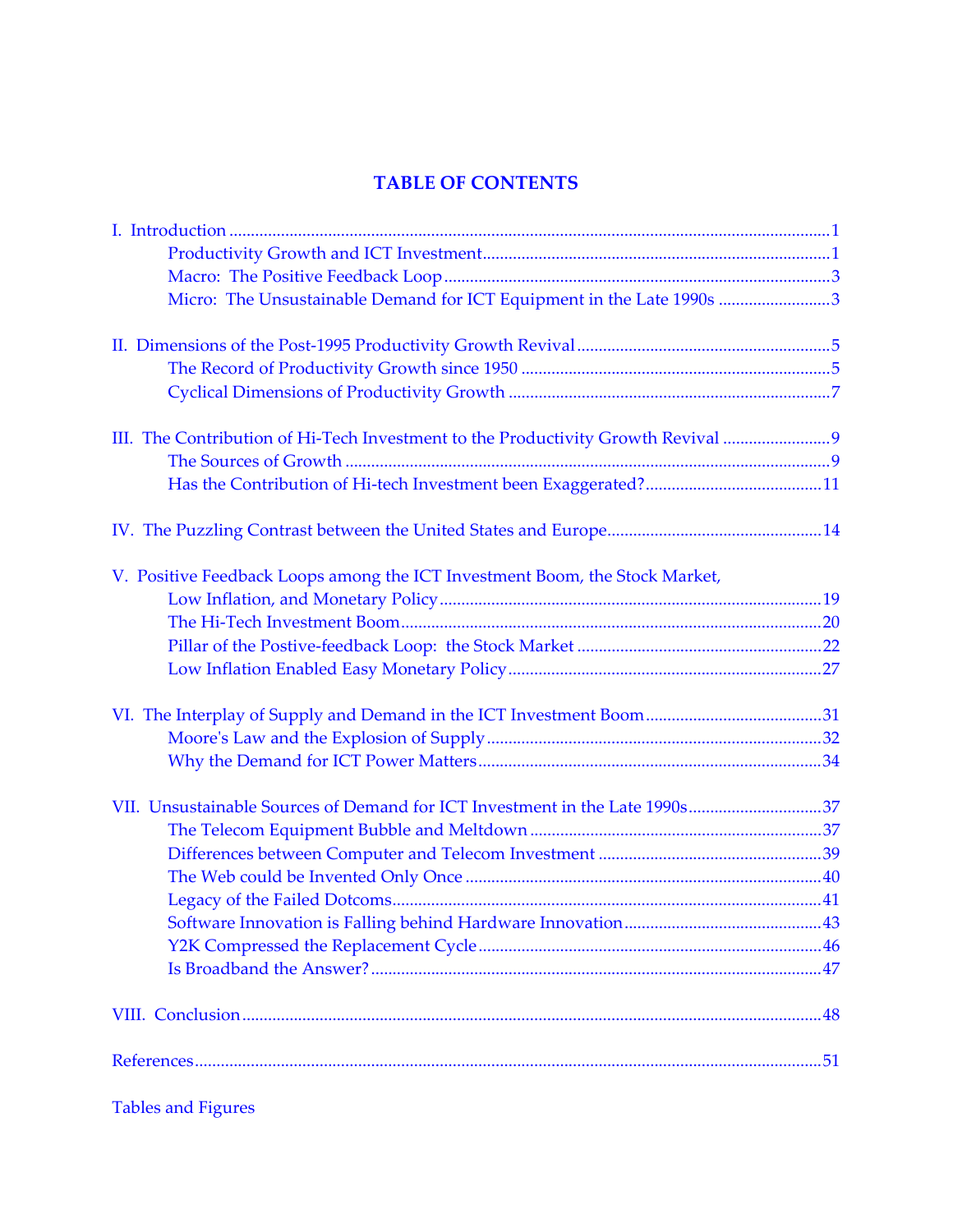# *I. Introduction*

No macroeconomic magnitude is more important for the future evolution of the economy than productivity growth, and none is harder to predict. Productivity growth forecasts are needed by monetary policymakers attempting to gauge the growth rate of potential output, the economy's "speed limit." So too is a predicted path of future productivity growth needed for forecasts of future government budgets, deficits, debt, and dates of potential Social Security crises, not to mention the future revenue and employment requirements that guide capital spending plans in every sector of private industry.

Yet, without exception, economists failed to forecast the marked acceleration of U. S. productivity growth after 1995, just as they had failed to anticipate in advance the two-decade slowdown in productivity growth after 1972. With both of these major failures as precedents, it is surprising that there is such a widespread consensus that the post-1995 productivity revival will continue into the indefinite future—that is, that the productivity growth recorded from 1995 to 2002 is more relevant to the long-term future over the next decade or two than the more dismal precedent of 1972 to 1995. The very phrase "New Economy" connotes such a permanent change in regime, in contrast to a hypothetical alternative label, such as "bubble economy," that would treat the change in regime as temporary and short lived. Is such an assumption of permanence in the productivity growth revival warranted? Did the revival contain one-time elements that are unlikely to be repeated?

# **Productivity Growth and ICT Investment**

Important studies of the post-1995 productivity growth revival have concluded that its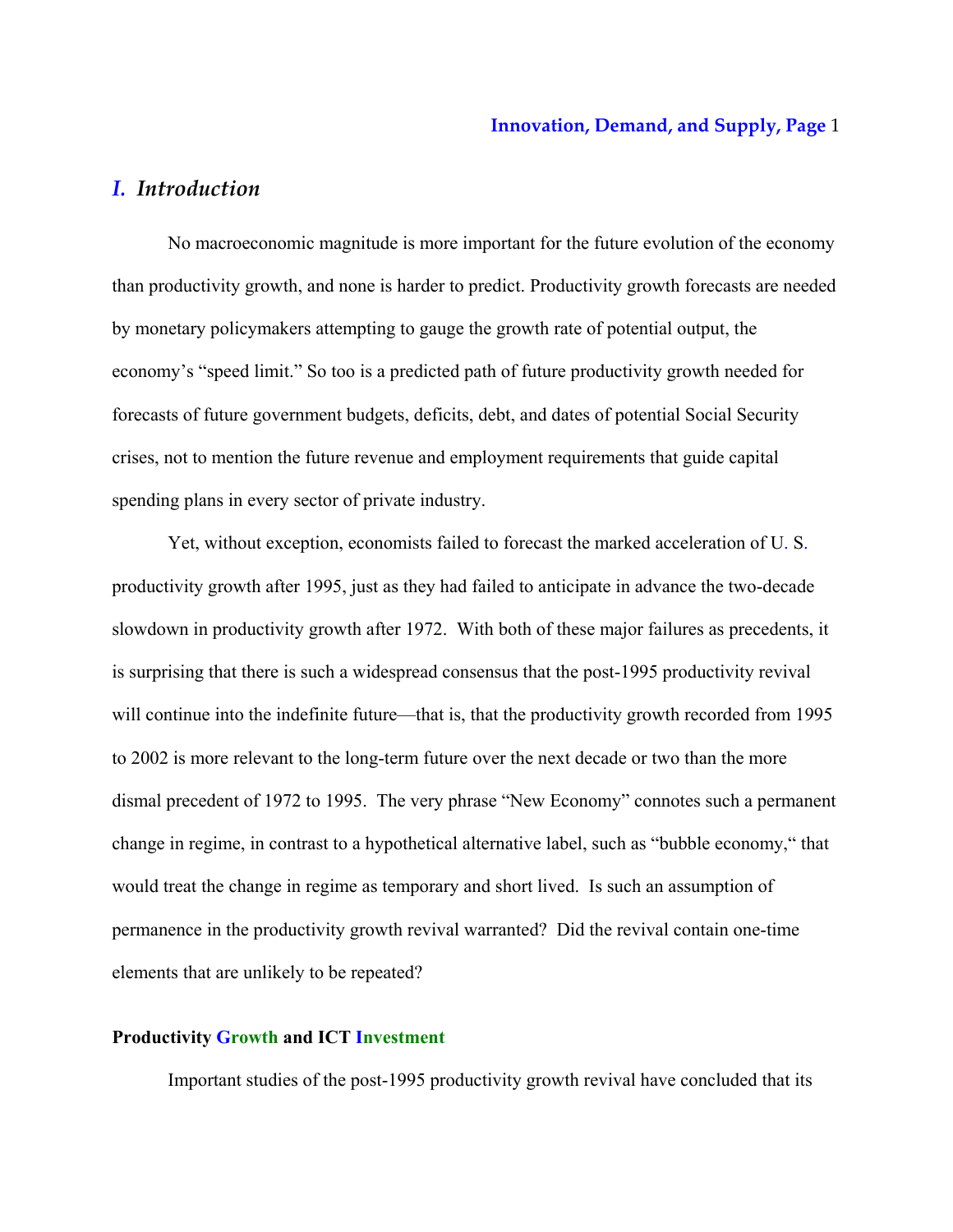primary source, and perhaps its only source, was the post-1995 acceleration of growth in real investment in information and communication technology (ICT). This paper begins by examining the record of U. S. productivity growth, distinguishes between cyclical and structural elements of the post-1995 revival, and then reviews evidence on the role of ICT investment in achieving the revival. The major conclusion is that the magnitude of ICT investment's contribution to the productivity growth revival has been exaggerated; ICT deserves substantial credit, but not all the credit that it has previously received. In reaching this conclusion, we focus primarily on the example of the retail trade sector, which emerges both as a primary location of the revival in the United States and as by far the most important industry explaining why the United States enjoyed a revival while Europe did not.

Whether ICT investment explained half, most, or all of the US productivity growth revival, clearly a critical ingredient in predicting future productivity growth is to determine whether ICT investment will soon return to the heady growth rates of the late 1990s, or whether instead that growth rested on unsustainable elements that are unlikely to be repeated. The core of the paper is suggested by its subtitle, "Does Supply Create its Own Demand?" When steady advances in chip-making technology create geometric increases in the *supply* of computer power, does the marketplace automatically generate a *demand* for all that new computer power? This paper argues that supply does not *automatically* create its own demand, and that a continuing explosion of computer power over the next decade may lead to a steady decline in the share of nominal GDP devoted to current-dollar spending on ICT investment, rather than a return to the high growth rates of real ICT investment experienced in the 1990s. "The real problem is demand. It seems that the supercharged spending on technology between 1998 and 2000 owed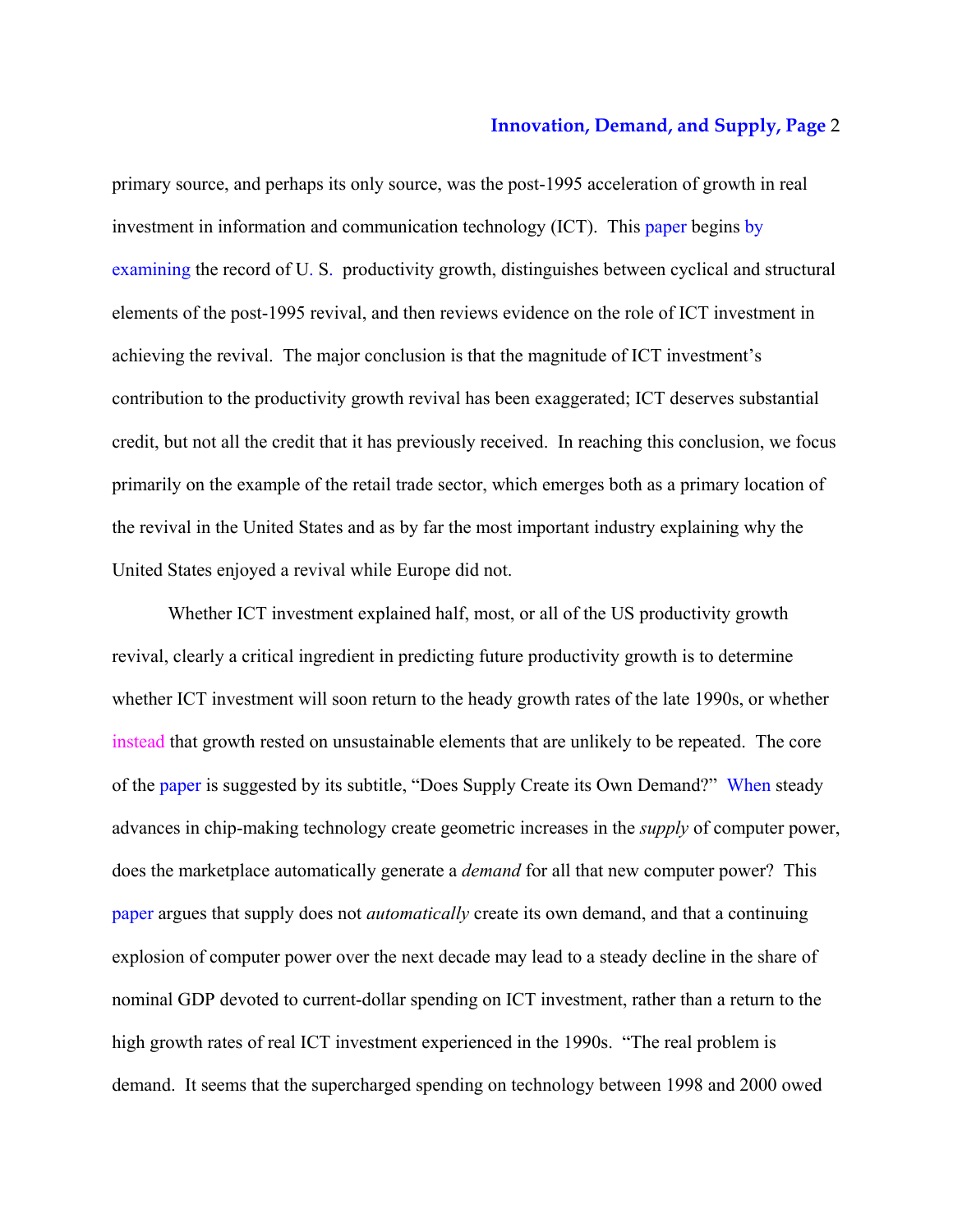much to the coincidence of business, product, and liquidity cycles. There is an underlying noncyclical growth story, but it is smaller than we thought" (Lex, 2001).

# **Macro: The Positive Feedback Loop**

The treatment of supply and demand for ICT investment is divided into two parts, which, in shorthand, can be considered the "macro" component and the "micro" component. The macroeconomic environment of the late 1990s reflected a remarkable "positive feedback loop" in which four major factors each achieved historically unprecedented performance, and in doing so, fed back and reinforced the behavior of the others. The boom in ICT investment, created by a confluence of microeconomic supply and demand elements described separately, fueled the stock market boom and contributed to low inflation. The stock market provided cheap finance to spur the ICT investment boom and added to output growth through its wealth effect on consumer behavior. Low inflation made it possible for the Federal Reserve (the Fed) to avoid tight monetary policy, while monetary policy, by keeping interest rates relatively low, boosted the demand for ICT investment and supported the stock market boom. Each of these elements made the demand for ICT investment higher than it would have been otherwise, and created a larger response of real ICT investment to rapid declines in ICT prices than would have occurred without the macro positive feedback loop.

#### **Micro: The Unsustainable Demand for ICT Equipment in the Late 1990s**

An acceleration in the rate of decline of computer prices, made possible by a faster "Moore's Law" cycle in the development of new computer chips, kicked off the New Economy ICT boom of the late 1990s. Prices that fell more rapidly encouraged firms and consumers to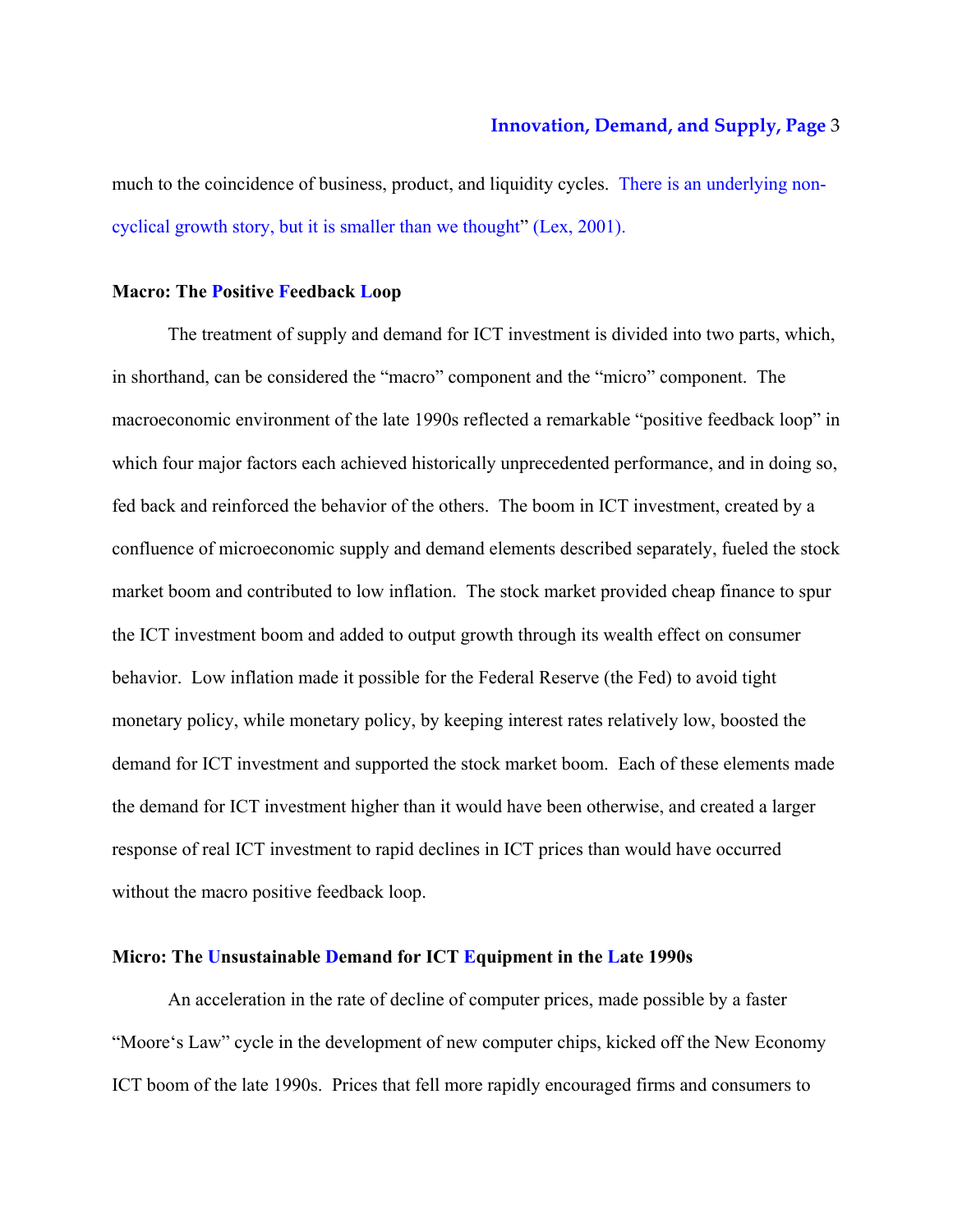replace old computers more quickly. Yet the demand for these ever-cheaper computers depended in part on the development of new reasons to buy them, and several factors, most notably the invention of the World Wide Web (WWW), spurred an explosion in demand that matched the expansion of supply. The ongoing evolution of technological development in the supply of computer power may not, however, generate a repeat occurrence of the demand for ICT investment equipment experienced in the late 1990s. Our analysis begins with the overhang of underutilized fiber-optic cable and telecom equipment, perhaps the greatest technological bubble in the history of the modern world. We continue with the surfeit of equipment no longer needed by failed e-commerce firms, the "dotcoms," the dimming prospect that the Internet will live up to its initial promise for either consumer e-commerce or business-to-business commerce, and our most important and controversial proposition that software innovation has failed to take advantage of explosive growth in hardware capacity, leaving both business firms and consumers lacking reasons to replace their old computers at anything like the pace that was common in the 1990s. The section on the micro demand for computer power can be summarized as saying "there can be many slips between the cup of semiconductor technology and the lip of macroeconomic performance."

The paper begins with the bare facts about the productivity revival, the distinction between cyclical and structural components of the post-1995 revival, and the contribution of ICT investment to the revival. We then argue that previous studies may have overstated the importance of ICT investment in the revival and link this overstatement to the puzzling failure of Europe to achieve a productivity growth revival of its own. Whether the ICT investment boom was the sole cause of the productivity growth revival or only a large cause, its role in the revival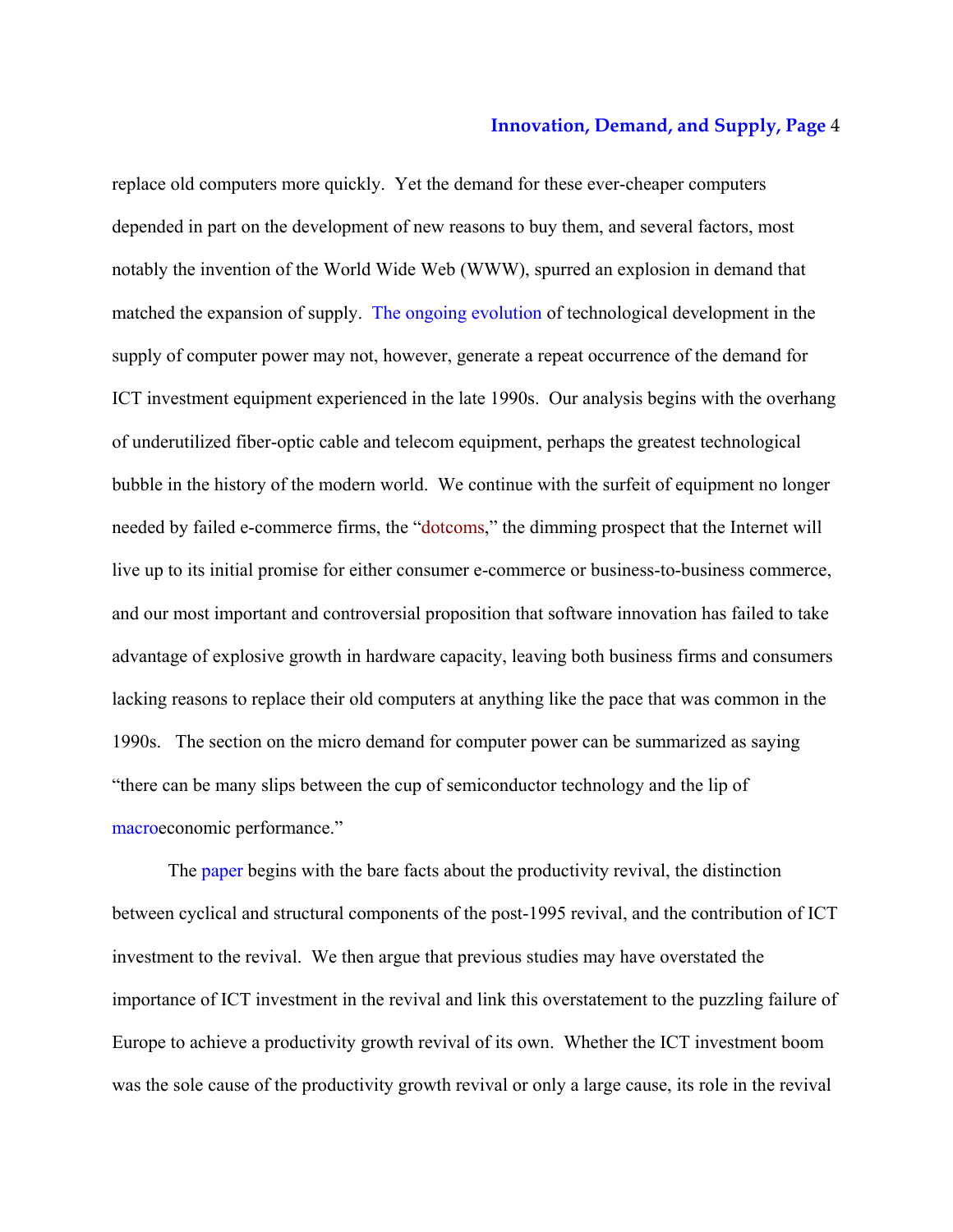was central, raising the question whether it can recur in the future or was fundamentally a temporary phenomenon. The middle section of the paper is devoted to the macro elements, the "positive feedback loop" that fed the economy's strength and created a greater response of demand for ICT equipment than would have occurred otherwise. The final section of the paper is devoted to the micro elements of unsustainability in the late 1990s ICT investment boom.

# *II. Dimensions of the Post-1995 Productivity Growth Revival*

This section describes the basic dimensions of US productivity behavior over the postwar period and in greater detail for the 1990s. We then turn to an analysis of the cyclical component of the late 1990s' productivity growth revival and to an interpretation of the more recent upsurge of productivity growth experienced in late 2001 and early 2002.

# **The Record of Productivity Growth since 1950**

-

Table 1 presents the basic dimensions of the post-1995 US productivity growth revival in contrast to the previous postwar period. The analysis is based on quarterly data for four sectors published by the US Bureau of Labor Statistics (BLS): nonfarm private business, manufacturing, and two subdivisions within manufacturing: durables and nondurables. In addition, data for nonfarm nonmanufacturing, although unpublished, can be calculated as a residual.<sup>1</sup> The left three columns of Table 1 exhibit annual growth rates of output per hour in each sector for the longer intervals divided in 1972:Q2 and 1995:Q4. The right three columns

<sup>1.</sup> This calculation is performed using 1996 weights of nominal (current-dollar) spending in each sector. The nonfarm private business sector is about 78 percent of GDP, the manufacturing sector is 16 percent, and the nonfarm nonmanufacturing "residual" sector is about 62 percent of GDP.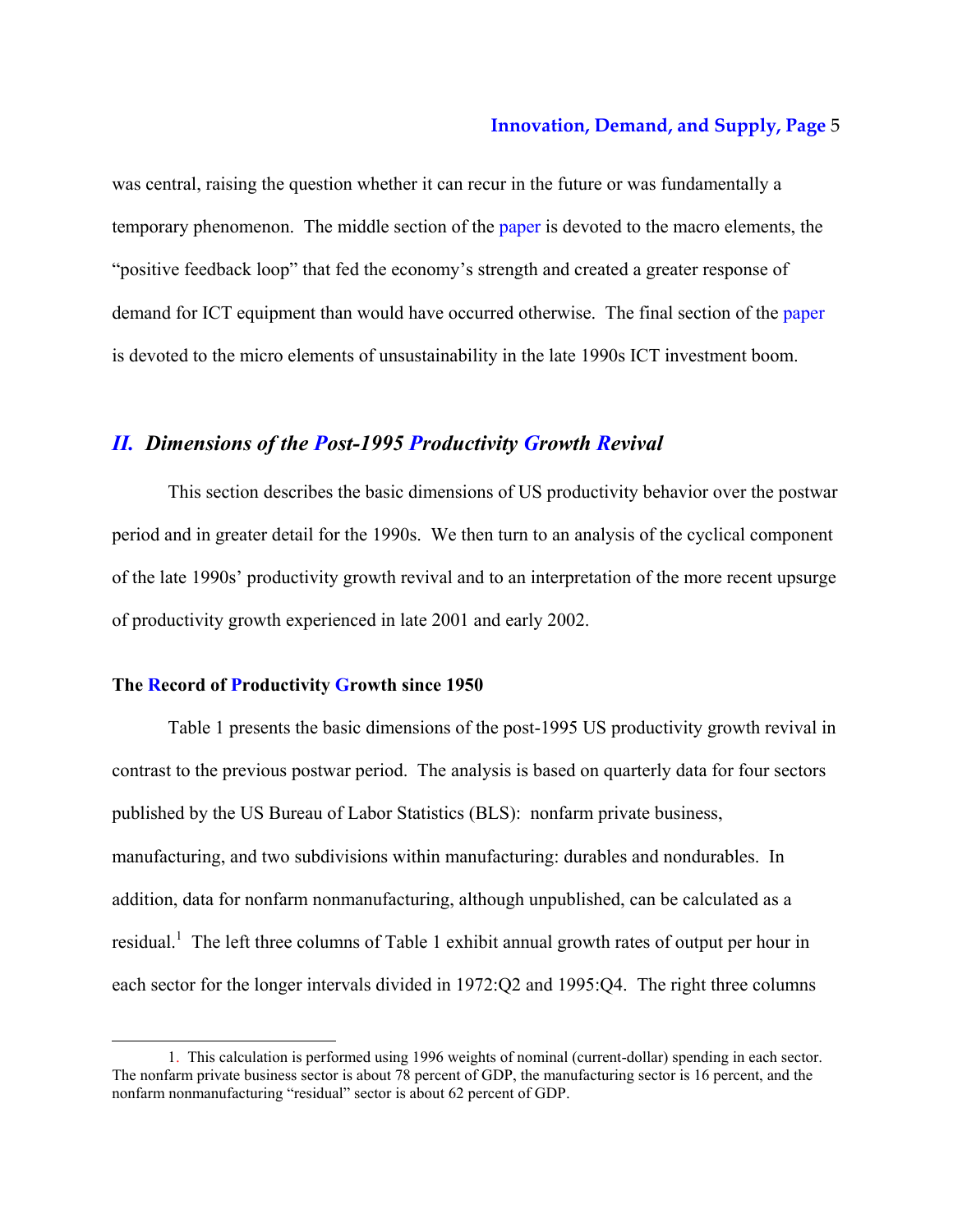divide the most recent 1995–2002 interval into three subintervals divided in 2000:Q2 and 2001:Q3, quarters chosen to encompass the period of slow growth in real GDP.

Looking first at the broadest aggregate, the nonfarm private business sector in the top line, we see that the annual rate of productivity growth accelerated by 1.11 percentage points after 1995, and the rate achieved after 1995 of 2.53 percent almost matched the 2.66 rate of the earlier postwar era, 1950–1972. The post-1995 revival for nondurable manufacturing was similar, with a pickup of 0.90 percent and a post-1995 growth rate almost as fast as in 1950– 1972. The pattern for durable manufacturing is different, with no slowdown at all, but rather an initial acceleration after 1972 and an even greater second-stage acceleration after 1995. The residual nonfarm nonmanufacturing sector (most of the economy) did worse in 1995–2002 relative to pre-1972 than did the entire economy, simply because durable manufacturing did so much better. The post-1995 acceleration was 1.05 percent, but the post-1995 growth rate of 2.05 fell well short of the pre-1972 growth rate of 2.64 percent. A puzzle that has perplexed many observers, including Griliches (1994), is that, in the earlier postwar era, productivity growth proceeded at roughly equal rates in manufacturing and the rest of the economy (ie, the residual sector), and this is validated in Table 1, but the 1972–1995 slowdown period was entirely concentrated in nonmanufacturing with no slowdown at all in manufacturing. The post-1995 period witnessed a substantial recovery in nonmanufacturing, but not enough to close the gap with the manufacturing sector.

The right half of Table 1 decomposes the post-1995 period into the boom period of the late 1990s ending in 2000:Q2, the period of slow output growth over the following five quarters, followed by the recovery period after 2001:Q3. Productivity growth responded to the output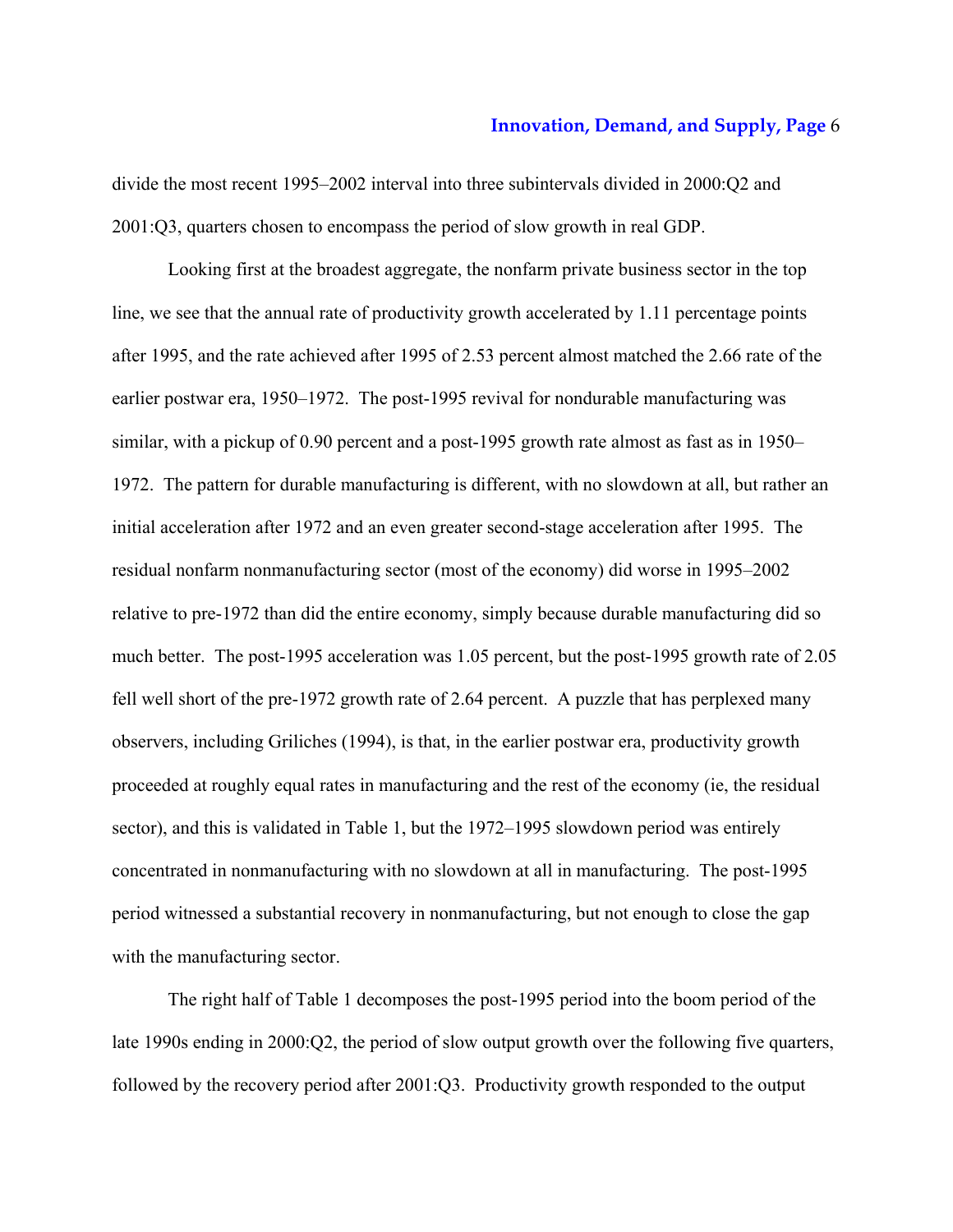growth slowdown by decelerating sharply during the five quarters of slow output growth, and in the durable manufacturing sector productivity growth was essentially zero during this interval. Then, when the economy recovered after 2001:Q3, productivity growth exploded to rates even faster than in 1995–2000 in each sector.

# **Cyclical Dimensions of Productivity Growth**

-

Ever since the early work of Hultgren (1960) and Okun (1962), economists have recognized and attempted to quantify the procyclical component of productivity growth. But the nature of this behavior is not widely understood, and it does not correspond to the official dates at which expansions end and recessions begin. As examined by Gordon (1993), productivity growth is cyclical because the change in hours of labor input lags behind changes in output, so that an acceleration or deceleration of output growth causes a short-run acceleration or deceleration of productivity growth. In addition, the elasticity of hours growth to output growth (relative to the trends in both hours and output) is less than unity, implying that productivity grows faster than its trend whenever output grows faster than its trend.

Several methods are available to separate the cyclical component of productivity from its underlying trend. The most straightforward method to estimate the trend in any time-series variable is the Hodrick-Prescott (1981) filter.<sup>2</sup> Figure 1 displays two different growth rates of output per hour for the aggregate US economy (the nonfarm private business sector). The solid black line is simply a four-quarter moving average of aggregate productivity growth, while the

<sup>2.</sup> Gordon's (1993) technique was to conduct a grid search for the productivity trend that provides the best fit in an econometric equation relating changes in hours to lagged changes in hours and current and lagged changes in output. Results using this technique on recent data yield conclusions similar to the Hodrick-Prescott results discussed in the text and displayed in Figure 1 and Table 2.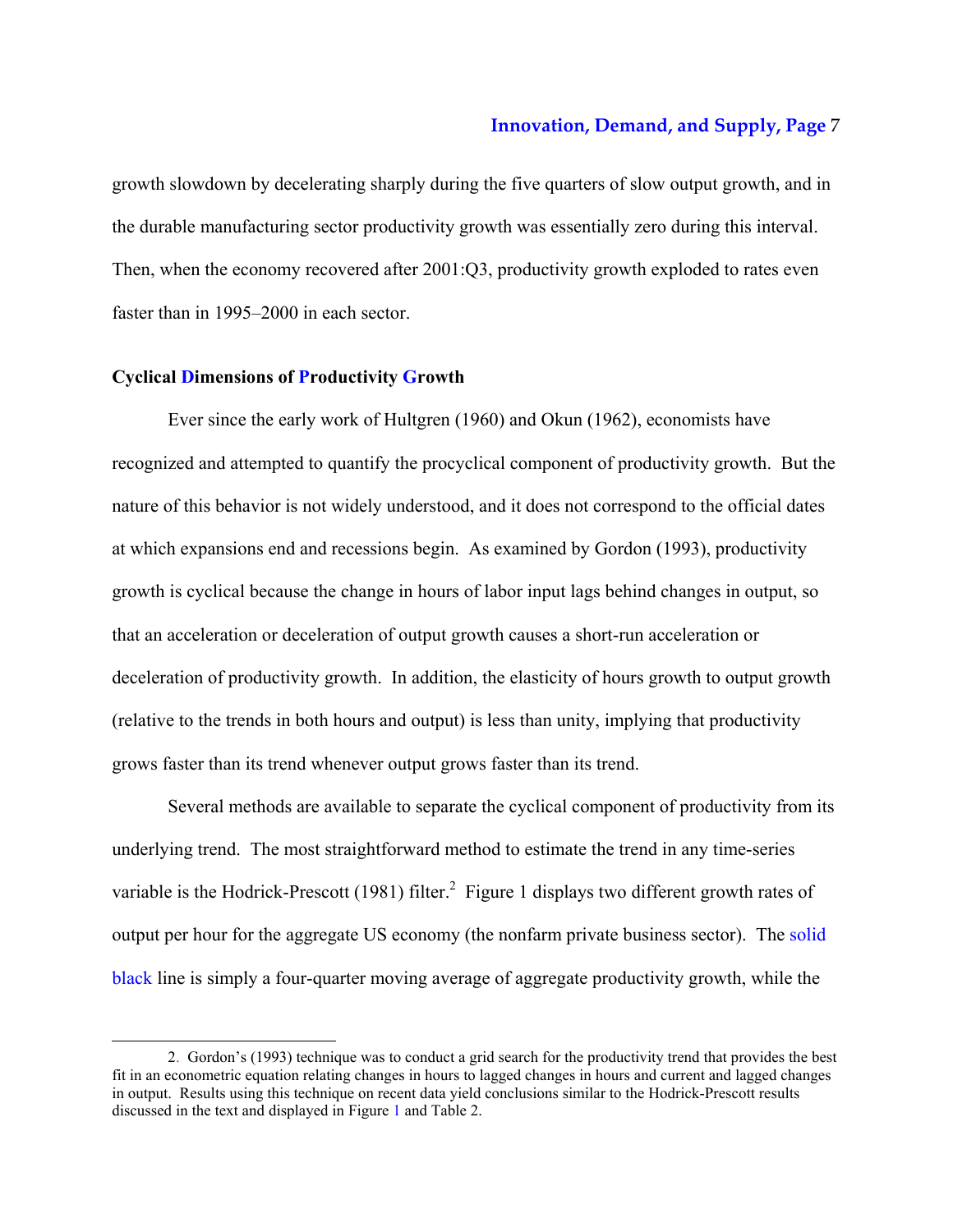line of small black diamonds is the Hodrick-Prescott trend.<sup>3</sup> The trend displays a more subtle version of postwar productivity growth history than the simple "fast-slow-fast" version of Table 1. Trend growth peaked in the early 1960s, slowed down steadily until about 1980, and then revived in stages through the late 1990s. Also visible in Figure 1 is an excess of actual overtrend productivity growth in the late 1990s, a shortfall below trend growth in 2001, and then a resurgence to above-trend growth in early 2002.

Table 2 summarizes the information in Figure 1 for decades prior to 1995 and three intervals since 1995. Prior to 1995 each decade exhibits small cyclical effects, alternating across decades. It is interesting that a period as long as a decade is not enough to extinguish the cyclical effect; this depends on economic conditions in the initial and terminal years chosen for each decade. Since 1995 there was a positive cyclical effect during 1995–2000, then a negative cyclical effect for the five quarters of slow real GDP growth between mid 2000 and 2001:Q3, followed by a very strong cyclical growth resurgence in the final three quarters. The cyclical effect of 0.44 points for the 1995–2000 period is consistent with my previous writing, which argued that a significant fraction, perhaps one third, of the post-1995 productivity growth revival through mid-2000 could be interpreted as cyclical rather than structural.<sup>4</sup>

This leaves the final upsurge of productivity growth in late 2001 and early 2002 open to interpretation. Most commentators have interpreted this episode as indicating that trend growth

<sup>3.</sup> Users of the Hodrick-Prescott method must specify a "smoothing parameter." Most users choose the same parameter (1600) used in the original Hodrick-Prescott research, but this yields too variable a trend that, for instance, exhibits a substantial decline in trend output during the Great Depression of the 1930s. The trend displayed in Figure 1 uses a parameter of 6400 that imposes slightly more smoothness.

<sup>4.</sup> Based on data through 1999:Q4, Gordon (2000, Table 2, p 55) estimated a cyclical effect of 0.50 points, almost identical to that displayed in Table 2.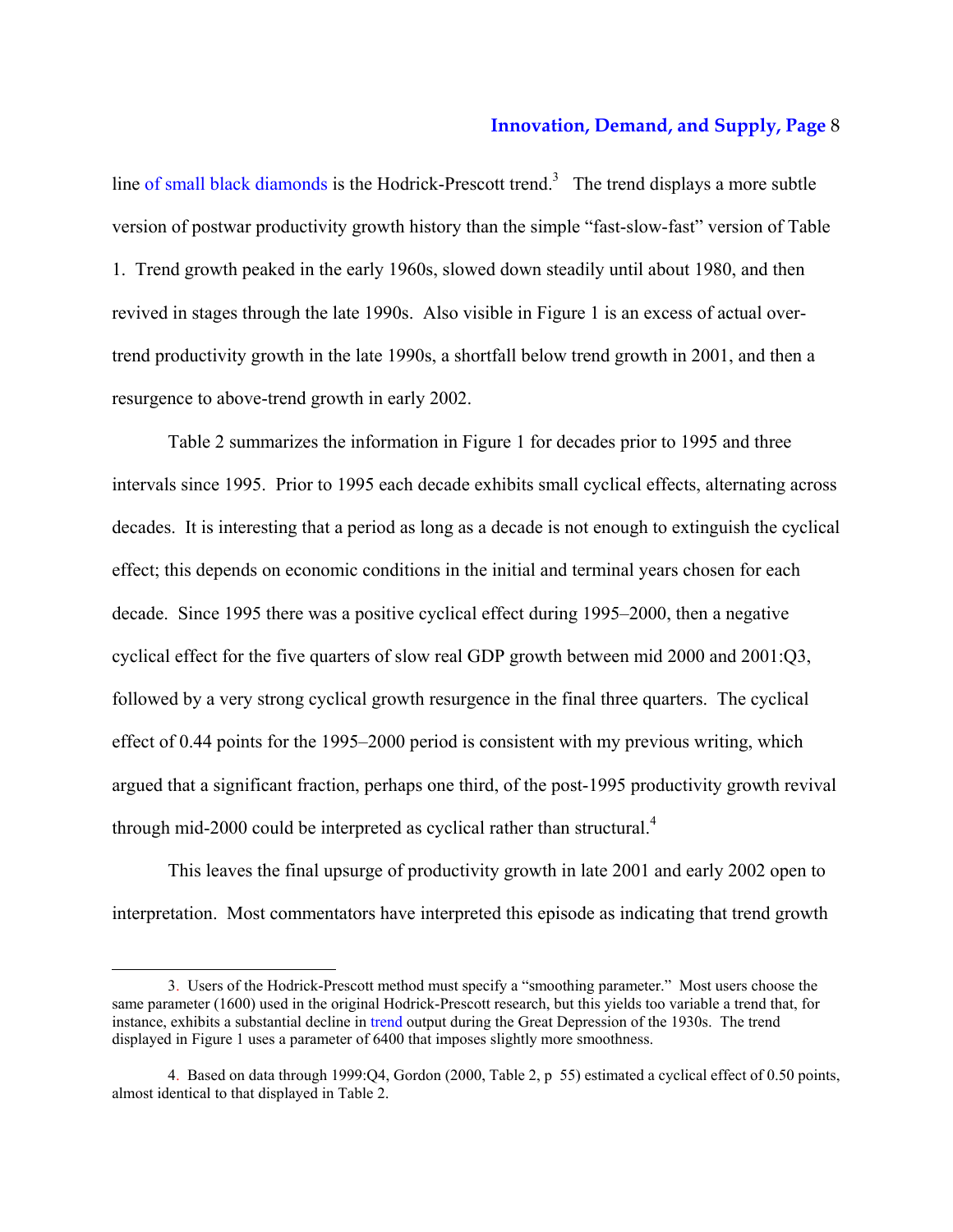may have accelerated again to 2.50 or even 2.75 at an annual rate. However, their optimism is countered by three historical precedents, as shown in Table 3. Very strong productivity growth was registered in the first four quarters of the economic recoveries that began in early 1975, late 1982, and early 1991, yet in each case the following two years registered dismal productivity growth at or below the trend rate for that period. These precedents make it likely that in 2003-04 productivity growth will settle back at or below its trend value of 2.25 percent per year, displayed in Table 2. Stated another way, the initial quarters of a business recovery typically combine a jump in output growth with the lagged effect of firms to cut costs and reduce employment. Only after the recovery is well underway does hiring begin in earnest.

# *III. The Contribution of Hi-tech Investment to the Productivity Growth Revival*

The post-1995 productivity growth revival has generated a growth industry of its own, in the form of academic analyses of the sources of the revival. In this section we examine the latest decomposition of the sources of the revival by one of the leading research teams on this topic and then raise questions about their results.

# **The Sources of Growth**

The leading studies of the interplay between ICT investment and the productivity growth revival are by Jorgenson and Stiroh (2000), Jorgenson (2001, 2002), and Oliner and Sichel (2000, 2001, 2002). The most recent results of Oliner and Sichel are presented in Table 4. Fortunately, this analysis, which extends through 2001, can be examined in a straightforward way without any need to separate changes in trend from cyclical effects, since the Oliner-Sichel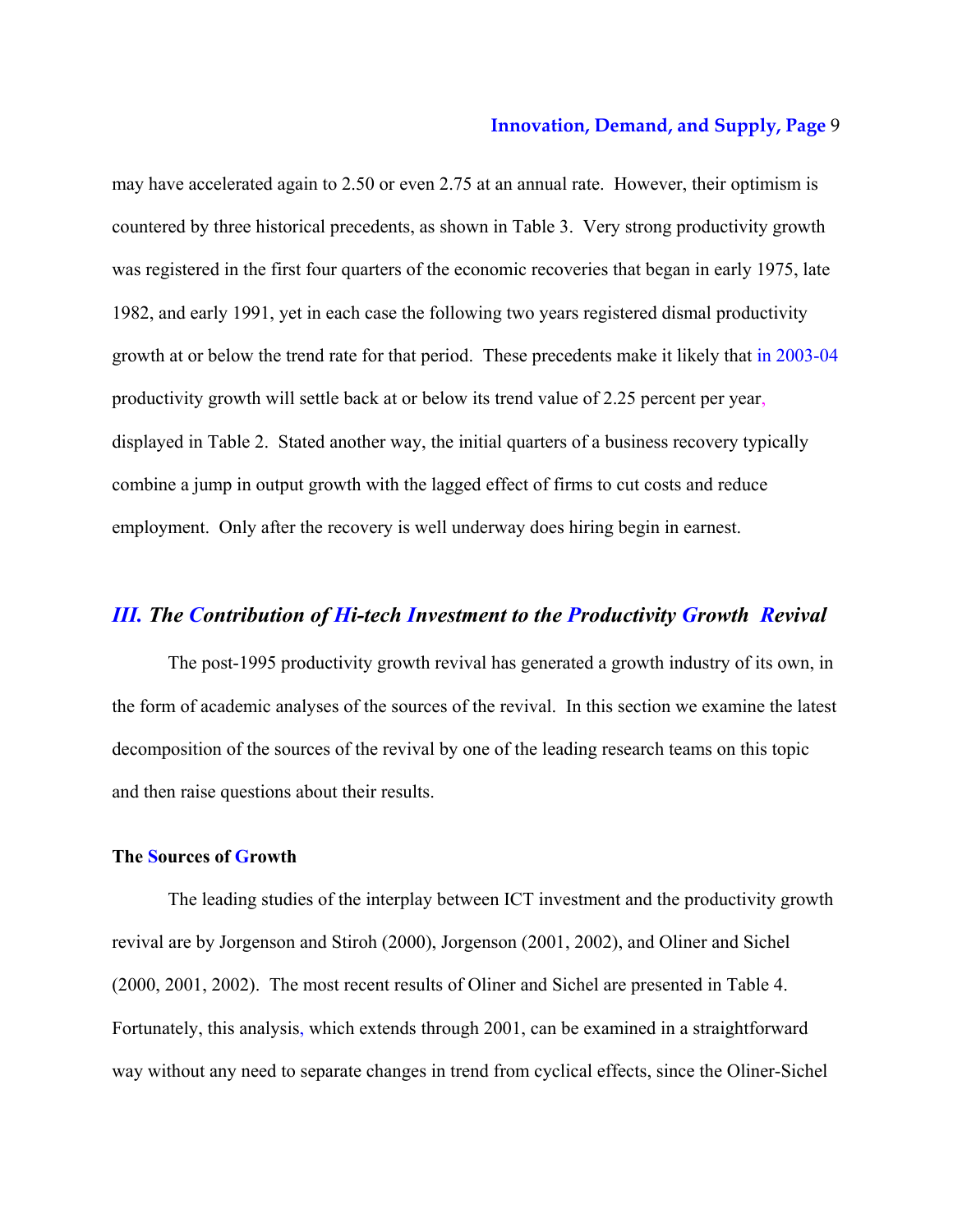1995–2001 growth rate of 2.25 percent (Table 4, top line, middle column) is almost identical to the trend estimate for the same period in Table 2 above.<sup>5</sup> Stated another way, when the analysis includes both the positive cyclical effect for 1995–2000 and the negative cyclical effect for 2001, these effects exactly cancel out.

The Oliner-Sichel method is to start with labor productivity growth and then subtract the contribution of capital deepening and changes in labor quality, arriving at the growth rate of multifactor productivity (MFP) as a residual. Then the location of multifactor productivity growth by industry is examined, and the total of MFP growth is disaggregated into the portion occurring in the ICT sector and a residual for other sectors. The findings reported in Table 4 are very striking. As shown in the right column, the total revival of labor productivity growth is 0.85 points, divided into contributions of 0.55 points of ICT capital deepening, 0.43 points of acceleration in MFP growth in the ICT industries, –0.10 contribution of capital deepening for non-ICT capital, and a –0.02 contribution of the acceleration of MFP growth in the non-ICT part of the economy. In short, Oliner and Sichel *overexplain* the post-1995 productivity growth revival without any reference to innovation or organizational improvements outside of the production and use of ICT capital. Their conclusion coincides to an uncanny degree of precision with that reached more than two years earlier by Gordon (2000).<sup>6</sup>

<sup>5.</sup> The combined annual growth rates in Table 2 of actual and trend for the period 1995:Q4–2001:Q3 are both 2.17 percent, implying a cyclical effect of 0.00 percent.

<sup>6.</sup> Gordon (2000, Table 2) calculated a residual acceleration in MFP outside the ICT sector of 0.02 percent per year for the period ending in 1999:Q4, compared with Oliner and Sichel's –0.02 percent per year for the period ending with the full year 2001. While the time periods are different, Gordon's residual deducted a cyclical effect for the period ending in 1999:Q4 that is not necessary to deduct when the time period ends in 2001.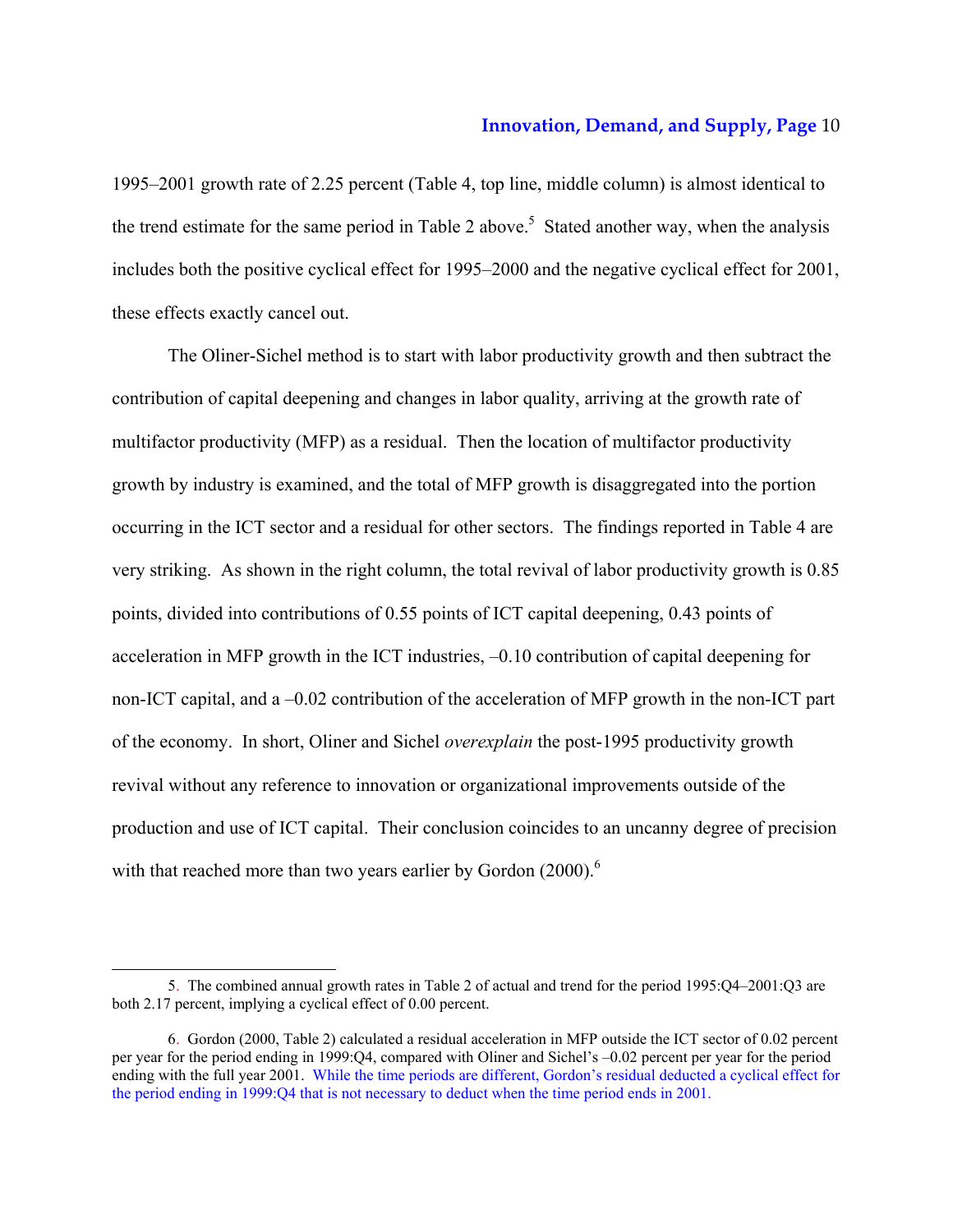# **Has the Contribution of Hi-tech Investment been Exaggerated?**

The Oliner-Sichel results do not imply that the only "action" in the economy has been located in sectors making computers, servers, peripherals, routers, software, and fiber-optic cable. Their contribution from the *use* of ICT equipment (0.55 points in Table 4) is higher than their contribution from the *production* of ICT equipment (0.43 points). There has clearly been great dynamism in some industrial sectors that make heavy use of computers. Numerous studies, especially Triplett and Bosworth (2002) and Nordhaus (2002b), pinpoint wholesale and retail trade and securities trading as the industries outside of ICT manufacturing where the productivity growth revival is most evident.

Four related and complementary issues lead us to question whether the Oliner-Sichel methodology attributes too much of the post-1995 productivity growth revival to the *use* of ICT equipment (we have no quibble with their calculations of the contribution of ICT *production.* First, the Oliner-Sichel technique requires that the full productivity payoff from the use of computers occurs at the exact moment that the computer is produced.<sup>7</sup> Leaving aside any delay between production and installation, they assume that the computer produces its ultimate productivity benefit on the first day of use. Numerous observers, led by David (1990), argue instead that there is a substantial time delay necessary for firms to make the organizational changes needed to take advantage of new hardware and software. If there is a substantial delay in the real world that is not taken into account by the Oliner-Sichel method, then they exaggerate the contribution of ICT capital-deepening to the post-1995 revival. A corollary is that, in years

<sup>7.</sup> Recall that the GDP statistics on which they rely measure output by production and treat any unsold goods as inventory accumulation, a part of GDP.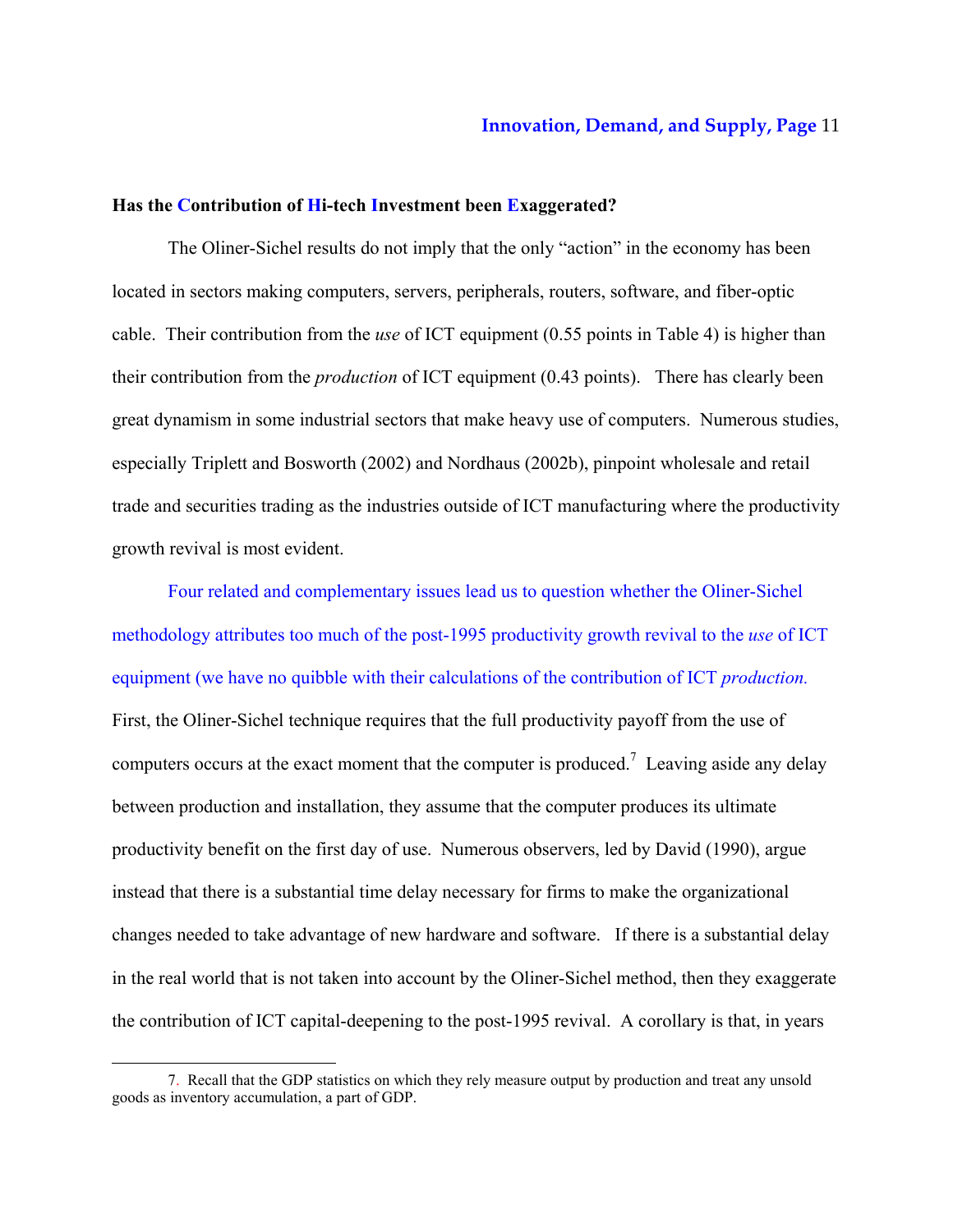such as 2001 and 2002 when ICT investment has declined, there are substantial leftover benefits from the previous ICT boom of the late 1990s that may support productivity growth even if ICT investment remains in a slump.

A second qualification relates to the robust productivity revival recorded in the retail sector, noted by Triplett-Bosworth (2002), Nordhaus (2002b), and others. This was concentrated in "large stores offering a wide array of goods accompanied by low prices and relatively high use of self-service systems" (Sieling, Friedman, and Dumas 2001, p 10). A complementary finding by Foster et al. (2002) based on a study of individual retail establishments shows that *all* of the retail productivity growth (not just the revival but the entire measured amount of productivity growth in the 1990s) can be attributed to more productive entering establishments that displaced less productive existing establishments. The average establishment that continued in business exhibited zero productivity growth, and this despite the massive investment of the retail industry in ICT equipment such as bar-code scanners that presumably went to both old and new establishments. In the Foster results, productivity growth reflects the greater efficiency of newly opened stores, and the Sieling comment implies that most of these highly efficient new stores are large discount operations, the proverbial "big boxes" such as Wal-Mart, Home Depot, Best Buy, Circuit City, and new large supermarkets.

But the Sieling and Foster findings seem to conflict with the Oliner-Sichel implication that all of the productivity revival in retailing was achieved by purchasing new computers, software, and communications equipment. All retailers, whether new establishments of the 1990s or older establishments of the 1980s or prior decades, have adopted ICT technology. Bar-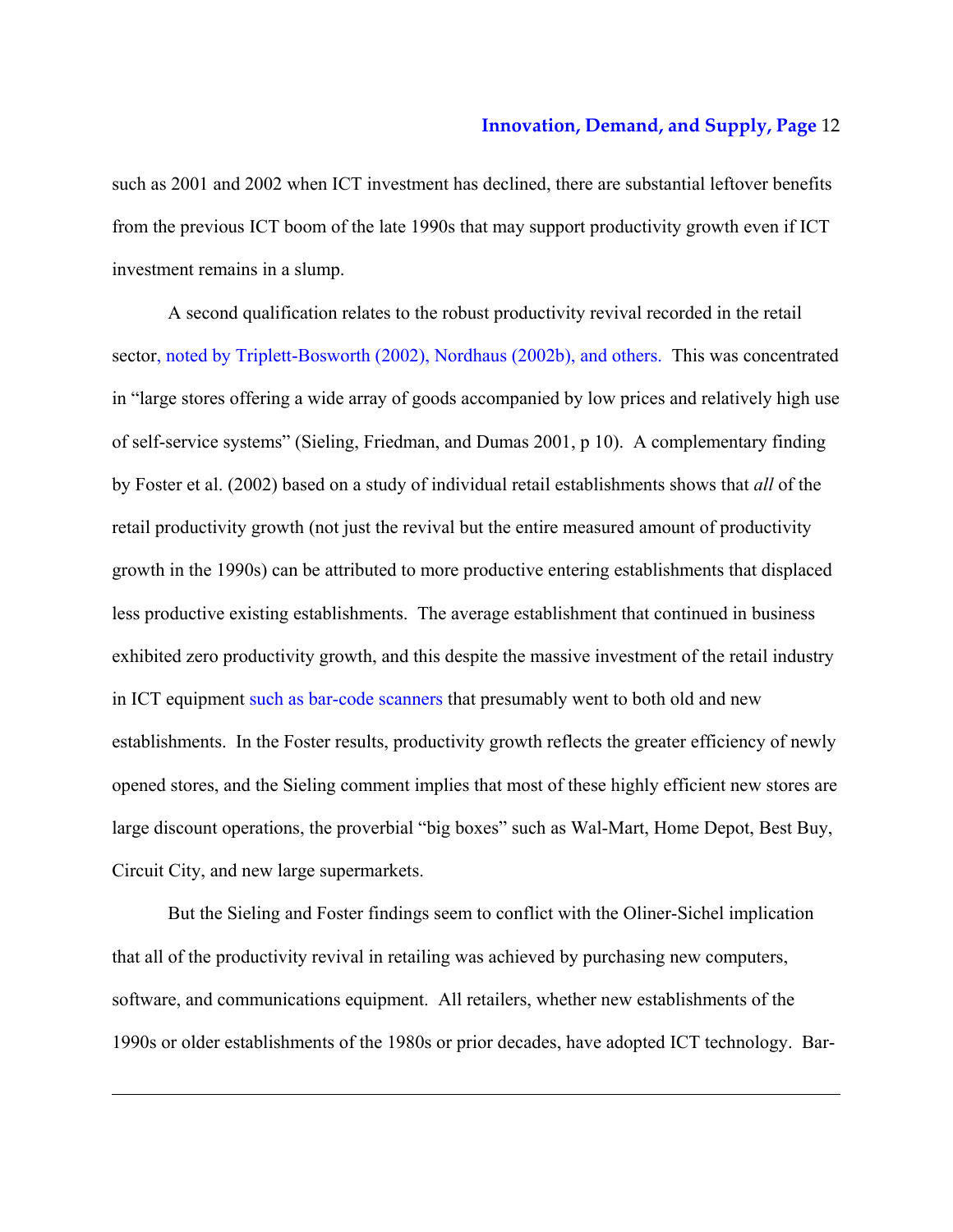code readers have become universal in new *and* old stores. The check-out process at Home Depot involves laser bar-code readers that operate identically to the bar-code readers in the ancient hardware store that I patronize in my home town of Evanston, Illinois, for example.<sup>8</sup> It is likely that the productivity revival in retailing associated with newly built "big box" stores involves far more than the use of computers, including large size, economies of scale, efficient design to allow large-volume unloading from delivery trucks, stacking of merchandise on tall racks with fork-lift trucks, and large-scale purchases taken by customers in shopping carts to vehicles in adjacent open parking lots.

In the taxonomy of Table 4, these sources of efficiency gains should count as a contribution of non-ICT capital (ie, big-box structures and fork-lift trucks) and organizational improvements that raise MFP in the non-ICT sector. The possibility that Oliner-Sichel exaggerate the role of ICT capital deepening, or indeed of ICT gains in MFP, would imply that the residual role of non-ICT MFP growth is greater than it appears from Table 4. One may speculate that computers in reality earned less than the competitive rate of return assumed by Oliner-Sichel, and that non-ICT capital earned more than a competitive rate of return. This or some other related discrepancy between reality and the Oliner-Sichel framework would be necessary to reconcile their results with those of Foster, and this possibility may extend beyond retailing to the wholesale trade and securities trading sectors, where impressive productivity gains have also been recorded.

The third reason to doubt the Oliner-Sichel decomposition is provided in a recent paper

<sup>8.</sup> Virtually the only remaining traditional hardware store in Evanston, Lemoi Hardware advertises that it is "Evanston's oldest store, established in 1896." Fortunately, it is heavily patronized, stocked to the rafters with every conceivable type of merchandise, and is currently expanding its floor space by 60 percent.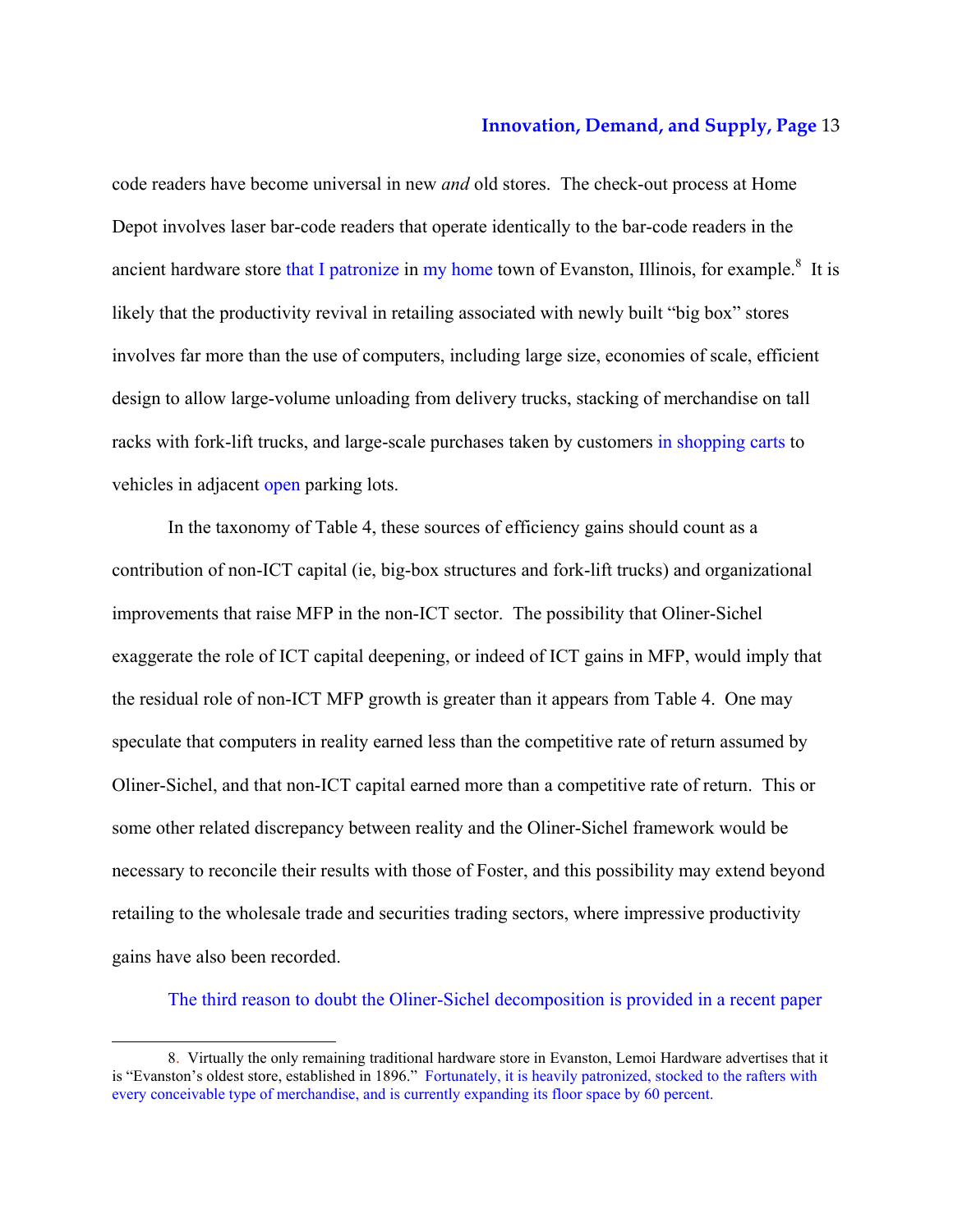by Daveri and Mascotto, who develop data on productivity growth by U. S. states. They agree with Oliner-Sichel that the *production* of IT equipment was a central component of the late 1990s productivity growth revival but they find no evidence that the *use* of IT equipment made a contribution. More specifically, they find that the productivity growth revival mostly occurred in those states that are "intensive in the production of IT goods and services as well as of non-IT durable goods. When those states are excluded from the sample, the remaining states do not exhibit any significant acceleration in producdtivity. In particular, the association between productivity and gains and IT use is at best weak at the state level" (Daveri-Mascotto, 2002). This finding is complementary to our conclusion reached above that the productivity revival in retailing involved factors other than the use of IT, and brings us to the fourth and final reason to doubt the Oliner-Sichel results, namely the divergent productivity growth experiences of the United States and Europe.

# *IV. The Puzzling Contrast between the United States and Europe*

-

If the decomposition of growth sources is a booming academic industry on the west side of the Atlantic, laments about Europe's performance are the corresponding concern of academics on the east side of the Atlantic. Although the United States enjoyed a productivity growth revival after 1995, a growth *deceleration* occurred in numerous European countries as well as in the European Union as a whole. How could ICT be the main source of the US growth revival, as described in the work of Oliner-Sichel summarized in Table 4 above, while Europe fell behind? Business firms, not to mention university professors, use the same PCs and Microsoft software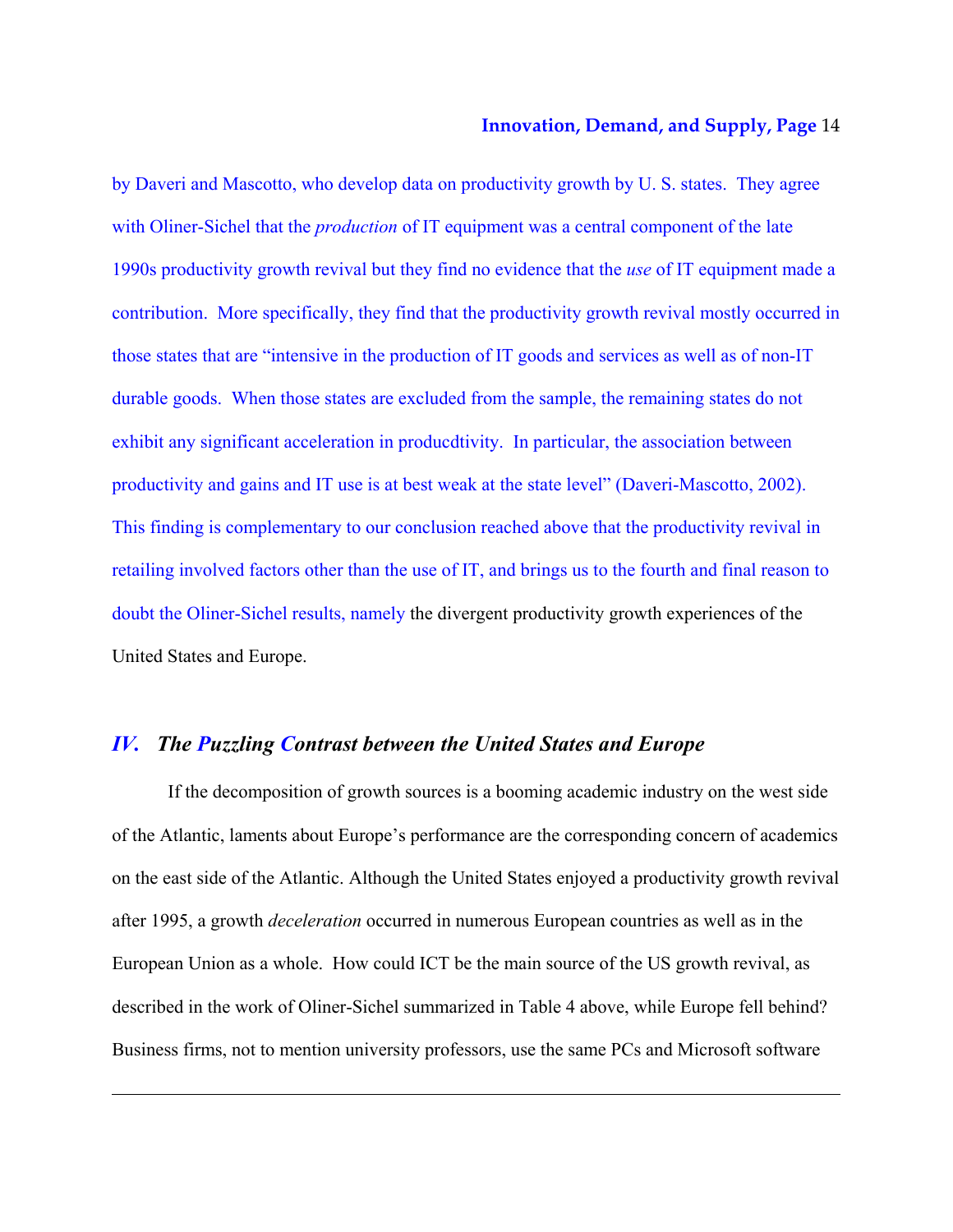everywhere in Europe, bar-code scanners are widely used in European retailing, and most European countries are ahead of the U. S. in the penetration of mobile telephones.

Part of the European puzzle is resolved when we recognize that heterogeneity among European countries is more pronounced than the difference between the European Union and the United States. Numerous studies have shown a relatively strong positive correlation between MFP growth and measures of ICT intensity, for example, the ratio of ICT expenditure to GDP or the change in PC intensity per 100 inhabitants over the 1990s. In such comparisons, numerous countries achieve higher MFP growth rates than the United States over the 1990s—these countries include Ireland, Finland, Sweden, Denmark, Norway, Canada, and Australia. Some, but not all, of these countries surpass the United States in PC intensity and/or in the share of ICT expenditure. What differs most between Europe and the United States is the low level of PC adoption and ICT expenditure in the "olive belt" ranging from Portugal and Spain in the west to Italy and Greece in the east.<sup>9</sup> The contrast between the Nordic and olive-belt countries suggests irreverent comments about how Scandinavians in their dark winters find PCs more appealing than do olive-belt residents cavorting on their sunny beaches.

Contrasts within Europe also suggest that perhaps we could try to disaggregate the United States to provide a more appropriate comparison with Europe. Silicon Valley could be compared with Ireland and Finland; New England could be compared with Denmark and Sweden; Texas with Australia, and the midwestern heartland with France and Germany. What stands out in this suggestion is the absence of any US equivalent for the European olive-belt countries. Political

<sup>9.</sup> Scatter plots supporting these correlations between MFP growth and computer intensity are presented in Bartelsman et al. (2002, Figures 8 and 9).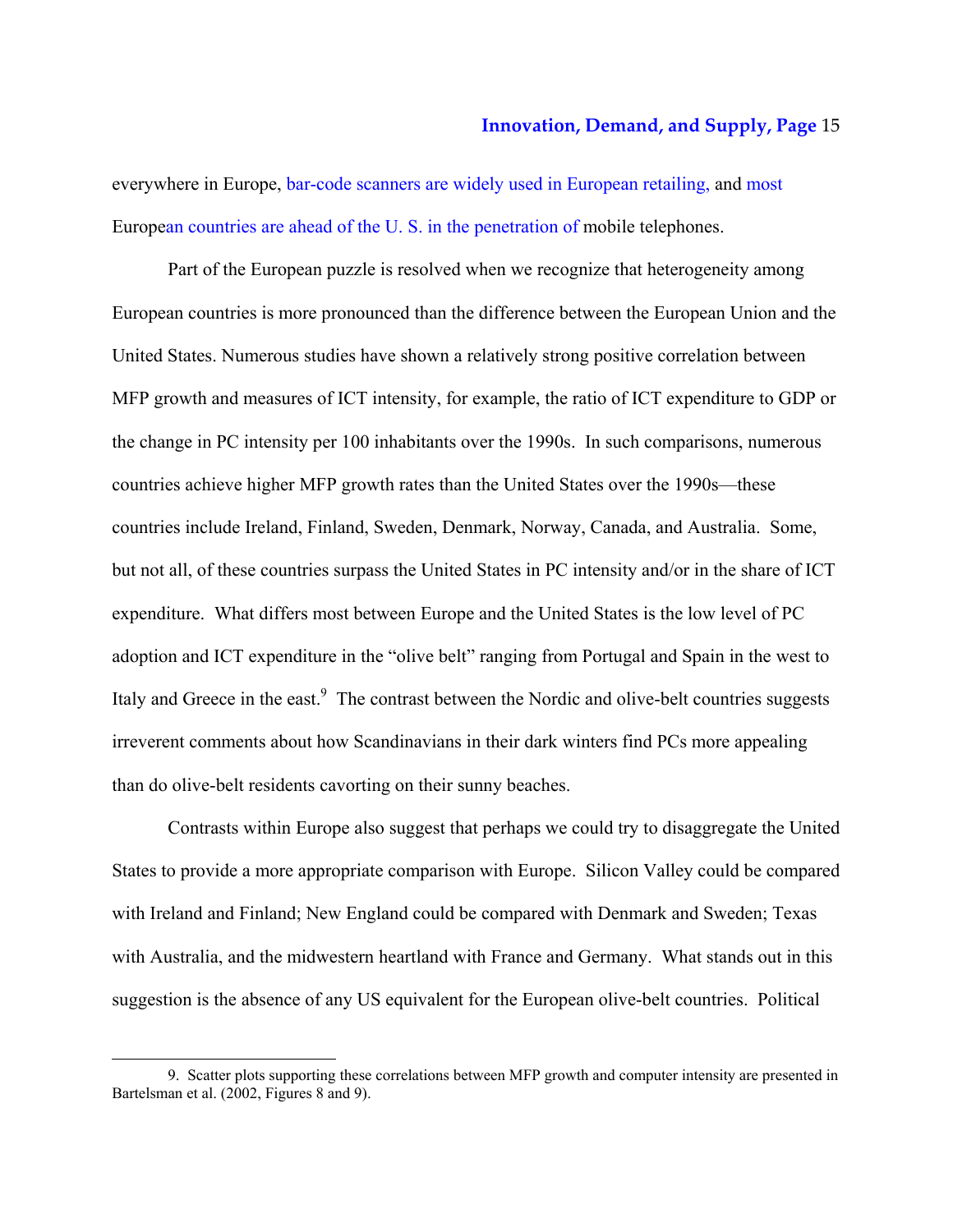borders are a product of history, and perhaps the United States would look more like Europe, which includes the olive belt, if we were to aggregate US data with those for the "tequila belt" (Mexico).

Quantitative evidence that provides our third reason to doubt the Oliner-Sichel results is provided by van Ark *et. al.* (2002). As shown in Table 5, van Ark supports the widespread impression that America accelerated while Europe fell behind. The top line in Table 5 shows that US productivity growth accelerated by 1.1 percent in the late 1990s while European growth decelerated by 0.9 percent, a mirror-image performance. An initial caveat is that Europe looks much better when the two halves of the 1990s are aggregated into a single 1990–2000 period; European productivity growth for 1990–2000 averages out to 1.95 percent per year, considerably higher than US growth of 1.65 percent per year. Note that these numbers for the U.S. differ from previous tables by covering the entire economy (GDP) rather than the nonfarm private business sector.

The van Ark study allows us to trace the location of productivity growth accelerations and decelerations to particular industrial sectors, divided into ICT-producing, ICT-using, and non-ICT industries. As we have already seen in Table 4, there has been no productivity revival in US industries that are classified as neither ICT-producing nor ICT-using, and this is confirmed on the bottom line of Table 5 for the United States. These industries are also the core of the European problem, exhibiting a deceleration in the late 1990s greater than the deceleration of the European economy as a whole. Surprisingly, ICT-producing industries exhibited both higher productivity growth and a greater acceleration in the late 1990s in Europe than in the United States. The core of the US success story appears to have been in *ICT-using* industries—that is,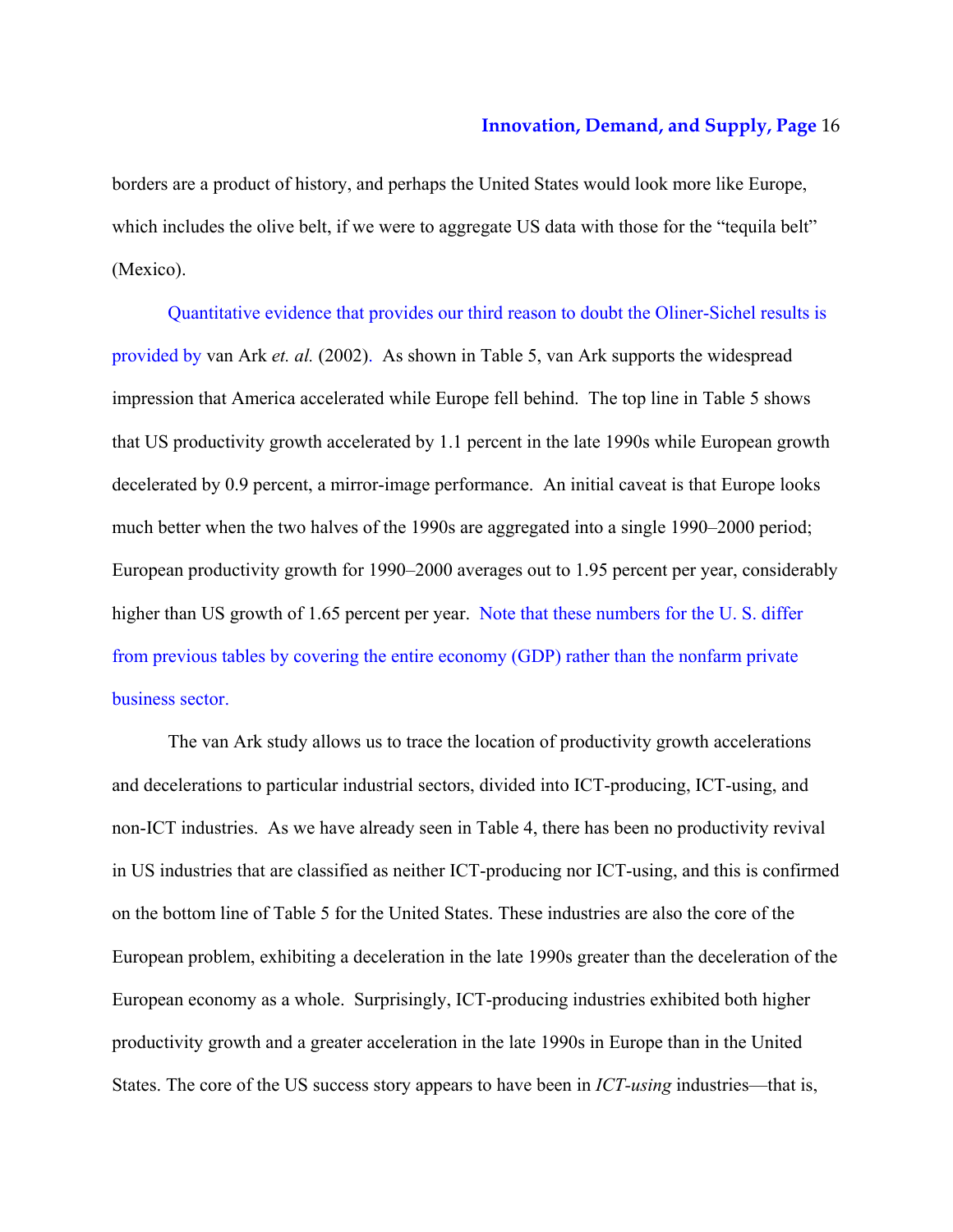the same retail, wholesale, and securities trading industries already discussed. A separate analysis by van Ark et al*.* (2002, Figure 2a) shows that literally *all* of the productivity growth differential of the United States over Europe in the late 1990s came from these three industries, with retail contributing about 55 percent of the differential, wholesale 24 percent, and securities trading 20 percent. The remaining industries had small positive or negative differentials, netting out to zero. As might have been expected, the United States–Europe differential was negative in telecom services, reflecting US backwardness in mobile phones.

These results for Europe bring together our discussion of retailing in the previous section and here as a major factor explaining Europe's poor performance in the late 1990s. Just as we argued earlier that the US retailing sector has achieved efficiency gains for reasons not directly related to computers, including physical investments in a new type of "big box" organization, so we can suggest in parallel that Europe has fallen back because European firms are much less free to develop the "big box" retail formats.<sup>10</sup> Impediments include land use regulations that prevent the carving out of new "greenfield" sites for "big box" stores in suburban and exurban locations, shop-closing regulations that restrict the revenue potential of new investments, congestion in central-city locations that are near the nodes of Europe's extensive urban public transit systems, and restrictive labor rules that limit flexibility in organizing the workplace and make it expensive to hire and fire workers with the near-total freedom to which US firms are accustomed.

 When confronted with this evidence, Europeans raise a broad set of issues that extend beyond the scope of this paper. Far from praising American land-use planning (or lack of

<sup>10.</sup> Any generalizations here about "Europe" must be qualified by differences across countries. The Germans until recently were notorious for restrictive shop-closing hours, while the French firm Carrefour and the Swedish firm Ikea are innovators in "big box" retailing formats.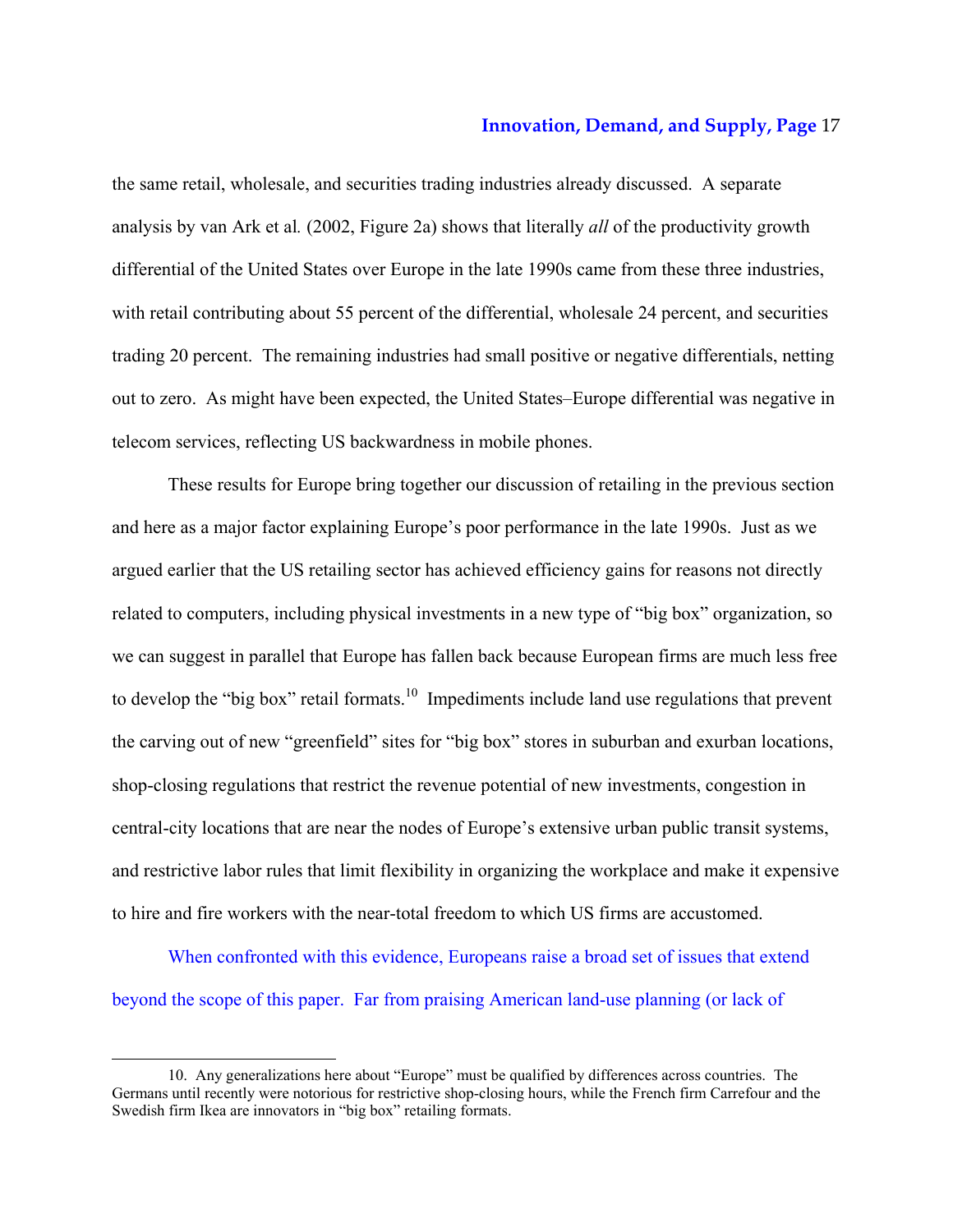planning) that facilitates the growth of suburban "big box" stores, they praise their own densely populated central cities with their proliferation of small individually owned shops. Some defend small-scale European retail formats by praising an alleged European "taste for variety" that differs from their image of the United States as a homogenous country in which everyone eats Wonder Bread. Americans would respond that chains like Whole Foods routinely sell at least 60 different types of bread every day, and that the variety of light bulbs, tools, and fastening devices in a typical American Home Depot would dazzle any European looking for variety. While admiring the pedestrian walkways of European cities from Stockholm to Frankfurt to Lisbon, one is faced with a difficult tradeoff between urban amenities and raw productivity, that is, retail real value added per hour.

 In conclusion we have found four separate reasons to suspect that the Oliner-Sichel methodology overstates the role of IT investment as a source of the post-1995 productivity growth revival: (1) the likely delay in the impact in the productivity payoff of IT investment, in contrast to the instantaneous payoff assumed by Oliner-Sichel; (2) the micro evidence on U. S. retailing that shows a productivity revival only in new establishments and no productivity growth in older establishments, despite their extensive use of computer technology; (3) the cross-state evidence showing no productivity revival in states that are intensive in computer use; and (4) the gap between the growth rate of retailing productivity in the U. S. and Europe despite the use of computer technology on both sides of the Atlantic. Overall, we conclude that ICT investment has been exaggerated as the sole source of the US productivity revival of the late 1990s, and it is even clearer that lack of ICT investment has been wrongly cited as the main source of the contrasting productivity performance in Europe. Since the Oliner-Sichel procedure obtains a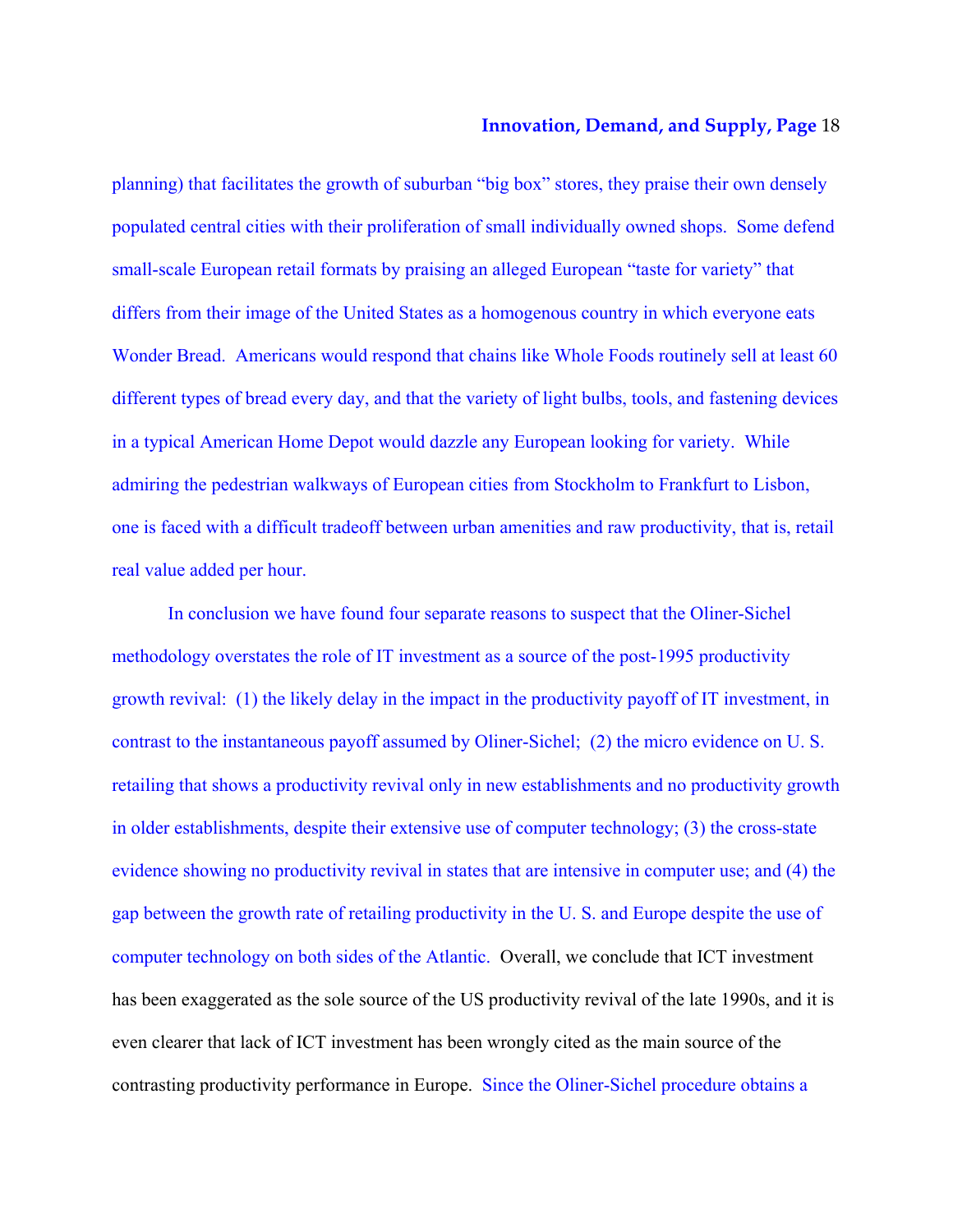large contribution of computer use by assuming that computer capital has the same rate of return as other capital, their apparent exaggeration of the impact of computer use on productivity growth may imply indirectly that computer investment in the late 1990s had a sub-par rate of return, and in fact we know that the hardware and software purchased and developed by failed dotcoms had a *negative* rate of return.

# *V. Positive Feedback Loops among the ICT Investment Boom, the Stock Market, Low Inflation, and Monetary Policy*

We have now examined the extent to which the post-1995 productivity growth revival may have contained a cyclical component, how much of it can be attributed to the boom in ICT investment, whether standard estimates of ICT's contribution may have been exaggerated, and why Europe did not experience a productivity growth revival. Whether the ICT investment boom was the sole cause of the US productivity growth revival or only a very large cause, there is no doubt that the ICT investment boom deserves substantial credit for the productivity growth revival. Accordingly, the future growth of productivity will depend at least in part on whether ICT investment soon returns to growth rates typical of the late 1990s or settles down to much slower growth rates, perhaps even slower than in the 1987 –1995 period.

We now turn to the core of this paper, which is to identify unsustainable sources of the ICT investment boom of the late 1990s. All of these sources fall under the general heading suggested by the paper's subtitle, "Does Supply Create its own Demand?" We treat the geometric increase in computer power as a given, and attempt to identify the sources of the robust demand for computer power in the late 1990s that might not recur in the future. These fall into two general categories: macroeconomic and microeconomic. The macro sources of demand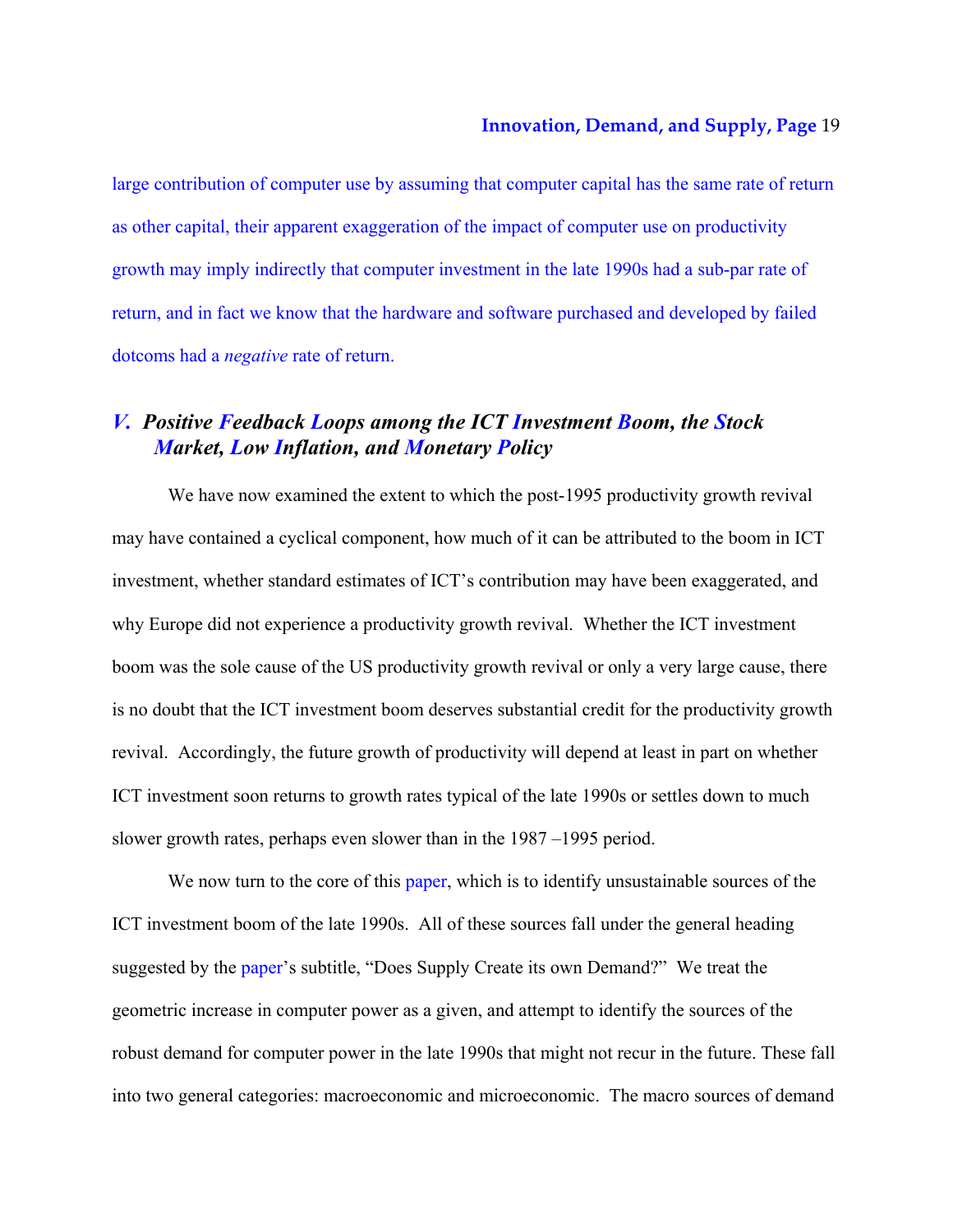are described as a multidimensional feedback loop in which the ICT investment boom interacted positively with the stock market, inflation behavior, and monetary policy. The micro sources of demand are traced to particular events in the evolution of telephone equipment, computer hardware, and software technology.

# **The Hi-tech Investment Boom**

The late 1990s were notable both for an amazing acceleration in the growth of real computer investment and for a simultaneous acceleration in the rate of price decline of computer power. In fact, one hypothesis is that the investment boom simply reflected the faster rate of price decline. The dimensions of this phenomenon are illustrated in Figure 2. Plotted on the same scale are four-quarter growth rates of real investment in computers and peripherals and the change in the deflator for the same category of equipment. The upper (solid) line is the real investment series, with growth rates accelerating from 19 percent per year during 1987–1995 to 33 percent per year between mid 1995 and mid 2000. During the two years following mid 2000, the growth rate decelerated sharply to 4.6 percent per annum, well below the average of 1987– 1995.

The lower (dashed) line is the growth rate of the computer deflator, with a rate of change accelerating from around –15 percent per year before 1995 to between –30 and –35 percent per year during 1995–1999, followed by a return closer to the pre-1995 growth rates. Was the investment boom simply the counterpart of the accelerated rate of price decline? If the boom reflected only substitution with a price elasticity of unity, then nominal spending on computers would not have increased.. As shown in Figure 3, the investment boom went beyond that. Computer investment as a share of nominal GDP was not constant in the late 1990s, but rather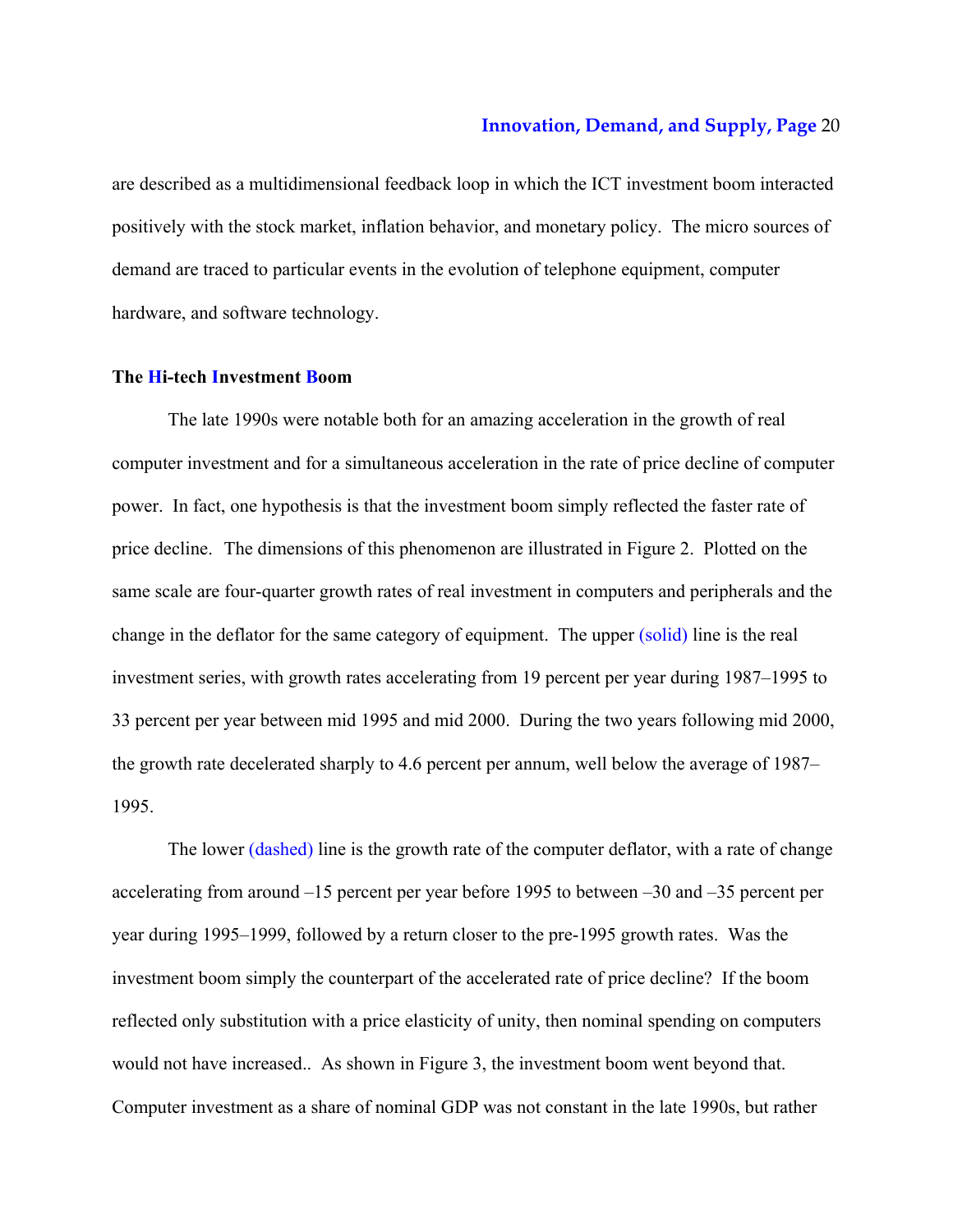jumped after 1995 from about 0.75 percent to close to 1.0 percent before falling back to 0.7 percent in 2001–2002. The drop in the nominal computer share in 2001–2002 reminds us that a rapid rate of price decline for high-tech equipment is not enough to guarantee a continuous investment boom; if the demand is not there, then the nominal share can decline as prices continue to fall relative to prices in the rest of the economy.

The phrase *New Economy* became widely adopted to describe the US macroeconomic miracle of the late 1990s, and definitions of the New Economy centered not just on the productivity growth revival but also on the burst of growth in high-tech investment visible in Figure 2. In fact it became common in the late 1990s for some commentators (see Gordon 2000) to treat the accelerated rate of price decline of computers as the defining characteristic of the New Economy. However, this emphasis on the rate of price decline implicitly treats the acceleration of technological change in high-tech equipment as both necessary and sufficient to generate an investment boom and a productivity revival. As we shall see, a technological acceleration in supply does not guarantee that the demand for all that equipment will emerge, and in this sense any definition of the New Economy has to include innovation *both* in computer technology *and* in new uses for computers.

Thus far we have emphasized the computer part of ICT investment to the exclusion of software and telecom investment, mainly because the price deflators for computers are much better than those for software and telecom (where the rate of price decline is generally assumed to be understated).<sup>11</sup> However, deflators do not matter for nominal shares, and we see in Figure 4 that the nominal share of all ICT investment (computers, peripherals, software, and telecom)

<sup>11.</sup> On the issue of software and telecom deflators, see Jorgenson and Stiroh (2000, pp 153–160).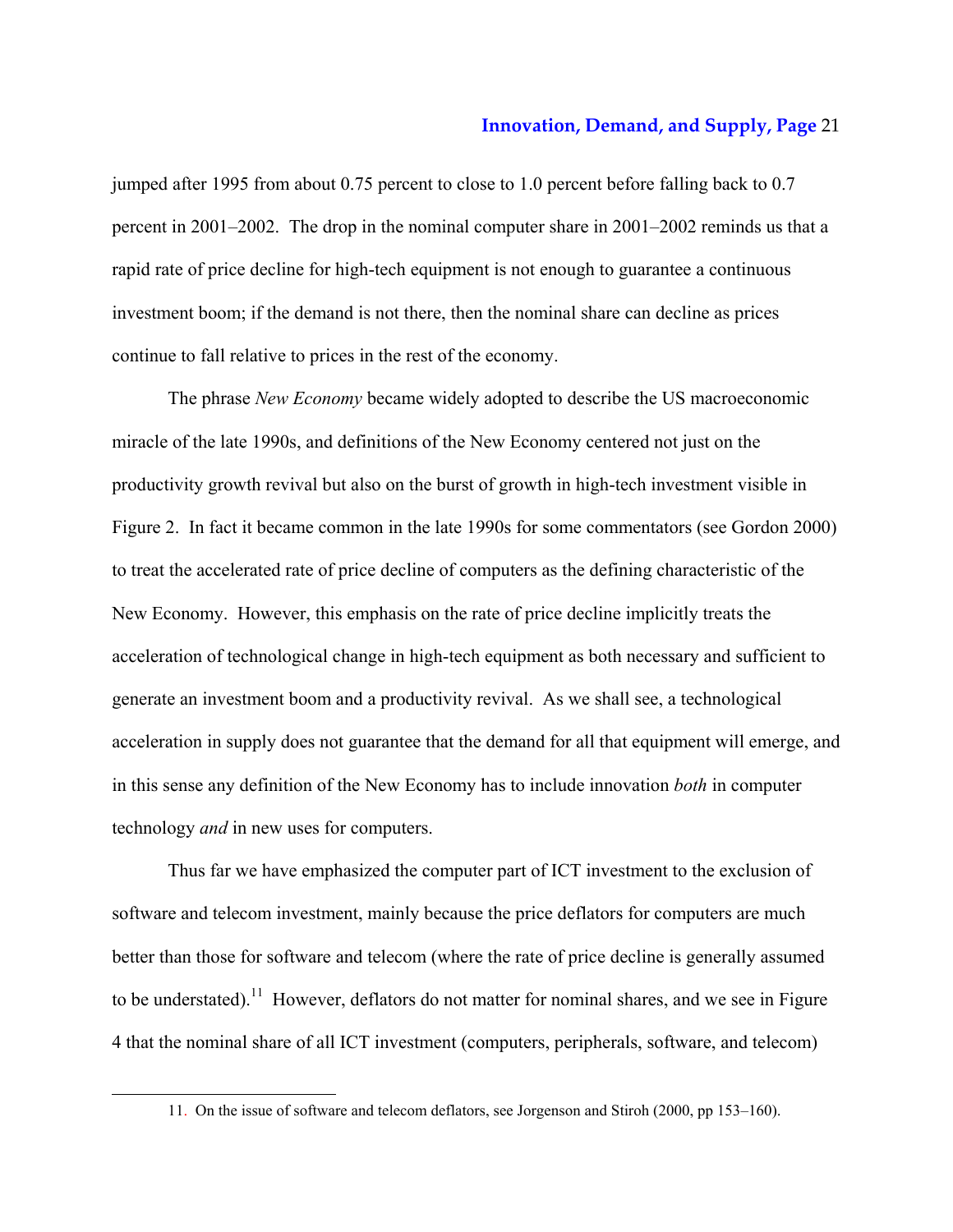experienced more robust growth than for computers alone in the 1990s. While the computer share in Figure 3 fell back in 2001–2002 to its level of 1984, the share of all ICT investment in 2001–2002 was a full percentage point higher than in the mid-1980s, although more than half a point below its peak of 1999–2000. Why did the prior upsurge in the ICT investment share in the 1980s *not* create a productivity revival like that of the late 1990s? This is one of several circumstantial pieces of evidence implying that the role of ICT investment in the late 1990s productivity revival, as argued above, may have been exaggerated in analyses like that of Oliner and Sichel as summarized in Table 4.

# **Pillar of the Positive-feedback Loop: the Stock Market**

-

Whatever the rate of price decline in computer equipment, as displayed in the bottom frame of Figure 2, the growth rate of real investment depended crucially on the sources of demand for computers and other types of ICT investment. This growth rate was increased by the stock market boom, both directly through the role of stock market finance in helping old and new firms alike buy massive amounts of ICT equipment, and also through the role of the stock market in propelling overall economic growth through the wealth effect on consumption expenditures.

The S&P 500 stock market average exactly tripled from May 1995 to March 2000 and then fell by almost half by October 2002.<sup>12</sup> This reflected in large part the marked increase in corporate profits at roughly the same time. The most widely watched measure of profits refers to the reported profits of the S&P 500 companies, an amount that roughly quadrupled from about \$125 billion in 1991 to about \$500 billion in mid-2000 before collapsing to around \$200 billion

<sup>12.</sup> The monthly average of the S&P 500 index for May 1995 was 508, and the peak reached on March 24, 2000, was 1527. The value reached on October 7, 2002, was 785, fully 49 percent below the peak.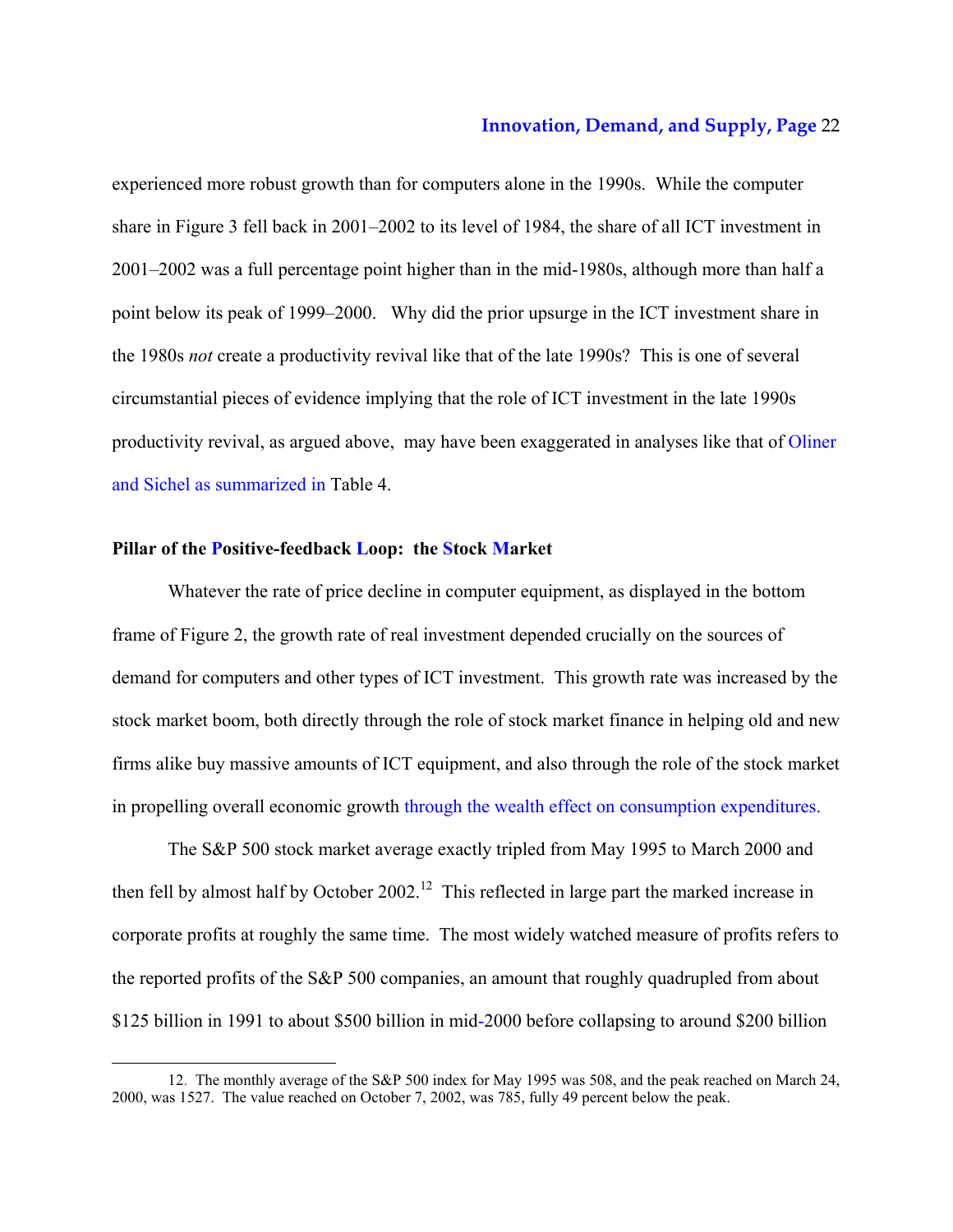in late 2001. If the S&P measure of reported profits were the only available measure, there would be no mystery surrounding either the stock market boom or its collapse, since the S&P index increased and then decreased by roughly the same percentage as profits. However, as pointed out by Nordhaus (2002a), several other profit measures show different timing, particularly the national accounts (NIPA) measure that peaks much earlier, in 1997 rather than in 2000, and which decreases much less than the S&P series from 2000 to late  $2001$ .<sup>13</sup> If market investors had been watching NIPA profits rather than S&P profits, the stock market might not have increased as much in 1997–2000 nor declined nearly as much after 2000. Nordhaus speculates that the much later peak in S&P profits may have reflected creative accounting schemes of the type that have created the recent crisis in US corporate governance involving Enron, WorldCom, Global Crossing, Tyco, and others.

If the S&P 500 stock market index simply echoed reported S&P earnings, however misleading or inaccurate these may have been, then the stock market boom of the late 1990s was not a "bubble," since it was based on a fundamental factor, namely the perceived value of S&P earnings. Although the price-earnings ratio for the S&P 500 did increase substantially between 1995 and 2000, most of this can be explained by a decline in the real interest rate on bonds. Nordhaus (2002a, Figure 8) shows that the spread between the return on equities (the inverse of the price-earnings ratio) and the real interest rate on government bonds was only slightly lower

<sup>13.</sup> Nordhaus (2002a, Figure 5) displays four different measures of profits. There are two S&P indexes, both including and excluding accounting changes, discontinued operations, extraordinary items, and special items. The measure discussed in the text is reported S&P profits, which includes all these items. There are also two NIPA indexes, including and excluding an inventory valuation adjustment and capital consumption allowances, and the measure discussed in the text includes such adjustments. Major differences in the NIPA indexes compared with the S&P include their greater comprehensiveness in applying to the entire economy, exclusion of capital gains, basis on economic rather than accounting profits, and treating of stock options as an expense.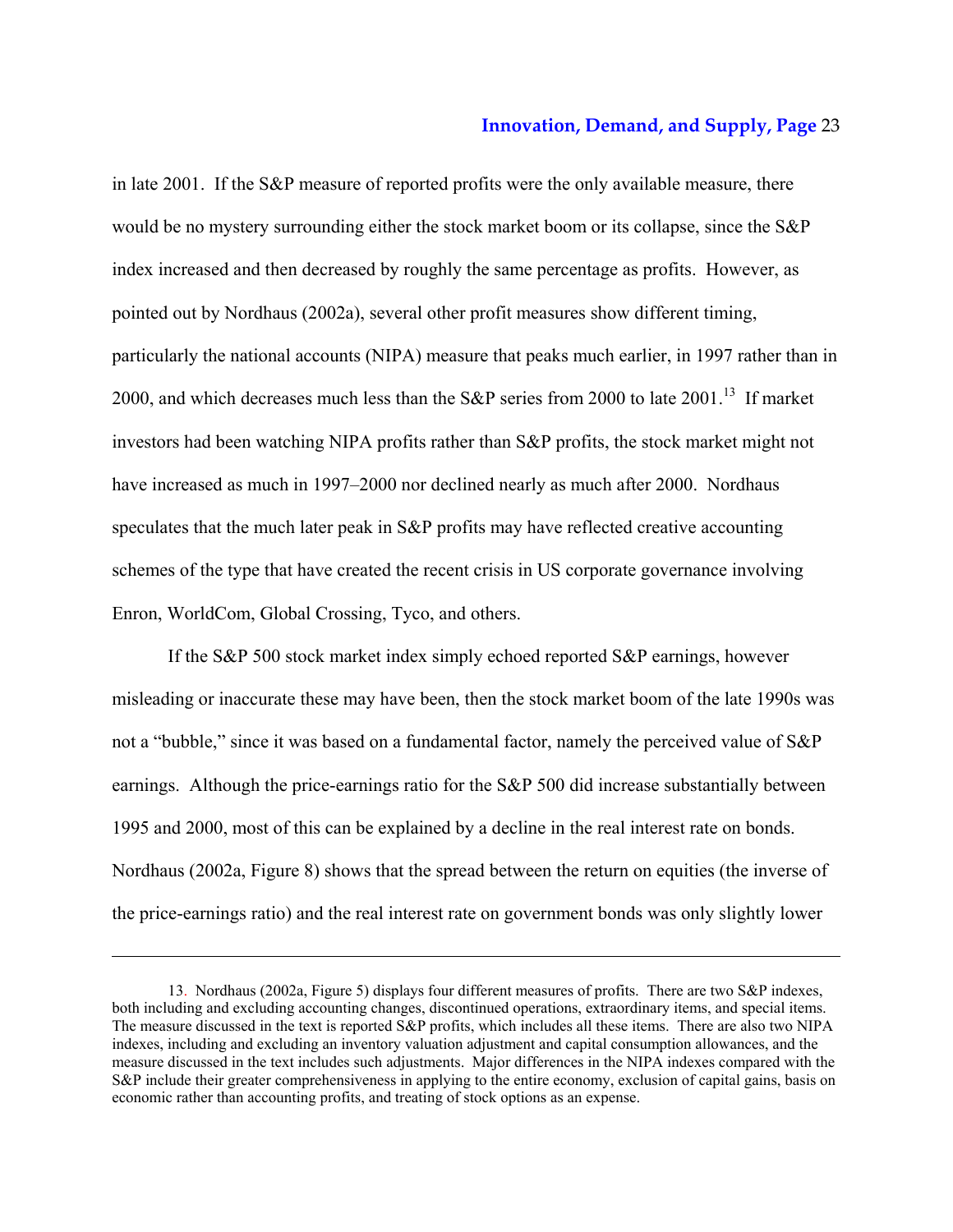in 2000 than it was in 1992 or in 1985–1987.

-

In contemplating the future of the stock market, and hence one of the critical components of the positive-feedback mechanism of the late 1990s, we must assess the future of all three components of the Nordhaus spread: the profits, the price-earnings ratio, and the real interest rate on government bonds. During the prosperous 1960–1973 period, the spread was in the range of 3 to 4 percent, followed by the depressed and inflationary 1973–1983 period with spreads ranging from 5 to 14 percent. In contrast, the spread after 1984, except for a short period in 1989, was in the narrow range of –1 to 2 percent. In fact, the collapse in stock prices through October 2002, together with the decline in bond yields, brought the spread back up to at least 4, as high as at any time since 1984. At that point the market had itself corrected the widespread perception of irrational exuberance.

Could the spread go back to the range of 0 to 2 percent that has characterized most of the post-1984 period? Another way to pose this question is to ask whether the 1963–1973, 1973– 1983, or post-1984 periods are more relevant to post-2002 stock market spreads and hence prices. An important change that can be dated to 1983–1984 is a decline in macroeconomic volatility, as measured by various volatility measures of real GDP growth (Blanchard and Simon 2001); this would be expected to decrease the spread between stock and bond yields. Another factor working in the same direction has been the shift from defined benefit to defined contribution pension plans, leading many workers to make regular monthly investments in equities independent of the current state of the stock market.

The previous discussion suggests that the spread could well decline from its value of mid-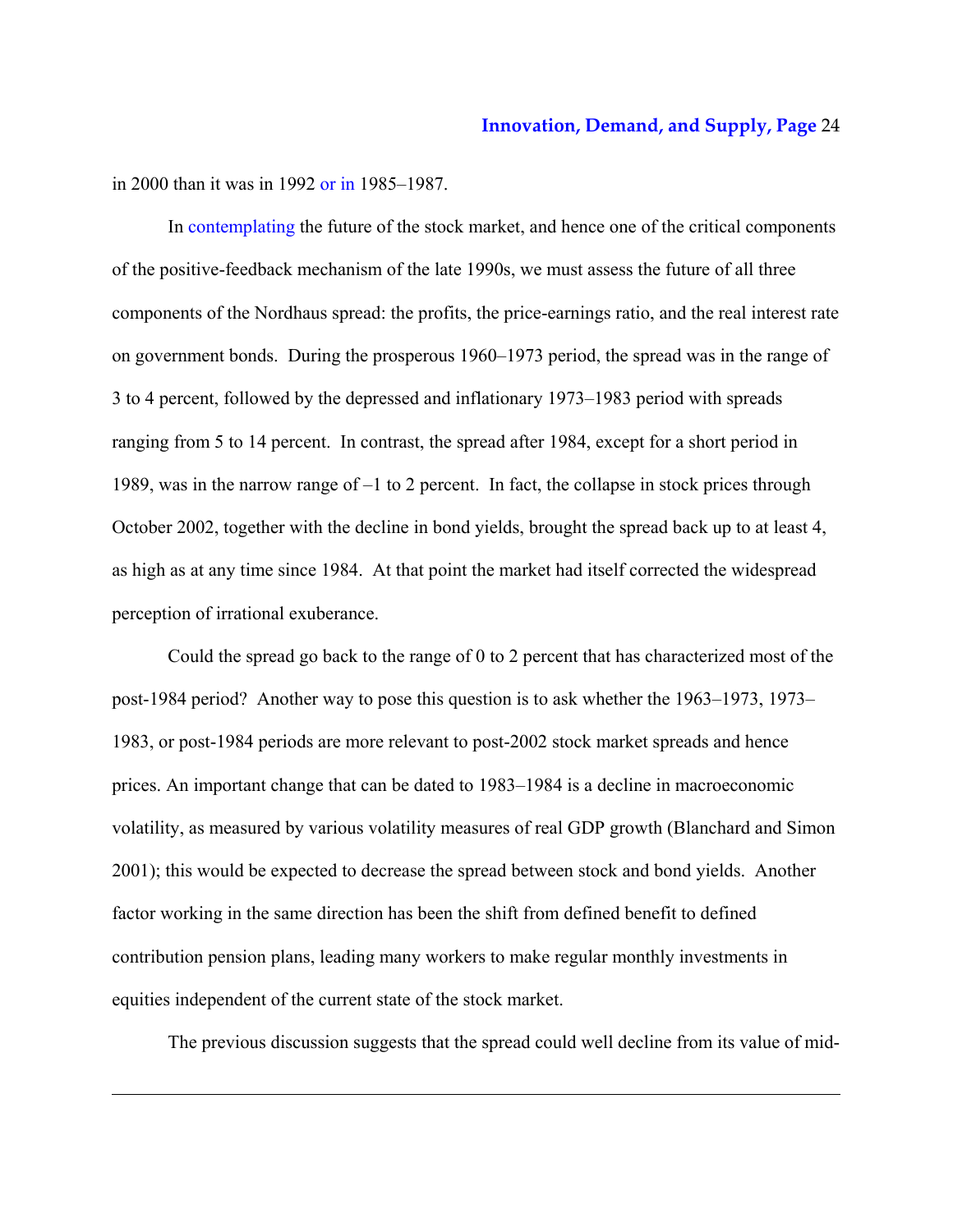October 2002 of about 4 percent back toward the 0-to-2 percent range that has been the norm since 1984. Interest rates on bonds in late 2002 are abnormally low and could plausibly increase by more than any hypothetical future increase in inflation (discussed below). As Nordhaus shows, S&P reported profits have been abnormally low in 2001–2002 as the dirty linen of creative accounting has been cleansed. Future S&P profits may bounce back substantially as this one-time element disappears, even if economic profits do not change appreciably as a share of GDP.<sup>14</sup> This discussion on causes of the stock market boom of the late 1990s concludes that the bubble element of prices has been squeezed out and that substantial stock market returns for the period after October, 2002, are quite likely.

The effects of the late 1990s stock market boom are easier to describe than its causes. Easy stock market finance fueled start-up companies and the expansion of existing high-tech companies. New companies with only vague business plans and remote prospects for profit were flooded with funds from aggressive venture capital firms and then proceeded to initial public offerings (IPOs) that have since become notorious for providing privileged insiders and friends of brokerage houses with opportunities for guaranteed first-day gains at the expense of ordinary investors. The heady optimism as market participants anticipated unending gains ("Dow 36,000") doubtless led to more finance being shoveled into ICT investment than would otherwise have occurred; the abuses since discovered, as well as the collapse in high-tech stocks, make it unlikely that this supporting component of the ICT investment boom will recur in the foreseeable

<sup>14.</sup> Nordhaus (2002a, Figure 6) shows that reported S&P profits were not unusually high as a percent of GDP at the 2000 peak and indeed were lower at that peak than in virtually every year between 1960 and 1980. This suggests that a substantial rebound in S&P profits relative to GDP from the 2001–2002 lows is quite likely.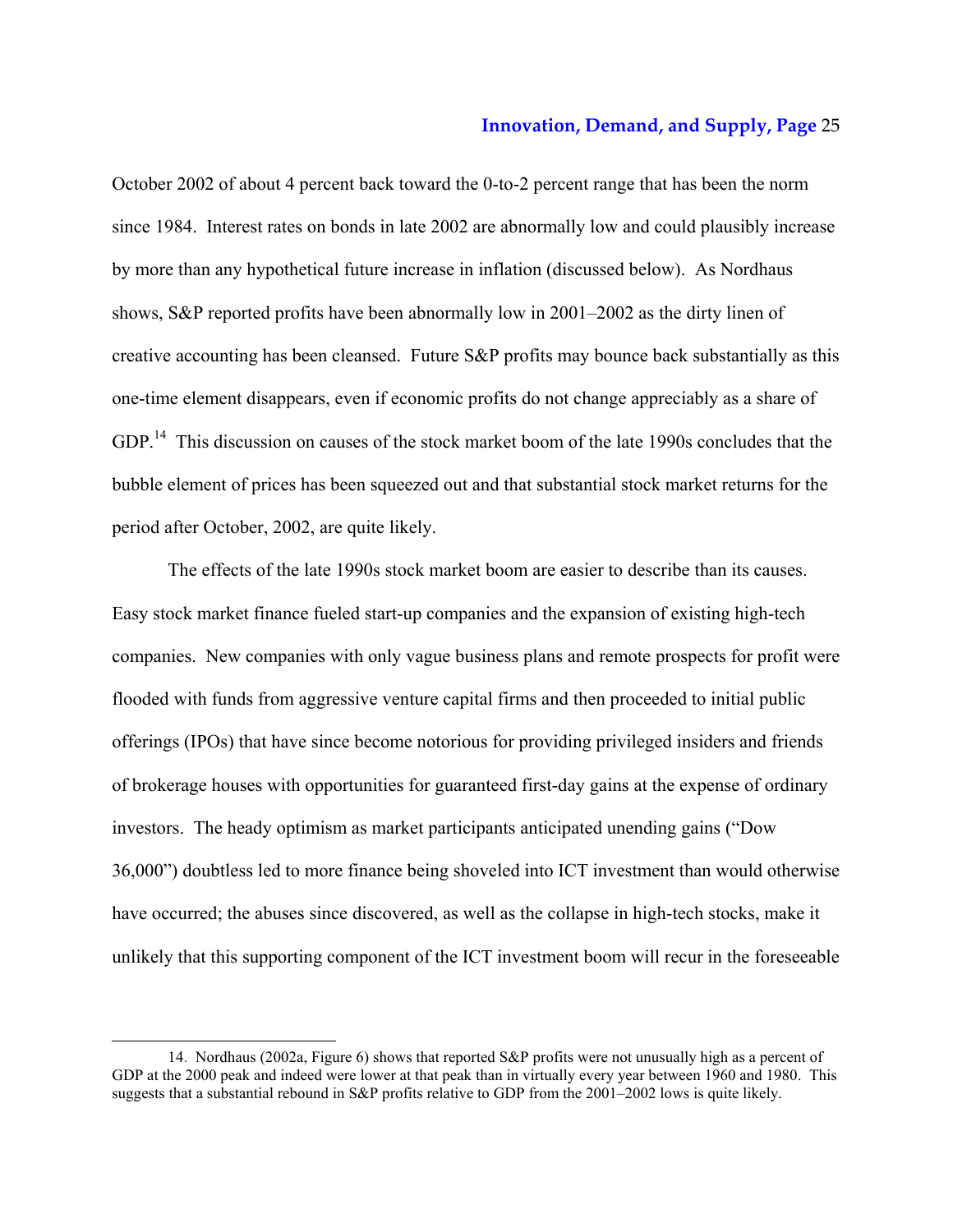future, if ever in our lifetimes.<sup>15</sup>

-

The ICT investment boom was propelled not just by the stock market but also by the prosperity of the overall economy, feeding back to investment as part of the standard "accelerator" effect. One impetus to economy-wide growth was a two-step feedback from the stock market to ICT investment, working through the wealth effect of the stock market on consumption expenditures. This connection is most vividly illustrated by Figure 5, which compares the household savings rate (dashed line, right scale) with the ratio of the S&P 500 stock market index to nominal GDP (solid line, left scale). This S&P ratio more than doubled in the four years between 1995 and 1999, after declining by two thirds between 1965 and 1982. The negative correlation between the stock market ratio and the household savings rate is evident in the data and is just what would be expected as a result of the wealth effect embedded in Modigliani's life-cycle hypothesis of consumption behavior. Rapid economic growth in the late 1990s was fueled not just by the ICT investment boom, but also by a consumption binge financed by capital gains that allowed consumption expenditures to grow more rapidly than personal disposable income for four straight years. Another source of positive feedback came from the rest of the world outside of the United States. The stock market boom attracted foreign investment that financed the US current account deficit, and this allowed US consumers to expand their purchases of imports far faster than the rest of the world was willing to buy US exports. The resulting appreciation of the US dollar played its own role in the positive-feedback mechanism, as it was the most important single source of the surprisingly low rate of inflation

<sup>15.</sup> One is reminded of the famous and chilling remark of the British Foreign Minister Sir Edward Grey on August 3, 1914, after the British cabinet had made its fateful decision to go to war: "The lamps are going out all over Europe; we shall not see them lit again in our lifetime."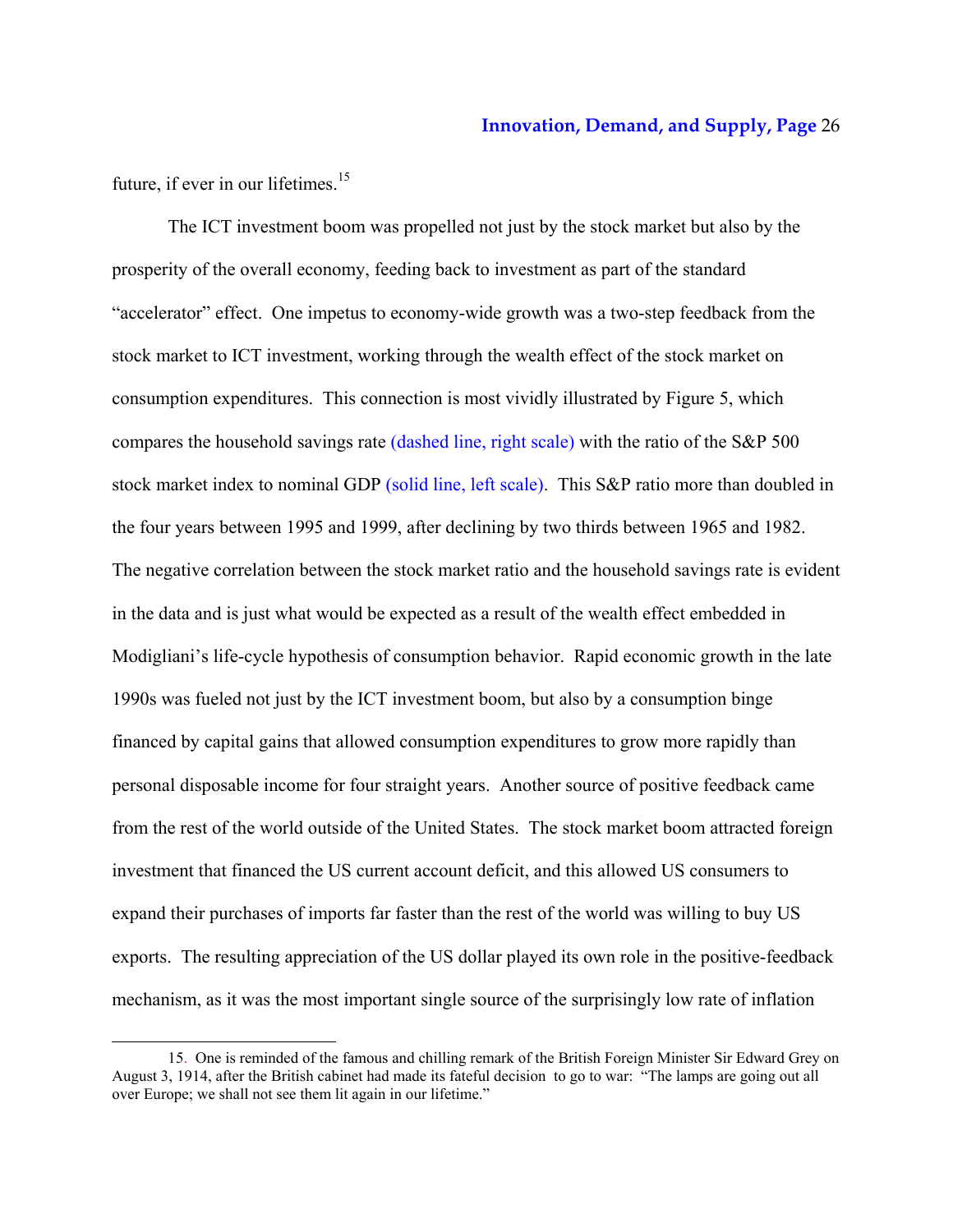experienced by the United States in the late 1990s.

# **Low Inflation Enabled Easy Monetary Policy**

1

Low inflation in the late 1990s allowed monetary policy to avoid a move toward the restrictive spike in short-term interest rates that had ended previous expansions in 1969, 1981, and 1989. The nature of the inflationary surprise is evident in Figure 6, which plots the unemployment rate on the same scale as the inflation rate for the personal consumption expenditures (PCE) deflator.<sup>16</sup> The unemployment rate in 1999–2000 fell to 4 percent, the lowest rate since 1966–1970, yet in 1998 and early 1999, inflation not only failed to accelerate but actually decelerated.

Taking a general view of the unemployment-inflation relationship, it appears superficially that the only support for a negative Phillips-curve unemployment-inflation tradeoff is based on the 1960s Vietnam-era experience, with a bit of further support from the economic expansion of 1987–1990. In other periods, especially during 1972–1985 and 1995–1999, the unemployment and inflation rates appear to be positively correlated, with the unemployment rate behaving as a lagging indicator, moving a year or two later than inflation. Although this appearance of a positive tradeoff led some economists—notably Robert E. Lucas, Jr. and Thomas Sargent—in the 1970s to declare the Phillips curve to be "lying in wreckage," at the same time a more general model of inflation determination was developed that combined an influence of demand (ie, a negative short-run relation between inflation and unemployment),

<sup>16.</sup> The deflator for Personal Consumption Expenditures, part of the National Income and Product Accounts, is preferable to the Consumer Price Index, because it has been revised retrospectively to use a consistent set of measurement methods, whereas the CPI is never revised.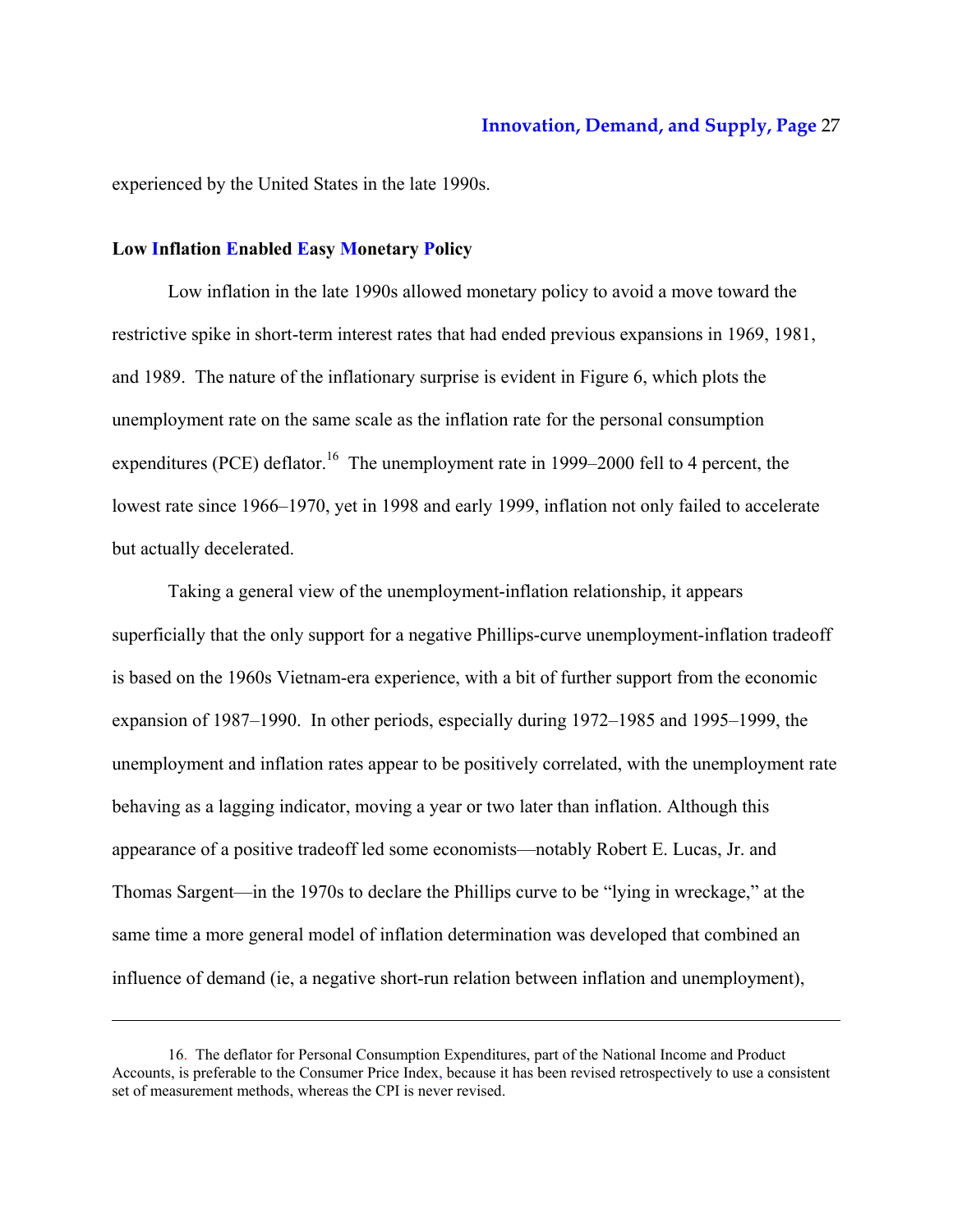supply (in the form of "supply shocks" such as changing real oil prices that created a positive inflation-unemployment relation), slow inertial adjustment, and long-run independence of inflation and the unemployment rate.<sup>17</sup> During the 1980s and the first half of the 1990s, this more general model was adopted as the mainstream approach to inflation determination by textbook authors and policymakers alike, but in the 1997-99 period it was challenged again by the simultaneous decline in unemployment and deceleration of inflation evident in Figure 6.

At the end of the decade, no consensus had yet emerged to explain the positive correlation of inflation and unemployment in the late 1990s. I have attempted (1998) to use a common framework to explain why the performance of the 1970s was so bad and the performance of the 1990s was so good, pointing to the role of adverse supply shocks in the earlier episode and beneficial supply shocks more recently. The first beneficial shock was the post-1995 productivity growth revival, which directly reduced the growth in unit labor costs, and hence inflation, for any given growth rate of nominal wages. If there was a substantial lag in the response of nominal wage changes to faster productivity growth, then the productivity revival contributed directly to lower inflation.

The second and third beneficial shocks were the familiar "old" supply shocks, the falling real prices of imports and energy. Of these by far the most important was the declining real price of imports that was a counterpart to the appreciation of the dollar over the entire period between 1995 and early 2002. I have estimated (1998) that in early 1998 inflation was being held down by more than 1 percent at an annual rate by the behavior of real import prices. The role of real

<sup>17.</sup> The more general approach was developed in Gordon (1977, 1982), and its evolution is described in Gordon (1997).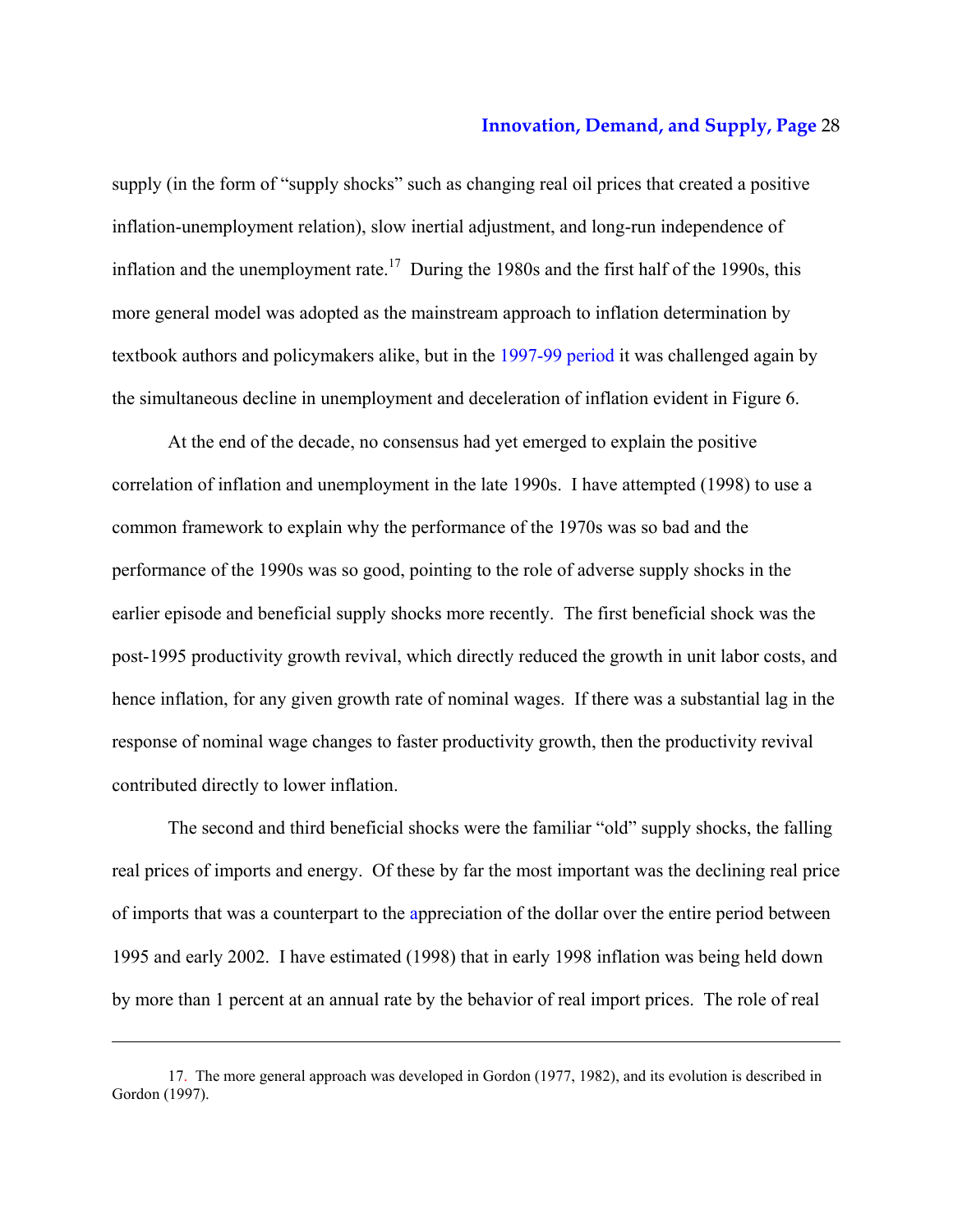energy prices was short-lived, having its maximum impact in holding down inflation in early 1998. Productivity, import prices, and energy prices were joined by two "new" supply shocks: the accelerating decline in computer prices (see Figure 2 above) and a sharp decline in the prices of medical care services made possible by the managed health care revolution.

The confluence of this set of five beneficial supply shocks was central to the longevity of the boom of the 1990s. Low inflation allowed the Fed to pursue a very different monetary policy than in the late 1980s. Yet none of the beneficial shocks was guaranteed to last forever. Indeed, the first to disappear was the energy price effect, which turned around and accounted for most of the doubling of inflation in the price deflator for personal consumption expenditures (plotted in Figure 6) from 1.1 percent in 1998 to 2.6 percent in 2000.<sup>18</sup>

If low inflation in the late 1990s was mainly caused by the beneficial supply shocks, and low inflation in 2001–2002 was caused by a weakening of demand in product and labor markets, what are the prospects for inflation when the economy recovers? This is relevant to the overall themes of this paper, because if there is a substantial risk that inflation will reignite, the response of monetary policy may look more like the late 1980s than the late 1990s, and any substantial upward movement of interest rates on bonds would throw cold water on housing and car sales, on housing refinance, and on any incipient stock market recovery.

A case can be made that, in addition to energy prices, all four of the remaining supply shocks that shifted in a beneficial direction in the late 1990s may turn in the adverse direction

<sup>18.</sup> Measures of "core inflation" that exclude food and energy prices exhibited only a negligible acceleration from 1998 to 2000, but these core measures are influenced by the other beneficial shocks discussed in this section—namely the productivity revival, the decline of real import prices, the temporary cessation of medical care inflation, and the accelerated rate of decline of computer prices.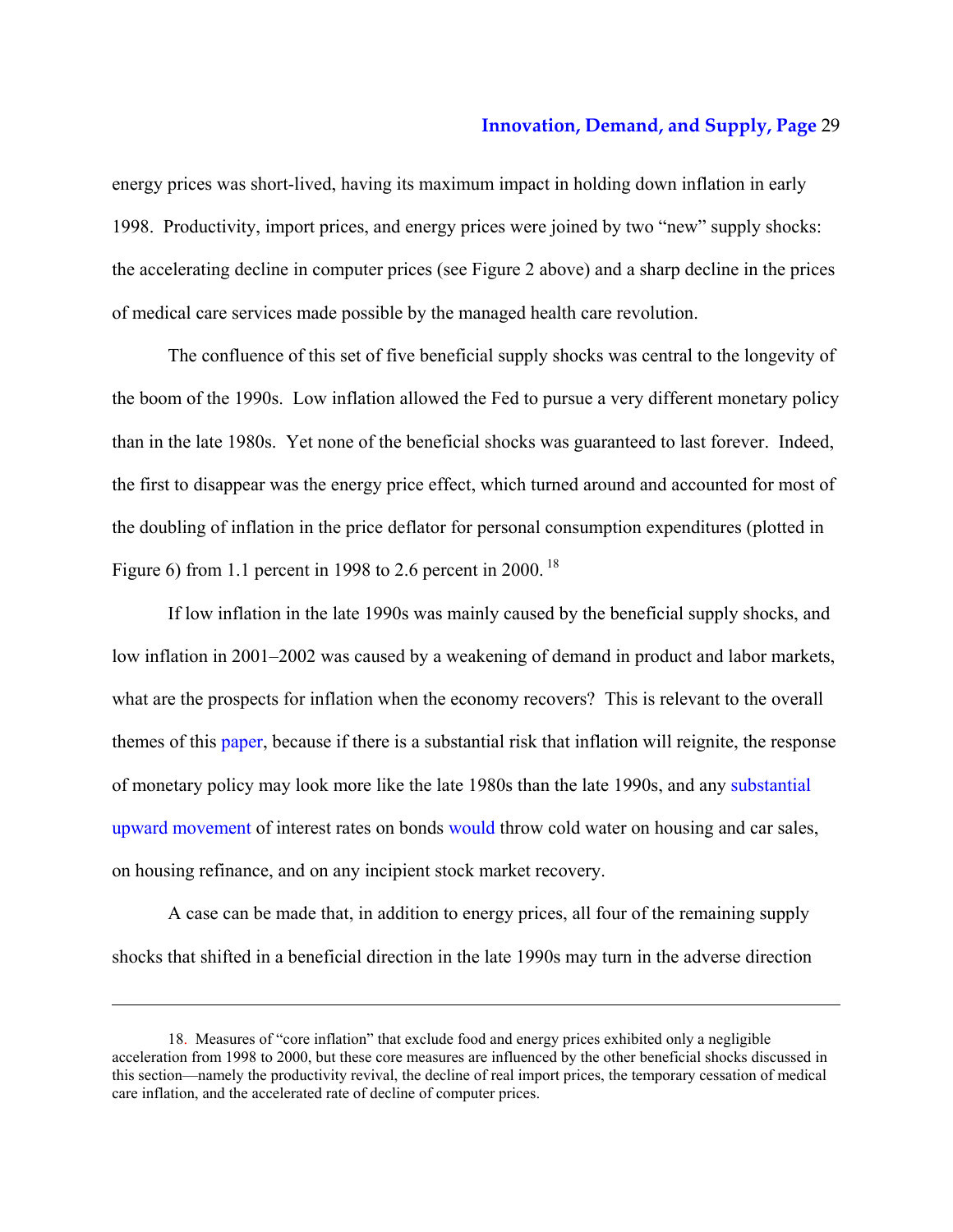and indeed may already have done so. Even if productivity growth remains strong, eventually real wage growth will recognize and absorb the productivity growth revival. Indeed, this had already happened in the late 1990s, as annual growth in real compensation per hour accelerated from a mere 0.7 percent during 1992–1998 to 2.8 percent during  $1998-2000$ .<sup>19</sup> The beneficial role of falling real import prices has already greatly lessened in impact, from an annual rate of decline of –3.3 percent per year in 1992–1998 to –1.2 percent per year in 1998–2002. A continuing decline in real import prices is unlikely, as the dollar has begun to decline from its peak reached early in the year 2002.

Perhaps the greatest single concern for the future of inflation involves medical care prices. Between 1993 and 1996 medical care inflation exhibited a sharp deceleration from roughly double the economy-wide inflation rate to a number almost equal to the overall inflation rate. Yet recently the inflation rate of the personal consumption deflator for medical care has begun to creep up, from 2.1 percent in 1999, to 2.9 percent in 2000, to 3.6 percent in 2001, relative to an overall inflation rate in 2001 of only 2.0 percent. This may be the tip of the iceberg, however, because health care prices are once again becoming a leading edge of inflation. The growth rate of one index of health insurance premiums decelerated from 18 percent in 1989 to 0.8 percent in 1996, only to reaccelerate again to 13 percent in 2002.<sup>20</sup> The final beneficial shock of the late 1990s was the more rapid rate of decline in computer prices, and we have already seen (in Figure 2) that the rate of price decline retreated from –30 percent per year in 1995–1999 to an average rate of about –20 percent in 1999–2002.

<sup>19.</sup> The growth rate of real compensation per hour subsequently slowed back to 0.7 percent per year between 2000:Q2 and 2002:Q2.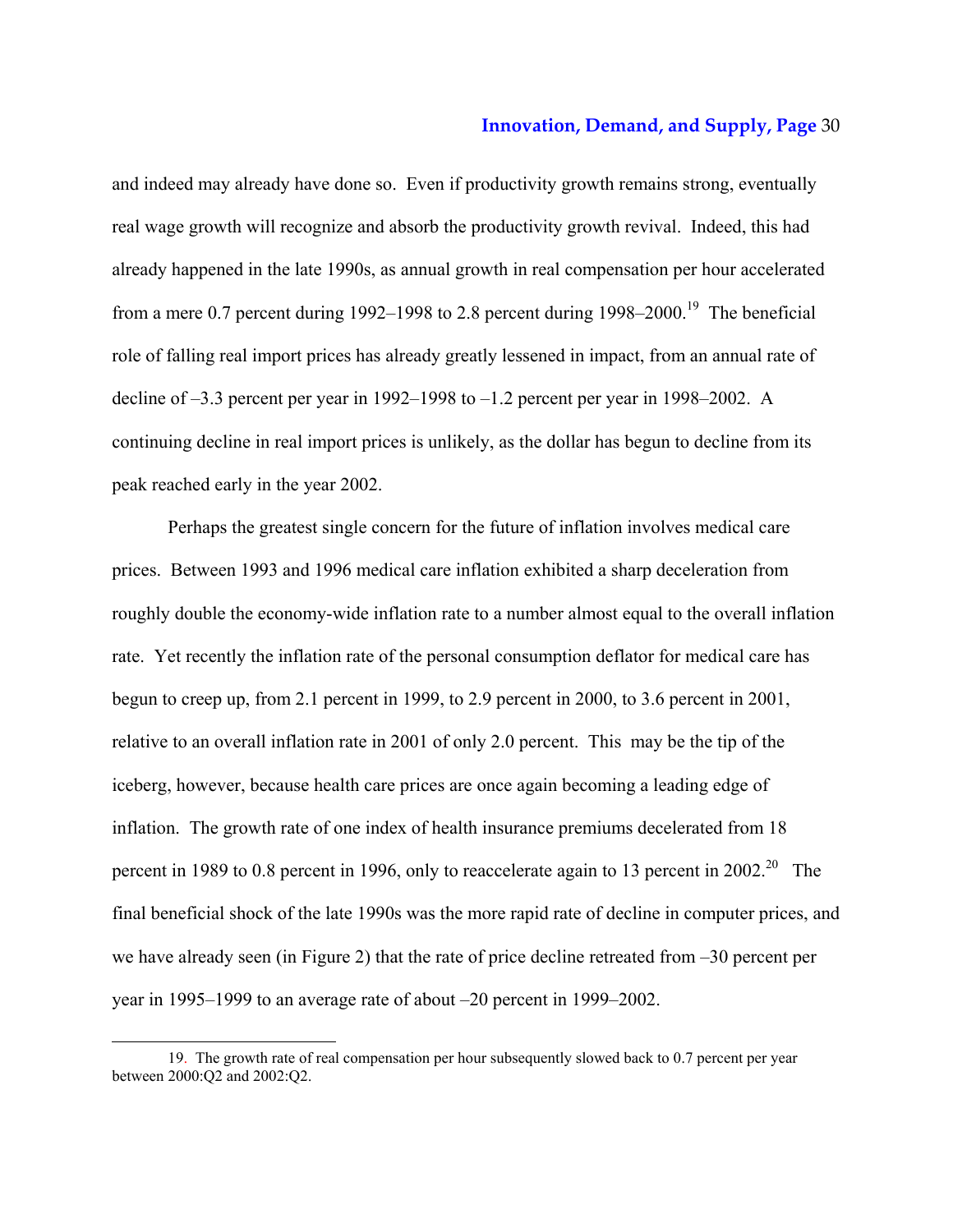The response of the Fed's monetary policy is summarized in Figure 7, which compares quarterly values of the Federal funds rate with the output ratio or "gap"—that is, the ratio of actual to potential real GDP. The gap is a commonly used measure how much actual output differs from potential output, i.e., the amount the economy is capable of producing without generating extra inflation. As shown by the right scale, the output ratio rose above 100 percent both in 1988–1990 and in 1997–2000, but the response of the Fed was quite different. In the episode of the late 1980s, the Fed responded to excess output by quickly tightening policy and creating a spike in the Federal funds rate to 9.25 percent in early 1989. In the late 1990s, the output ratio rose above 100 percent for a longer period and to a higher level, but the Fed barely touched the Federal funds rate, which varied only in the range of 4.5 to 6.5 percent during the entire period between early 1995 and late 2000. The distance between the two lines in Figure 7 during the period 1997–2000 can be interpreted as showing the influence of low inflation on monetary policy, and hence low inflation as an enabler of the continued output boom. Once again, there was a positive feedback system, with relatively low interest rates fostering ICT investment and the productivity revival, and the productivity revival feeding back to make its own contribution toward keeping inflation low.

# *VI. The Interplay of Supply and Demand in the ICT Investment Boom*

-

We have now seen that the ICT investment boom of the late 1990s, although initially stimulated by technological advances that pushed the price of computer power downward more rapidly than before, did not occur in isolation. In addition to the pure technological stimulus,

<sup>20. &</sup>quot;Small Employers Severely Cut Health Care," New York Times, September 6, 2002, p. C4.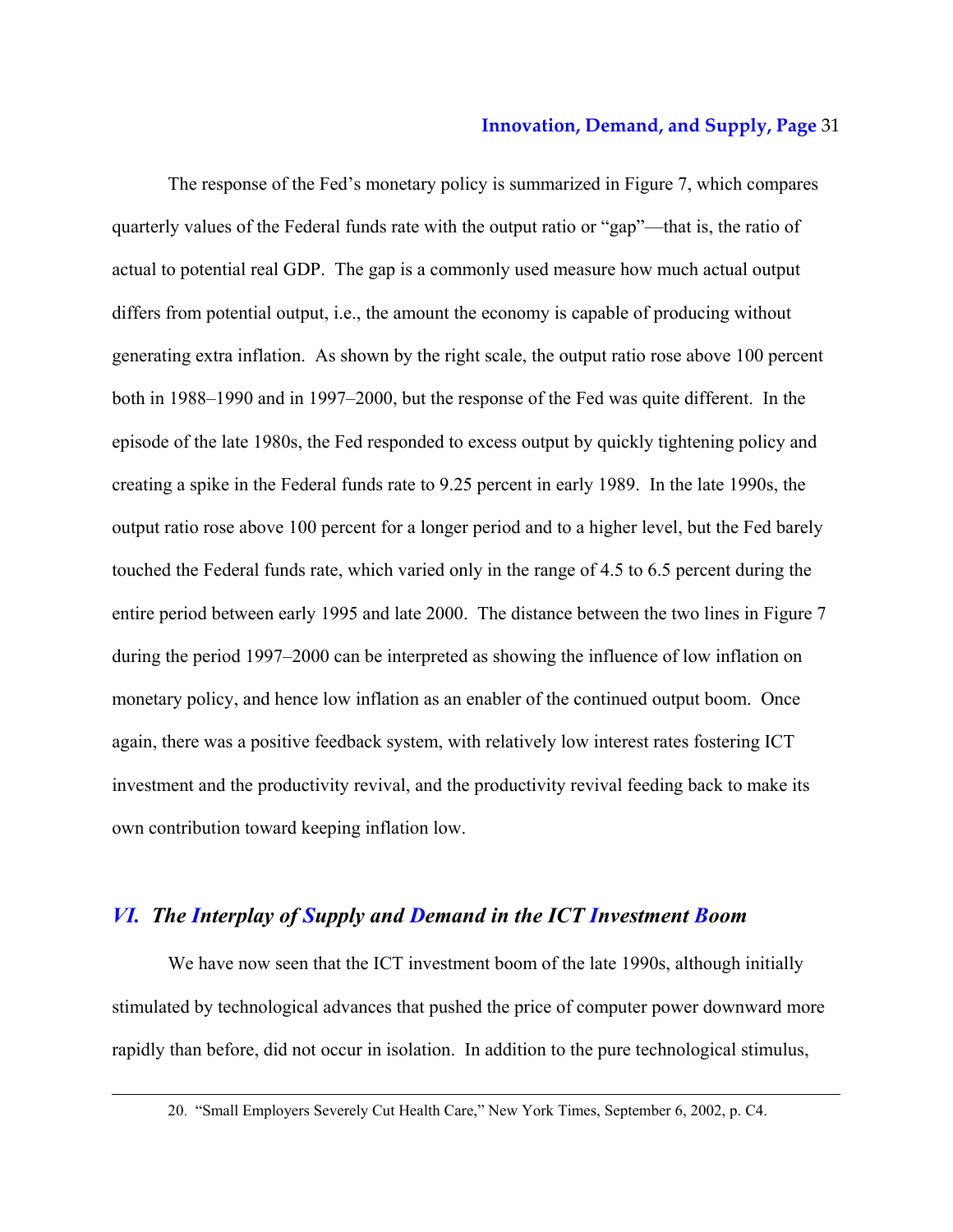ICT investment was funded by ample finance made possible by the stock market boom and relatively easy monetary policy, and ICT investment responded to the boom in the overall economy, which in turn reflected positive feedback among the productivity revival, the beneficial shocks that held down inflation, and low interest rates. Stated another way, if the initial technological stimulus had not been supported by the positive macro feedback loop, a given rate of decline in computer prices would have been accompanied by less real ICT investment and a lower share of nominal ICT investment in nominal GDP than the actual ratio displayed in Figure 3.

But there is another requirement necessary for a technological advance to result in an investment boom and an increased share of computer spending in nominal GDP. There must be a *use,* that is, a *demand*, for all that extra computer power. A unique element of the late 1990s is that technological advances in the manufacture of computers coincided with new stimuli to the demand for computers, including but not limited to the invention of the WWW. This interdependence of supply and demand is missed by commentators, such as Jorgenson, who see a simple chain of causation between information technology as an input and economic performance as an output: " . . . the foundation for the American growth resurgence is the development and deployment of semiconductors" (Jorgenson 2001, p 1).

# **Moore's Law and the Explosion of Supply**

The specific technological event that made the growth resurgence possible was an acceleration in technical change in the manufacture of microprocessors, the computer chips that provide a computer's computation capacity. The idea of a product cycle in computer chips is summarized by "Moore's Law," a name later given to a 1969 observation by Gordon E. Moore,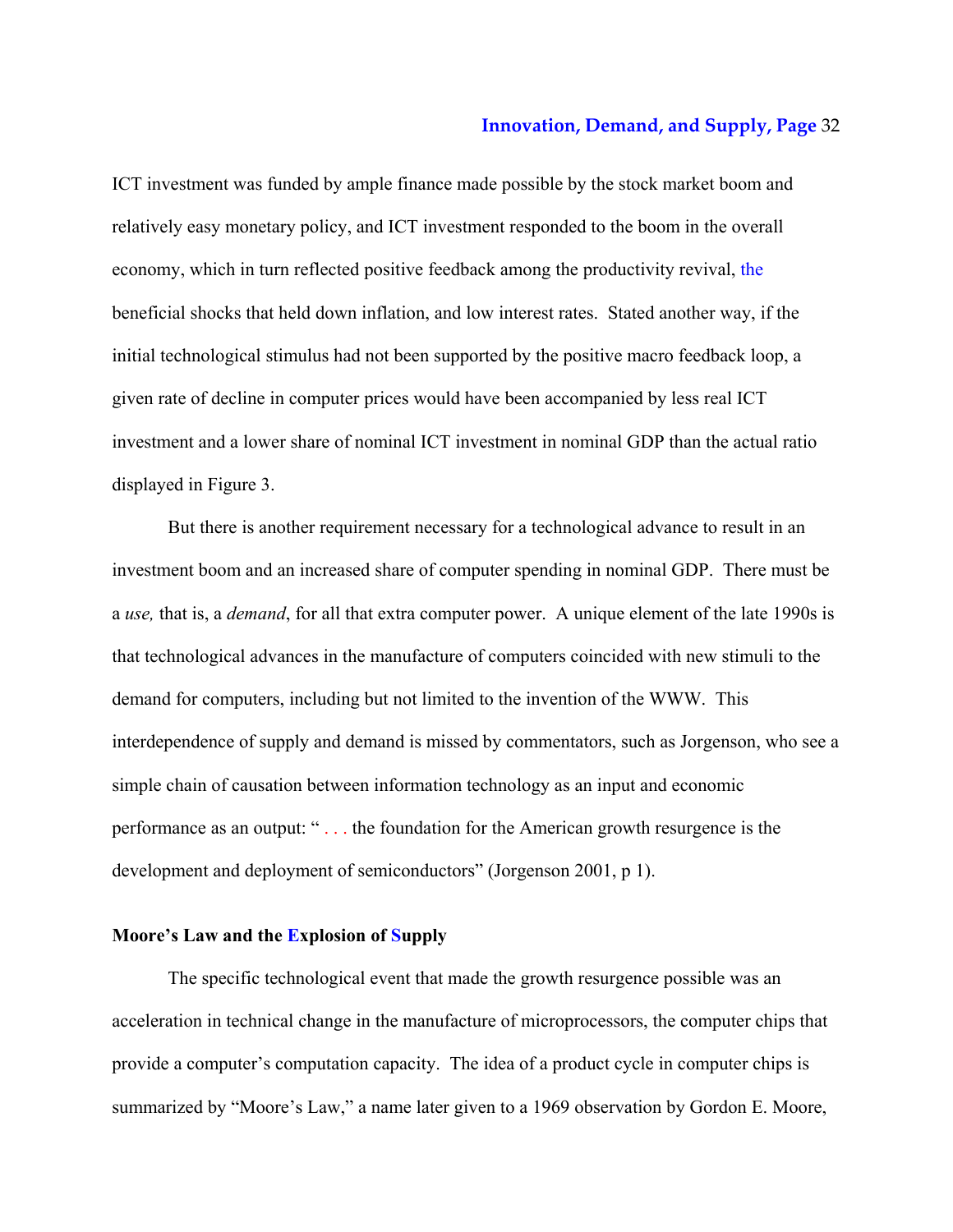one of the two founders of the Intel Corporation, that each new microprocessor chip contained twice as many transistors as the previous generation and was released within 18 to 24 months of its predecessor. This implied a logarithmic growth rate of computing capacity at between 35 and 47 percent per year. Rarely if ever has any scientist been so accurate in forecasting the future development of an innovative process. The actual price of computer memory chips declined by 40.9 percent per year during 1974–1996. The price of logic chips, a narrower category more directly comparable to computer microprocessors, declined during 1985–1996 at 54.1 percent per year, followed by an acceleration to a rate of price decline of more than 90 percent per year. As characterized by Jorgenson (2001), "the semiconductor industry shifted from a three-yearproduct cycle to a greatly accelerated two-year cycle."

The calendar of product cycles and Moore's Law may seem confusing at first, because the pre-1995 schedule in which the number of transistors doubled every 18 months seems to conflict with the idea of a three-year product cycle. This apparent conflict is reconciled by the fact that each new generation of chips produced an increase in computation power by more than a factor of two—it is rather more like a factor of four.<sup>21</sup> If the shortening of the product cycle from three years to two was an ephemeral phenomenon of the late 1990s, then this is one more reason to expect that an ICT investment boom on the same scale will not recur. In the rest of this paper, we will assume that the faster two-year cycle continues for at least another decade. The issue, then, is whether there is sufficient demand for computation power to absorb an increase in

<sup>21.</sup> The arithmetic of Moore's Law can be better understood as related to the fact that the natural logarithm of 1.0 is 0 and of 2.0 is 0.7. Thus a doubling of computation power raises the logarithm by 0.7, which represents a logarithmic growth rate of 46.7 percent over 18 months or 1.5 years. At that rate, the logarithm of computation power over 3 years increases by 1.4, or by a factor of 4.0 (the antilogarithm or exponent of 1.4).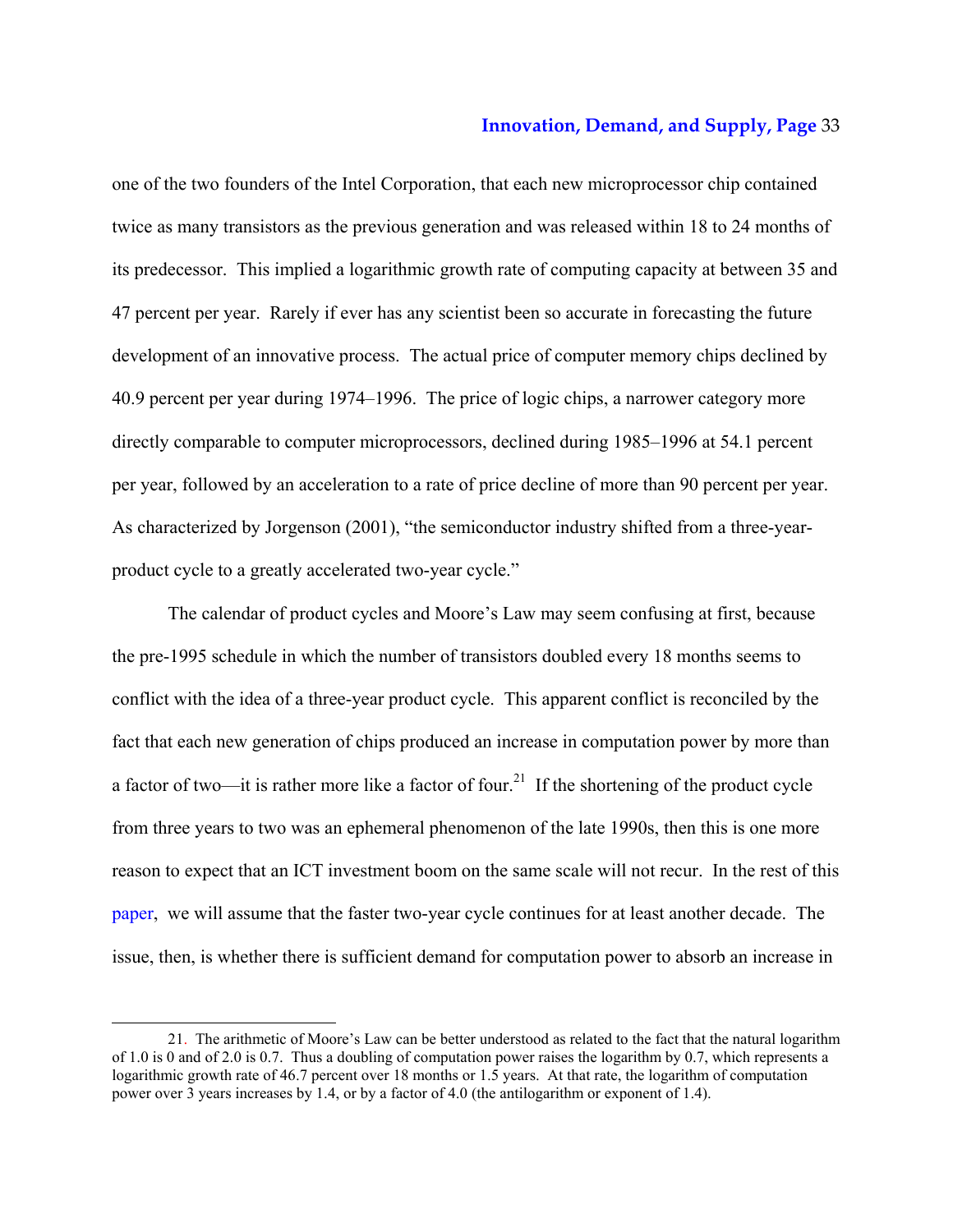computer power *by a factor of 1,000* from a starting date of  $2002$ <sup>22</sup>

## **Why the Demand for ICT Power Matters**

-

Whether Moore's Law proceeds with a cycle time of two years or three years, there is no doubt that future progress will provide an unbelievable further explosion of computer power beyond what already existed at the peak of the ICT investment boom in mid 2000. But, as we have seen, a rapid decline in the price of computer power does not guarantee a robust expansion in ICT investment. An annual rate of decline in computer prices of, say, 30 percent per year could be accompanied by an annual rate of growth of real computer investment of +60 percent, +30 percent, 0, or –30 percent. Growth of real investment in this example of +30 percent would imply no change in nominal computer investment. Any lower growth rate in real investment, whether  $0, -30$ , or any number between, would imply a sharp decline in the share of ICT investment in nominal GDP, as has already occurred between 2000 and 2002. It is this possibility of a continuing decline in the share of ICT investment in nominal GDP that creates the sharpest divide between the economic environment of the late 1990s and the next few years.

The evolution of the price and quantity of computer power can be displayed in a simple theoretical diagram, as in Figure 8. Throughout its history, the economics of the computer has featured a steady downward shift in the supply curve of computer attributes at a rate much faster than the upward shift in the demand for computer services. In fact, the story is often told with a theoretical diagram like the top frame of Figure 8, in which the supply curve slides steadily

<sup>22.</sup> With a product cycle of two years, computation power quadruples every two years and doubles every 12 months. Any variable that doubles in one year must increase by a factor of 1,024 over one decade.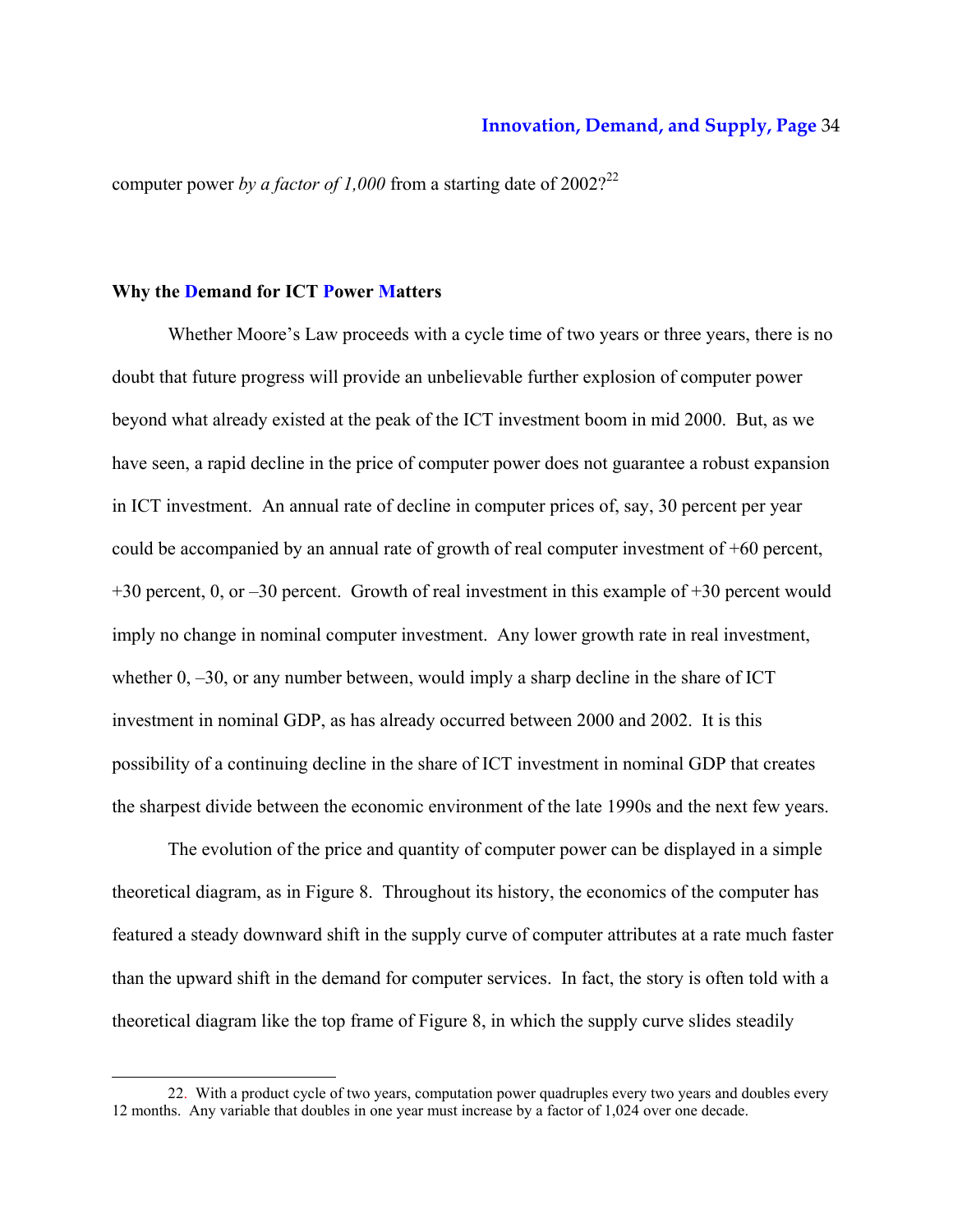downwards from  $S_1$  to  $S_2$  with no shift in the demand curve at all.<sup>23</sup> Ignoring the possibility of a rightward shift in the demand curve (we return to this possibility below), the second distinguishing feature of the development of the computer industry is the unprecedented speed with which diminishing returns set in; while computer users steadily enjoy an increasing amount of consumer surplus as the price falls, the declining point of intersection of the supply curve with the fixed demand curve implies a rapid decline in the marginal utility or benefit of computer power.

The accelerated rate of price decline in computer attributes has been accompanied since 1995 by the invention of the Internet.<sup>24</sup> In perhaps the most rapid diffusion of any invention since television in the late 1940s and early 1950s, by the end of the year 2000 the percentage of American households hooked up to the Internet reached 50 percent. Surely the invention of web browsers and the explosive growth of e-commerce should be interpreted as a rightward shift in the demand curve in the top frame of Figure 8 from  $D_1$  to  $D_2$ . Such a rightward shift in the demand curve would imply an increase in the benefits provided by all computers, both old and new  $^{25}$ 

Although the invention of the Internet is usually treated as revolutionary, a simple analysis of the supply and demand for computer hardware may suggest a more limited role. We

<sup>23.</sup> Three examples of this graph applied to computers exhibiting no shift in the demand curve are Brynjolfsson (1996, p 290), Gordon (1990, p 46), and Sichel (1997, p 17). The supply curves in this graph have been drawn as horizontal lines, both to simplify the subsequent discussion and because there is no evidence of a rising marginal cost of producing additional computer speed, memory, and other characteristics at a given level of technology.

<sup>24.</sup> Here to simplify the presentation we will take the Internet as being synonomous with the World Wide Web and the invention of web browsers, although the use of the Internet for e-mail, at least in the academic and scientific community, dates back at least to the early 1980s.

<sup>25.</sup> In terms of elementary economics, there is an increase in the consumer surplus associated with the lower supply curve  $S_2$  from the triangle JP<sub>2</sub>B to the larger triangle KP<sub>2</sub>E.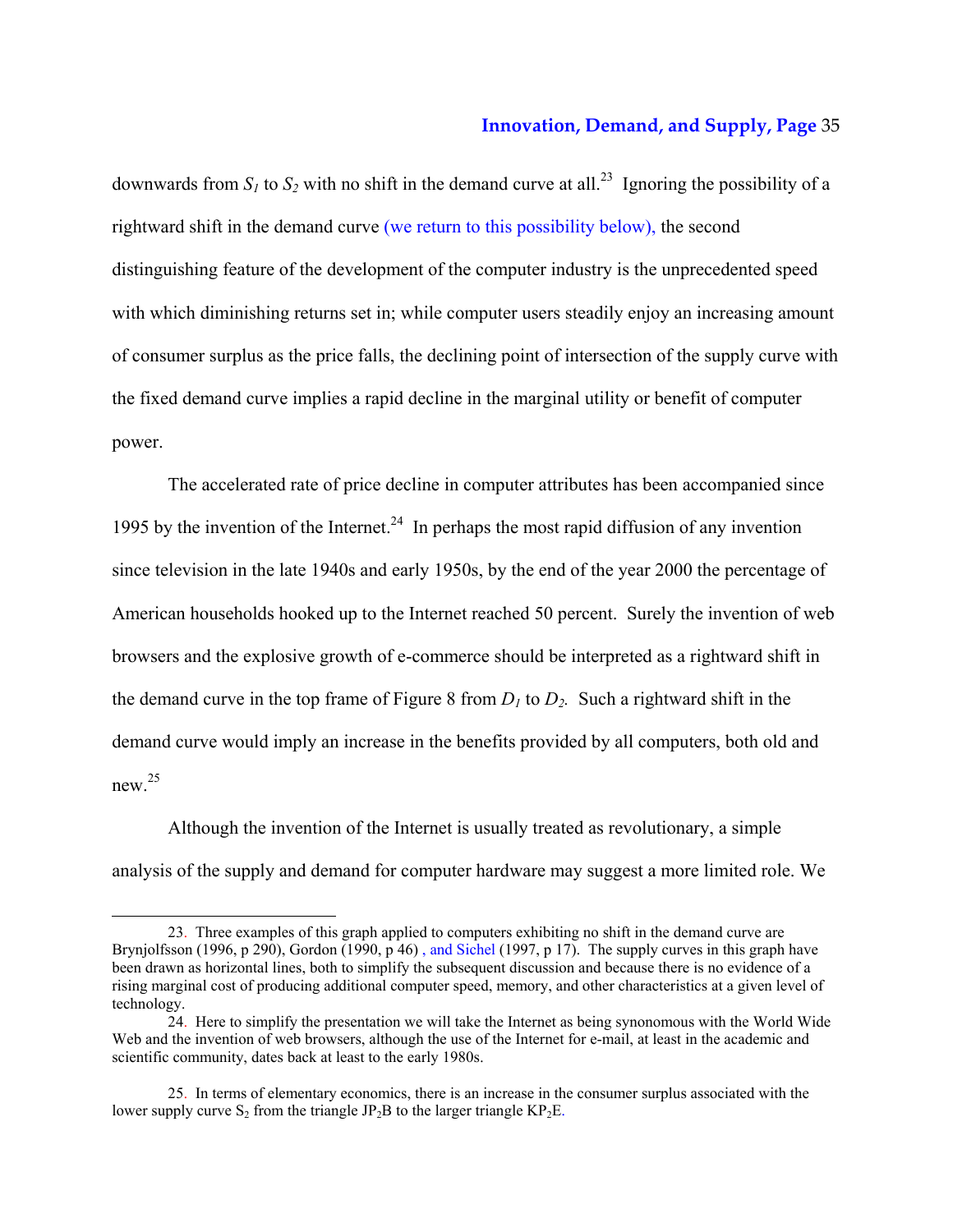have already seen that the rate of decline of prices for computer hardware, including peripherals, accelerated sharply after 1995. This fact is shown in the bottom from of Figure 8, which plots the price and quantity of computer characteristics since 1960. The implicit price deflator for computer hardware, including peripherals, declined from 70,969 in 1961 to 20 in 2002 (with a base 1996 = 100), for an annual rate of decline of 20.0 percent per annum. There has been a corresponding increase in the quantity of computer attributes, and both the rate of price decline and quantity increase accelerated after 1995.

Although the rate of price change has varied over time, a rapid price decline in 1995- 2000 does not distinguish the New Economy from the 1960–1980 interval dominated by the mainframe computer or the 1980–1985 interval dominated by the transition from mainframe to PC applications prior to the invention of the Internet.<sup>26</sup> If there had been a discontinuous rightward shift in the demand curve for computer hardware due to the spread of the Internet, we should have observed a noticeable flattening of the slope of the price-quantity relationship in the bottom frame of Figure 8a, as the rate of increase of quantity accelerated relative to the rate of decline in price, but we do not. The rate of change of price and quantity both accelerate after 1995 (as indicated by the greater spacing between annual observations) but the slope does not change appreciably, suggesting that the spread of the Internet is a byproduct of rapid technological change that is faster than in previous decades but not qualitatively different in the relationship between supply and demand than earlier advances in the computer industry.

The data on the price and quantity of computer characteristics have previously been used

<sup>26.</sup> Existing computer price deflators fail to take account of the radical decline in the price per calculation that occurred in the transition from mainframes to PCs (which have been studied only separately, not together). Gordon (1990, p 239) calculates that the annual rate of price decline between 1972 and 1987 would have been 35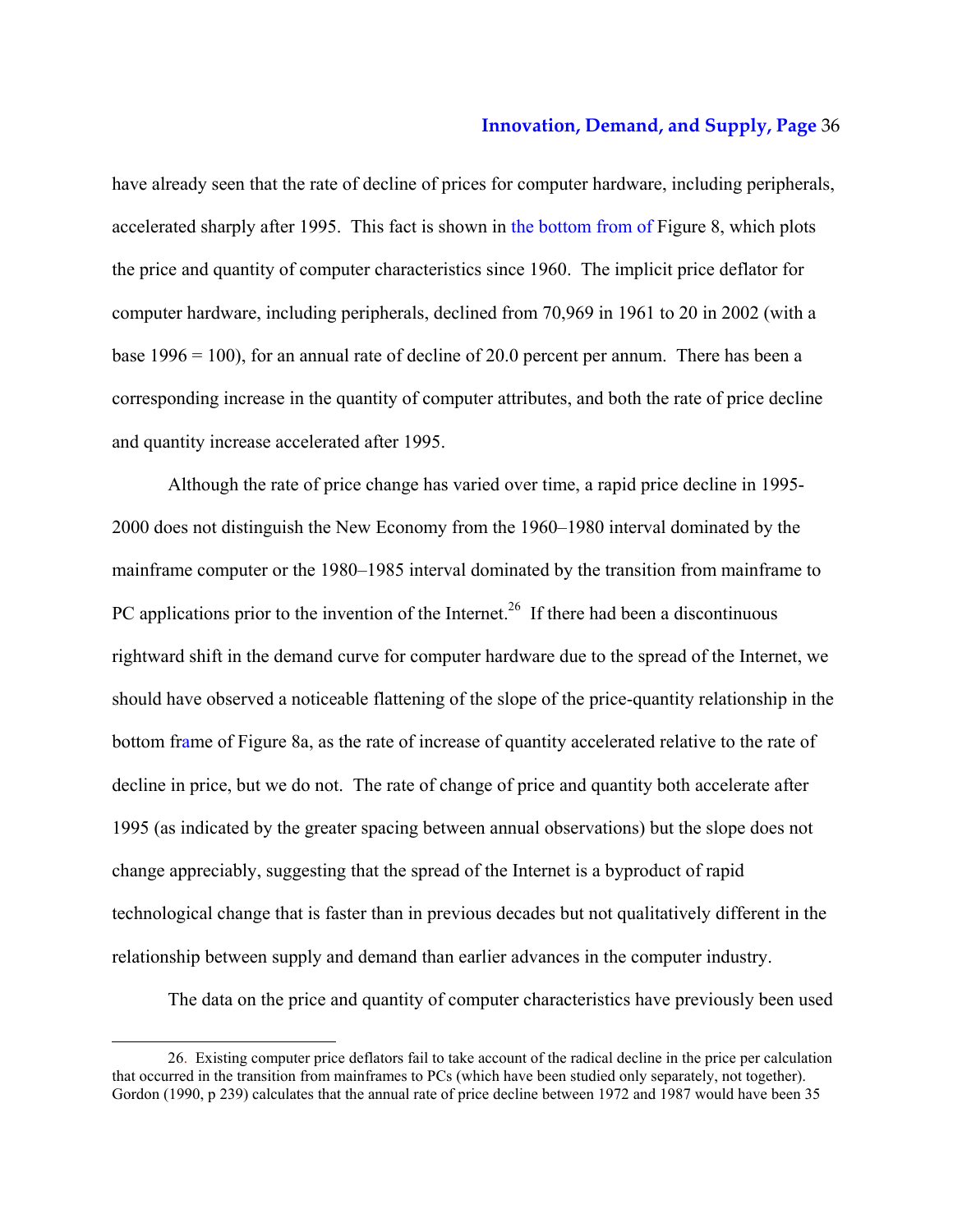to "map out" the demand curve (Brynjolfsson 1996, p 290). In fact, the slope of the pricequantity relationship was appreciably flatter during 1972–1987 than during 1987–1995 or 1995– 2000. If the demand curve has not shifted, the inverse of these slopes is the price elasticity of demand, namely –2.03, –1.33, and –1.19 in these three intervals, which can be compared with Brynjolfsson's (1996, p 292) estimated price elasticity of –1.33 over the period 1970–1989 (the implied elasticity in the slump period 2000–2002 was only –0.28). The apparent decline in the price elasticity is consistent with the view that the most important uses of computers were developed prior to 1987, not in the late 1990s.

# *VII. Unsustainable Sources of Demand for ICT Investment in the Late 1990s*

Our discussion of unsustainable demand for ICT investment begins with the least controversial component of the argument that supply does not create its own demand. It is uncontroversial because it—the bubble and subsequent meltdown in telecom equipment investment, especially in fiber-optic cable and in the communication infrastructure of the Internet—has already happened. We then turn to computer equipment, peripherals, and software, where optimists like Jorgenson point to the inexorable future explosion of computer power made possible by Moore's Law, and we assemble a growing body of evidence showing that much of the extra computer power is not needed and will not be purchased.

# **The Telecom Equipment Bubble and Meltdown**

-

Of all the different components of ICT investment, the most staggering mismatch between supply and demand occurred in fiber-optic telephone lines. During the 1990s, new

percent per annum rather than 20 percent per annum if this transitional benefit had been taken into account.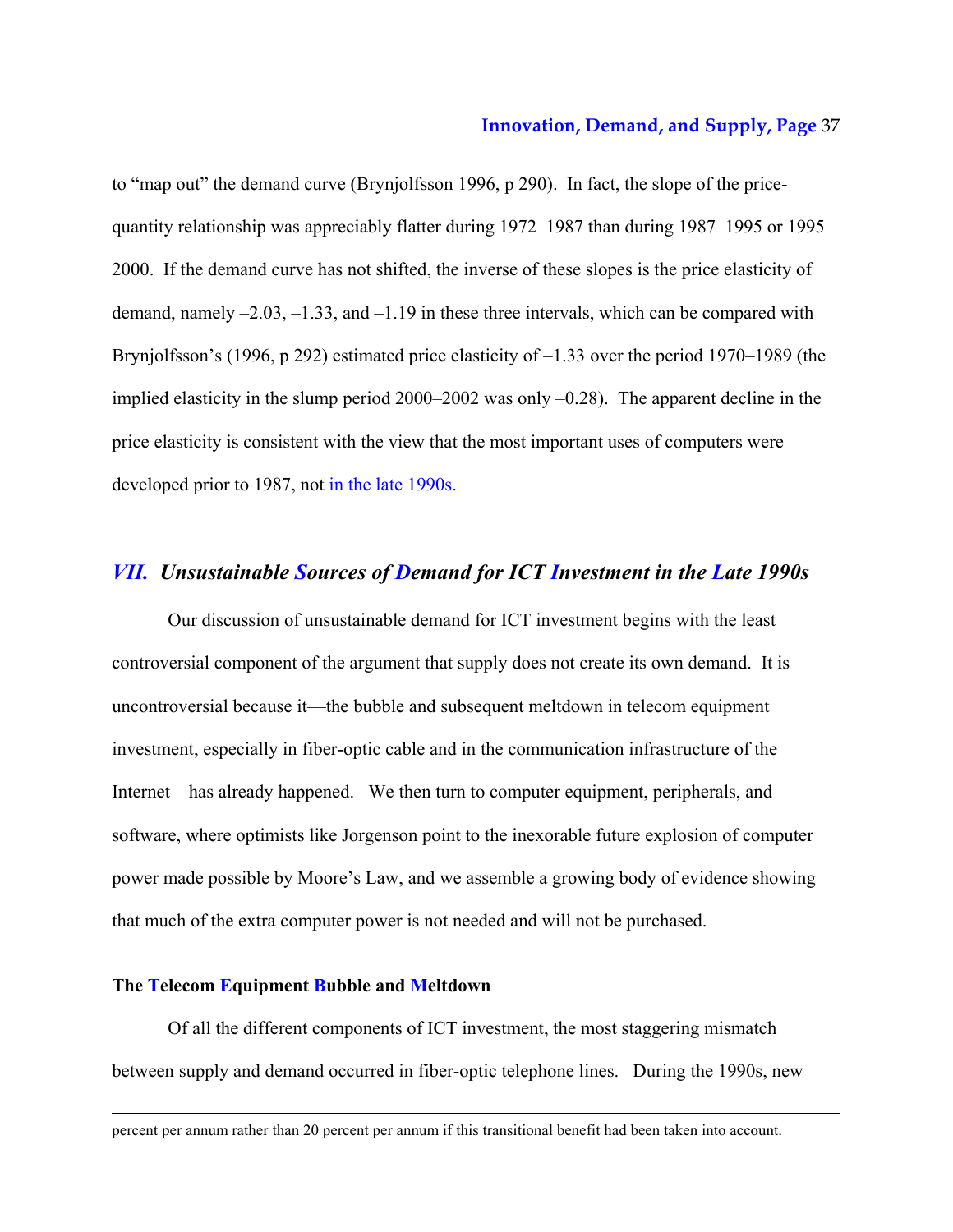technology made possible an explosion in the carrying capacity of a given fiber-optic line at a pace that made progress in computer microprocessors look anemic by comparison. Until 1995 it was possible to transmit only one color of data-carrying light through fiber-optic lines, but the development of "dense-wave division multiplexing" split the single beam into a spectrum of colors and multiplied capacity by as much as a factor of 300. Over a seven-year period, the capacity of telephone lines increased by more than in the previous 100 years; the number of onepage e-mails that could be sent over one fiber-optic strand increased from 25,000 in 1995 to 25 million in 2002. Yet the cost of providing 1,000 times more capacity increased minimally and in some cases declined.

Oversupply was so great that the cost of renting an intercity data line dropped at a rate of 67 percent per year between 2000 and 2002, but despite the stimulus to demand from these lower prices, the growth of demand fell so far behind the growth in supply that, in 2002, fully 97 percent of fiber-optic capacity remained unutilized. The implied 3 percent utilization rate was without precedent in industrial history and led to an unparalleled series of corporate bankruptcies and the evaporation of \$2 trillion in shareholder wealth and  $500,000$  industry jobs.<sup>27</sup>

Given the advance in technology, another outcome was possible. If each fiber-optic line had such an increase in its capacity, then supply could have remained matched to demand if fewer lines were built. The underlying assumption that led to overinvestment was heady optimism, the same factor that propelled the NASDAQ stock market bubble. One frequently quoted number, which has been traced to a corporate memo written in 1997, was that Internet traffic was doubling every 100 days, implying an annual growth rate of around 1,100 percent

<sup>27.</sup> The loss in stock market value and in jobs comes from Yang (2002). Other facts in this section come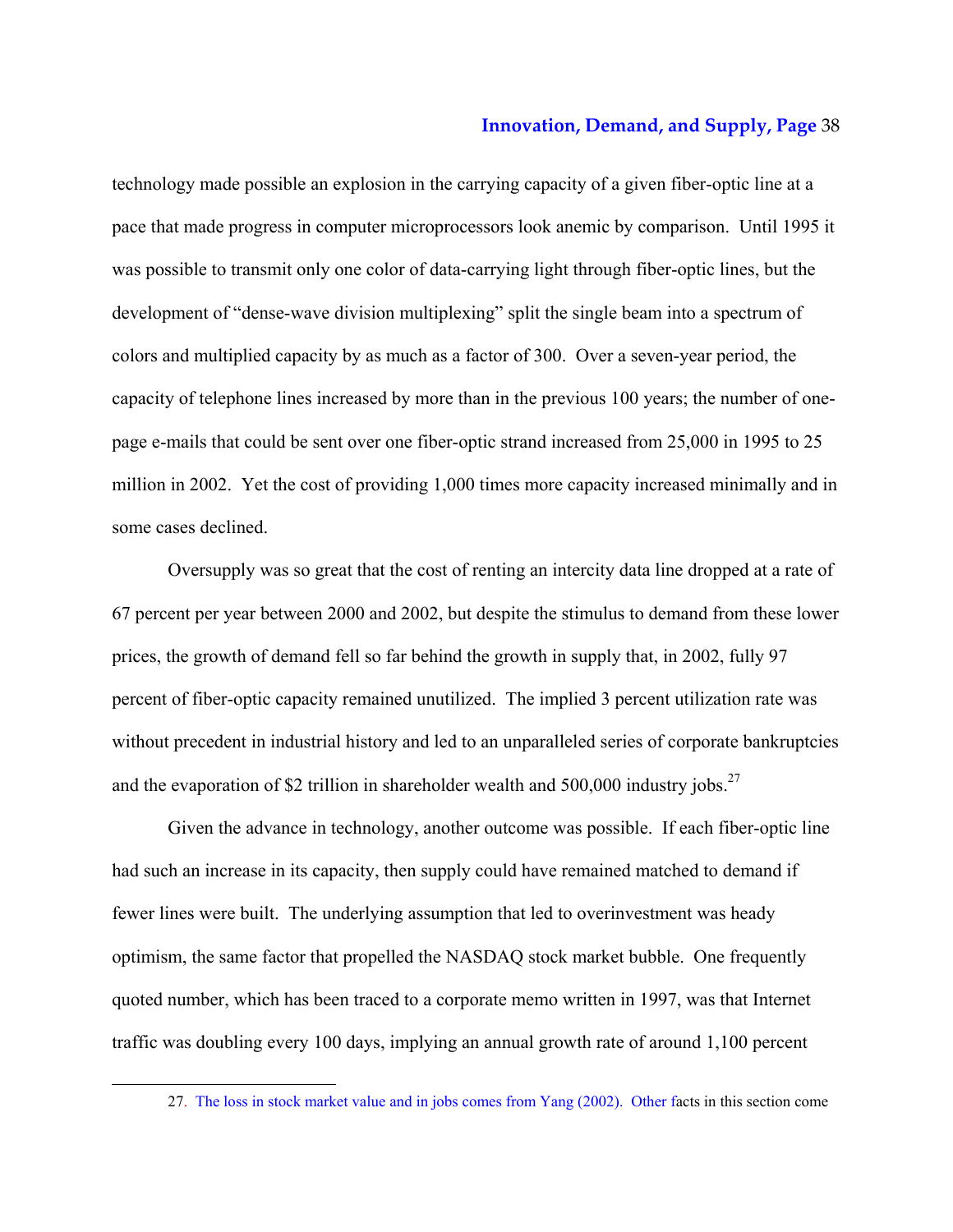(Dreazen 2002). It never occurred to telecom executives, or the Wall Street analysts promoting their stocks, that such growth rates would imply that within a few years every member of the US population would be spending 24 hours per day connected to the Internet, and that Internet revenues would exceed 100 percent of GDP. In actual fact, the annual growth rate of Internet traffic for 2003 has been estimated to be closer to 50 percent per year than 1,000 percent.<sup>28</sup>

Telecom equipment, even more than the stock market, appears to have been history's classic example of "irrational exuberance" in several meanings of that term, including irrational demand forecasts, stock price increases, and debt incurred, resulting in an unprecedented value of equity wiped out in one after another debt-heavy bankruptcy.

#### **Differences between Computer and Telecom Investment**

At first glance, the telecom equipment investment bubble may seem quite irrelevant for computers, peripherals, and software, the heart of the New Economy that made possible the WWW and the dotcom e-commerce revolution. Nothing like the overbuilding of telecom equipment capacity occurred with computer hardware, and the utilization of the equipment devoted to making computer chips, personal computers, laptops, and peripherals such as monitors and printers was closer to 100 percent than the 3 percent recorded for fiber-optic cable.

Yet a central topic of this paper is not utilization rates, but the extent to which the growth rate of ICT investment in the late 1990s was sustainable. For computers, the annual rate of decline of prices provided an ever-growing supply of computer characteristics—that is, speed

from Berman (2002).

<sup>28.</sup> If supply quadruples every year while demand grows by 50 percent per year, and if demand and supply are equal in year 1, then by year 5 the ratio of demand to supply is only 2 percent.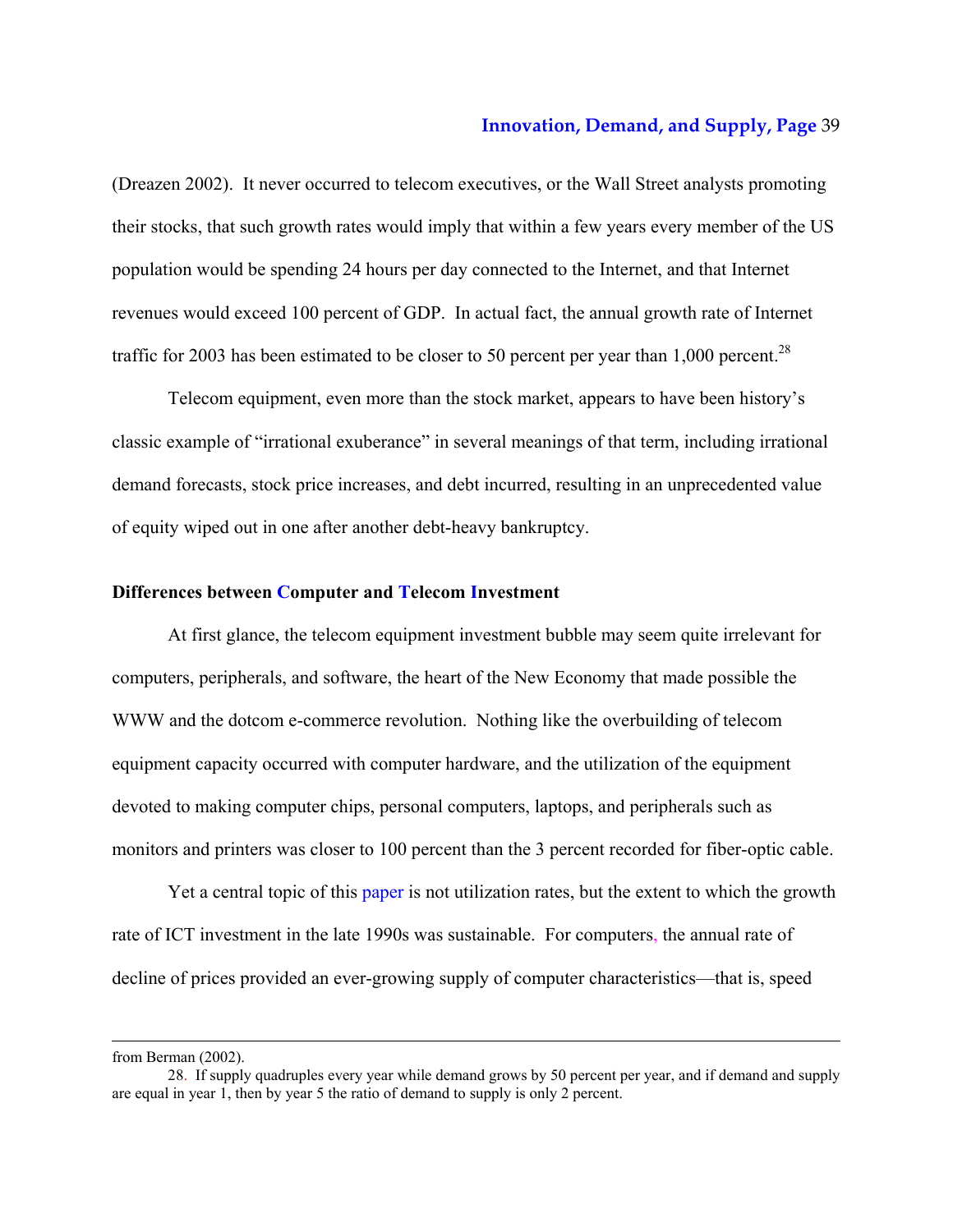and memory—and the demand for these characteristics was sufficient to boost temporarily the share of nominal computer investment in nominal GDP, as was displayed in Figure 3. However, the core factors that created the demand for computers in the late 1990s were in part unsustainable, and this implies that similar increases in the supply of computer power over the next decade (2002–2012) may be accompanied by a less than proportionate increase in the quantity of computer power demanded by the marketplace.

# **The Web could be Invented Only Once**

-

The period between 1995 and 1999 witnessed the instant deployment and diffusion of the World Wide Web (WWW). Whereas few business firms knew anything about web sites in 1995, by 1998–1999 every business, government agency, university, and other nonprofit organization was compelled to develop its own web site. Constructing a web site required buying one or more servers and hiring numerous software engineers to design the pages, their interaction within the site, and the hyperlinks to external sites. The period 1998–2000 represented the peak of this investment activity, with its required purchases of hardware and software, but this level of frenetic activity could not be sustained forever.<sup>29</sup> Once each component of the web site "went" live," subsequently it would need only to be maintained and incrementally improved. The hardware requirements of such incremental improvements may have been minor, even negligible, while the software investment was far less than had been needed to create the initial site.

The wave of investment in Internet infrastructure went beyond web sites available to

<sup>29.</sup> My own web site http://faculty-web.at.northwestern.edu/economics/gordon was developed by two undergraduate economics majors in the fall of 1998.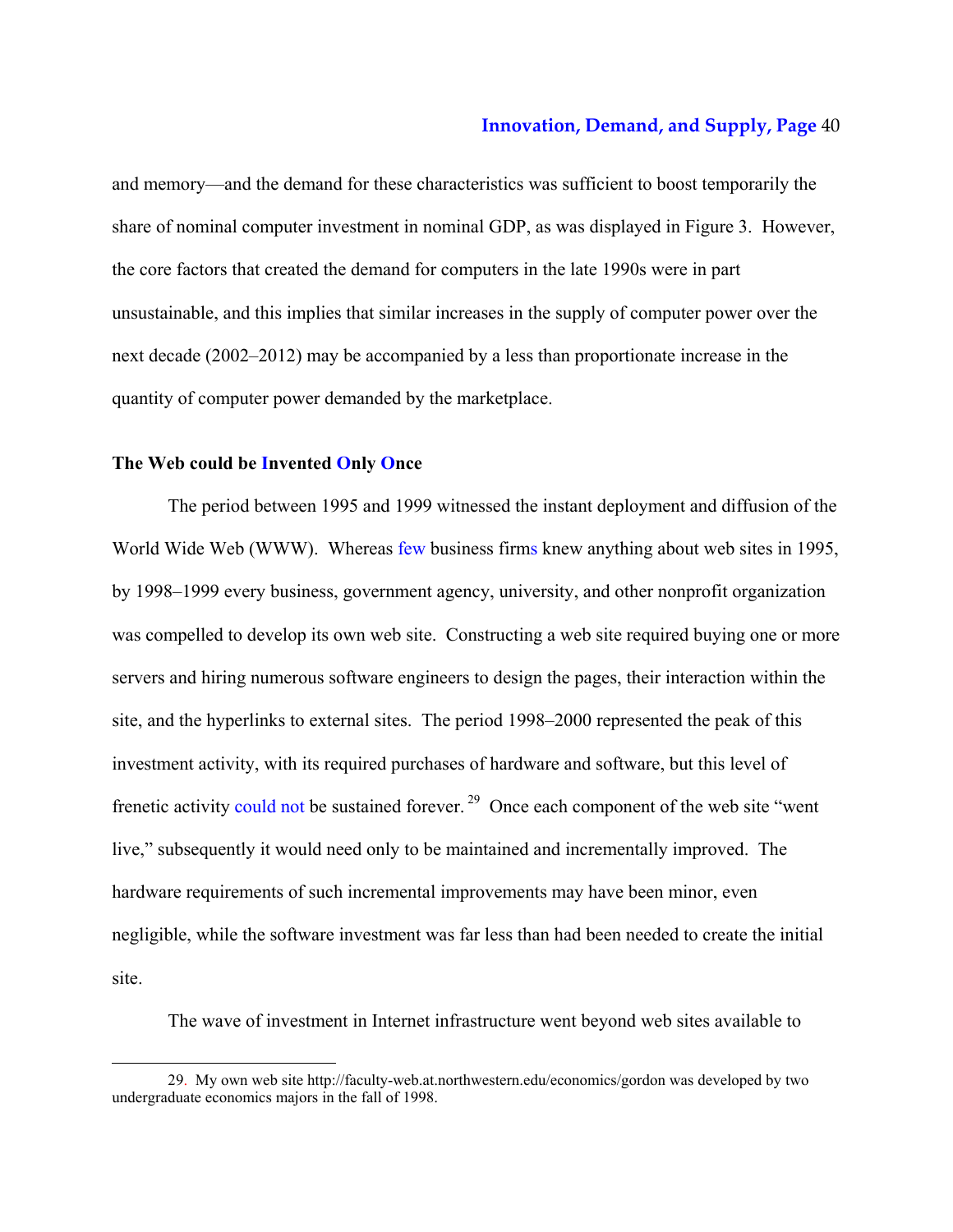external customers. During the same period in the late 1990s, many business firms reorganized their internal communications systems as "intranets," web-based internal communication systems. Once the bugs were sorted out and these systems became operational, the investments had been made. Although computer manufacturers had become accustomed to a three-year replacement cycle in which old computers were routinely replaced by new computers, many firms currently view their late 1990s intranet investments as long-lasting and do not need to repeat the hardware or software purchases of the boom years. In the words of the Chief Information Officer of Mohawk Carpets, "We're not spending as much because we already spent it" (Thurm 2001).

# **Legacy of the Failed Dotcoms**

-

Another pillar of the ICT investment boom of the late 1990s was the demand for computer hardware and software by the thousands of newly established e-commerce business firms collectively known as the *dotcoms*. Spurred by easily available finance from venture capitalists and IPOs, a booming economy, and overblown expectations, the "dotcoms" were touted as a new industrial revolution:

 "The Internet has become a powerful symbol of society's expectations about the future—a future of fast-moving, disruptive technology that is shifting the terrain not only in business, but also in politics and culture. . . . Because it is such a low-cost communications technology, the Internet holds the promise of drastically reducing transactions costs. . . . Organizational bureaucracies of every kind—corporate, government, and union—suddenly look vulnerable to the Internet's decentralizing powers" (Lohr 1999).

But the heralded dotcoms soon came crashing to the ground, leaving a legacy of failed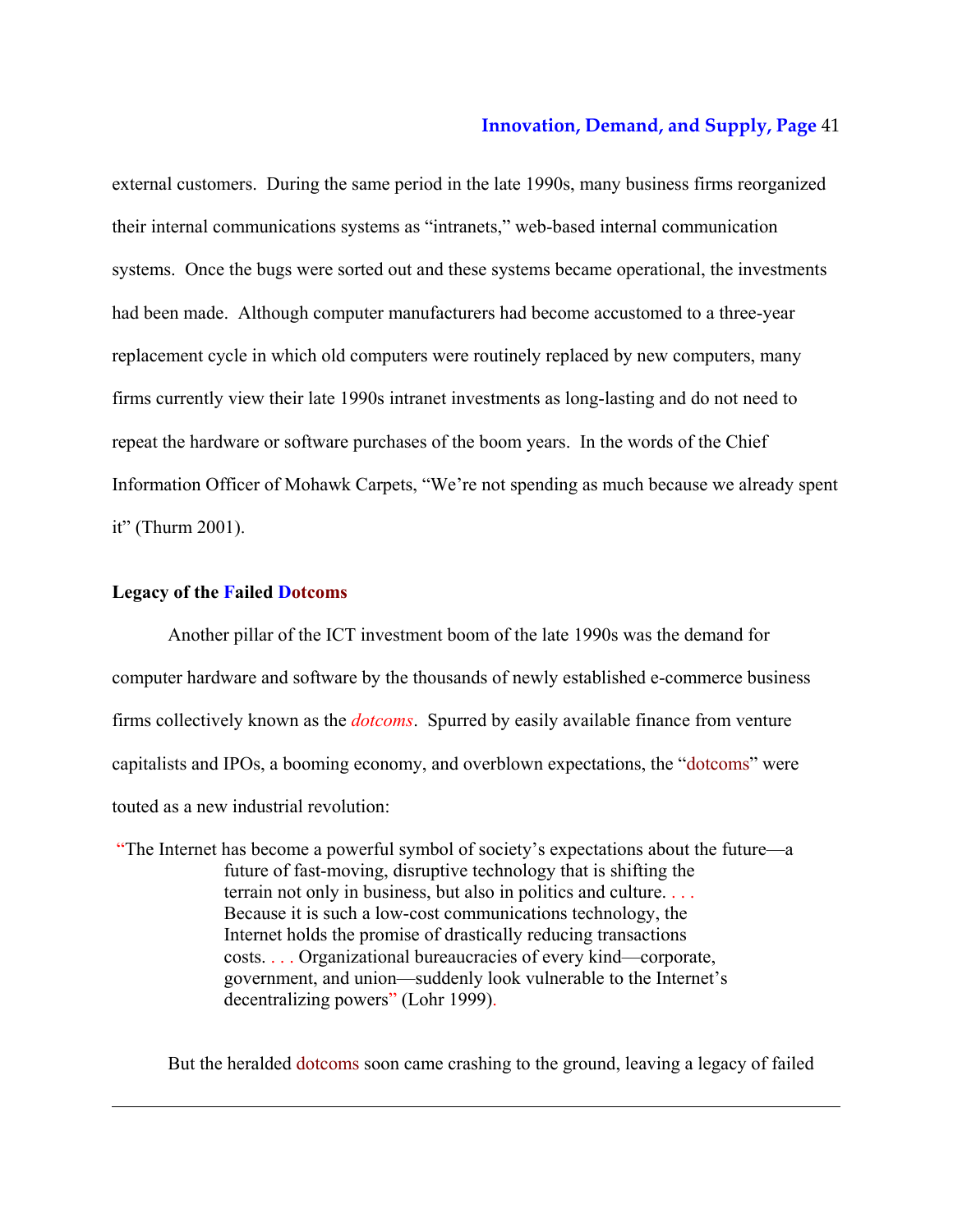business models, not to mention a surfeit of unneeded computer hardware that soon flooded the market for used equipment, in turn bringing to a halt the previously rapid growth in the demand for new equipment. Some of the used equipment eventually found new users, but much of the software dedicated to the specific requirements of individual e-commerce web sites became instantly worthless.

An early virtue of e-commerce was the intense competition fostered by low costs of entry, pushing the economy toward the classroom model of perfect competition. But ecommerce firms soon learned that competition brings benefits to the consumer but leaves little if any residual in the form of operating profits. Thus much of the investment in computer hardware and software infrastructure for the dotcom boom ultimately had a zero or negative rate of return (as we suggested earlier in discussing the Oliner-Sichel productivity decomposition in Table 4). Further, the extent of reduction in transactions costs was exaggerated. For many products, ecommerce was just a new type of mail-order catalogue, providing an electronic interface for placing orders that eliminated the need for telephone operators, but no change in the technology of warehouses or delivery. As failed companies such as the e-grocer Webvan were soon to discover, the costs of the warehouses and delivery swamped the savings provided by the electronic order interface.<sup>30</sup>

If consumer e-commerce provided benefits to consumers without profits for dotcoms, then surely business e-commerce ("B2B") delivered benefits to businesses that flowed directly to

<sup>30.</sup> On the demise of Webvan see Spurgeon (2001). Among the problems cited, besides the costs of huge warehouses and truck fleets, were the reluctance of "busy people who have little time to sit home waiting for a delivery. . . the challenge remains being able to develop a large enough customer base to offset the costs of picking and delivering those groceries on a profitable basis." Further, time-pressed consumers chose not to turn to web delivery services but to buying prepared food in traditional supermarkets: "It turns out, however, that shopping isn't the step that busy consumers are eliminating. Cooking is."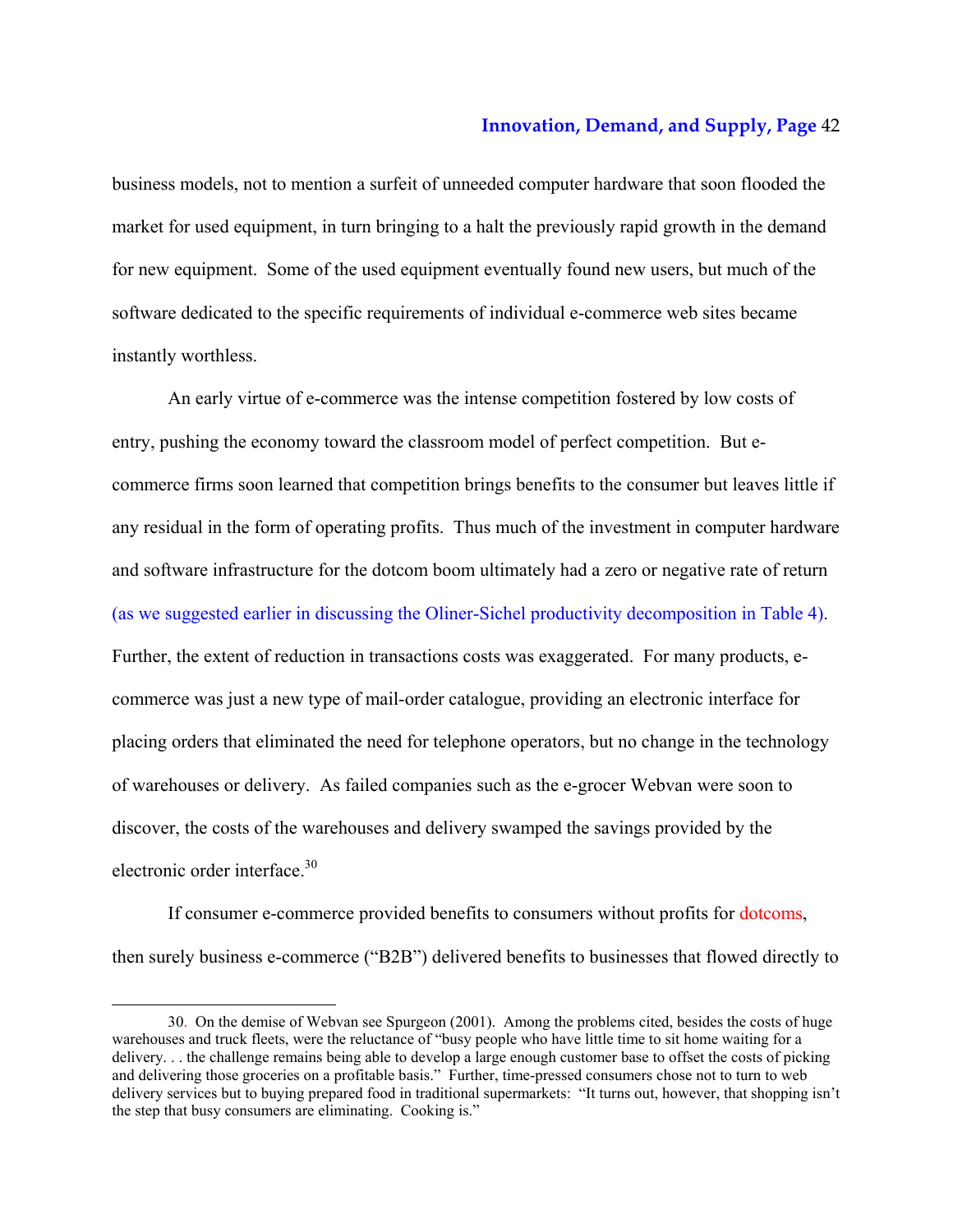the bottom line. Unfortunately B2B did not live up to its original promise; "many exchanges have shut down, and virtually all the rest are badly behind schedule in implementing their business plans" (Gomes 2001). What business firms need from their suppliers are "relationships, consistency, quality, and reliability" (Tedeschi 2001). For instance, a produce wholesaler had no use for produce Internet sites, because they lacked the element of trust that reassured customers that produce was fresh and top quality rather than rotting on the vine. Firms found that public ecommerce sites for buying supplies offered the same price to everyone, whereas firms had become used to developing individual relationships with suppliers and having price arrangements that were confidential. The produce wholesaler was quoted as rejecting the Internet for making public information that was previously confidential: "The Internet is very good at taking one message and sending it out to the whole world. . . . That's not the way our world works" (Gomes 2001). Firms also were concerned about reliability and the chance that some B2B web sites would not remain in business, a fear that soon came to be realized.<sup>31</sup>

# **Software Innovation is Falling behind Hardware Innovation**

-

Throughout the history of the computer industry, purchase and replacement decisions have been driven by the need to purchase new hardware in order to be able to operate increasingly complex software. Computer chip makers continually increased the speed and memory capability of computers, and hard drive manufacturers more than kept pace.<sup>32</sup> But the

<sup>31.</sup> Ironically, the much heralded e-business technological revolution that was supposed to increase dramatically the efficiency of inventory management did not prevent one of the largest pile-ups of excess inventory in economic history, not only in ICT equipment but also in the economy as a whole, where inventory accumulation was negative for five straight quarters, 2001:Q1 to 2002:Q1.

<sup>32.</sup> My first PC in 1983 had a hard drive capacity of a mere 10MB. Today's standard 40GB hard drives represent an increase in capacity by a factor of 4,000. Over the same period speed and memory have increased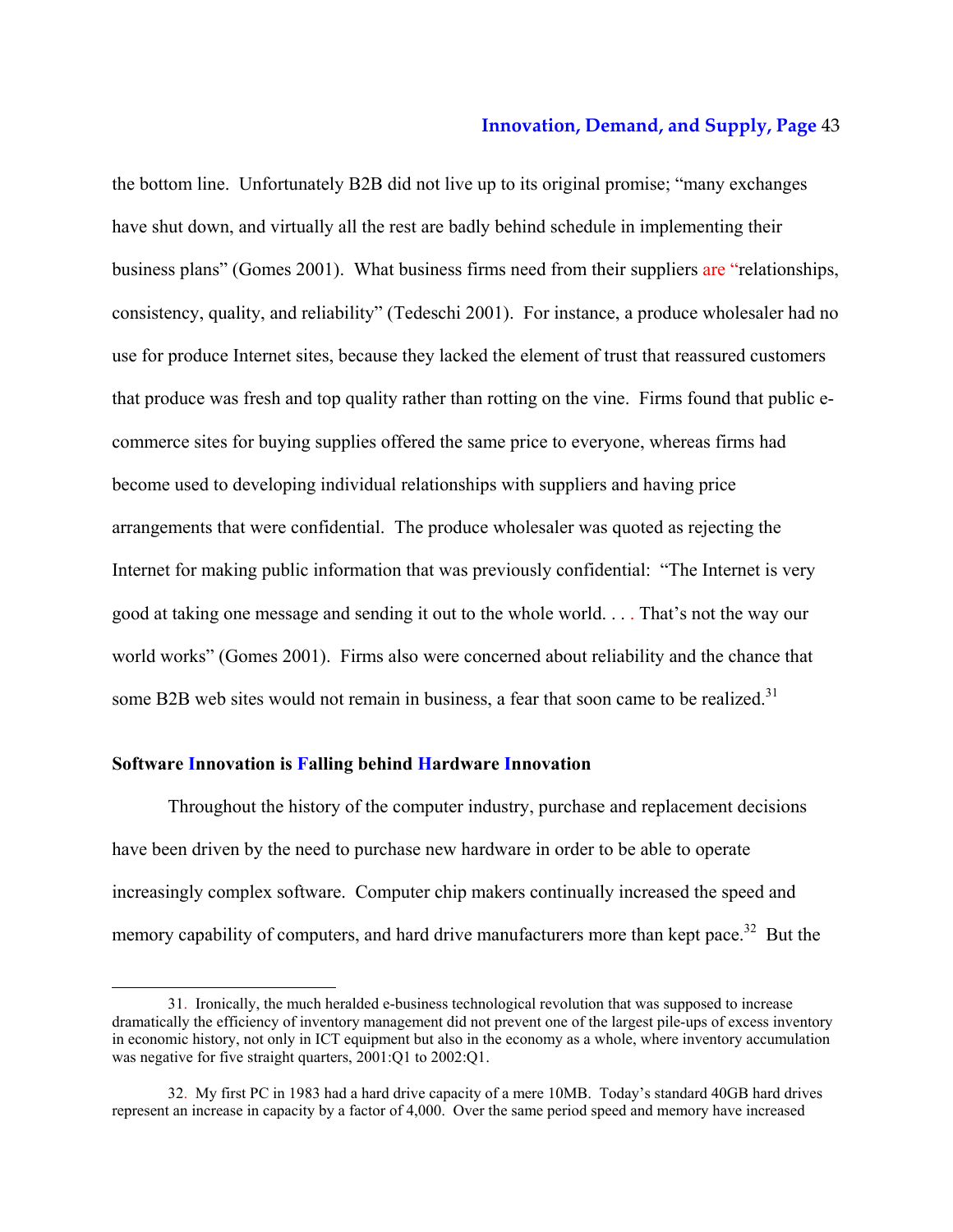minimum performance required to run the latest software also continued to increase, and users were continually under pressure to replace obsolescent machines with new ones capable of keeping up with software improvements. As the saying went, "What Intel giveth, Microsoft taketh away."

Perhaps the most controversial assertion of this paper is that this race is over, Intel has won, and Microsoft is lagging badly behind. Evidence keeps accumulating that computer users do not feel the same impetus to buy replacement computers as before, because improvements in software have ground nearly to a halt. Consider this comment by the dean of computer columnists, Walter Mossberg of the *Wall Street Journal,* in reflecting on the tenth anniversary of his column:

> "The upgrade cycle in PC's has all but petered out. Back in 1991, we still lived in an era when people needed to buy the latest and greatest processors and other hardware, just to run all the new software. But it has been at least four years since software challenged hardware in that way. Today, the killer app is the Internet, and it doesn't require the fastest, biggest PCs. It only thirsts for faster connection speeds, greater bandwidth" (Mossberg 2001).

Mossberg is not alone in his assessment. Everyday, forecasts of slumping computer sales now routinely refer to the absence of compelling software: "Though PCs have grown more powerful, a lack of new software has dulled their shine for holiday sales. . . . Consumers no longer are excited by faster processors running the same old programs" (McWilliams and Tam 2002). "Consumers and businesses have shown little inclination to shell out for new computers

somewhat less, by a factor of about 1,000. This represents an annual rate of performance change of about 36 percent for speed and memory, and about 44 percent for hard drive capacity.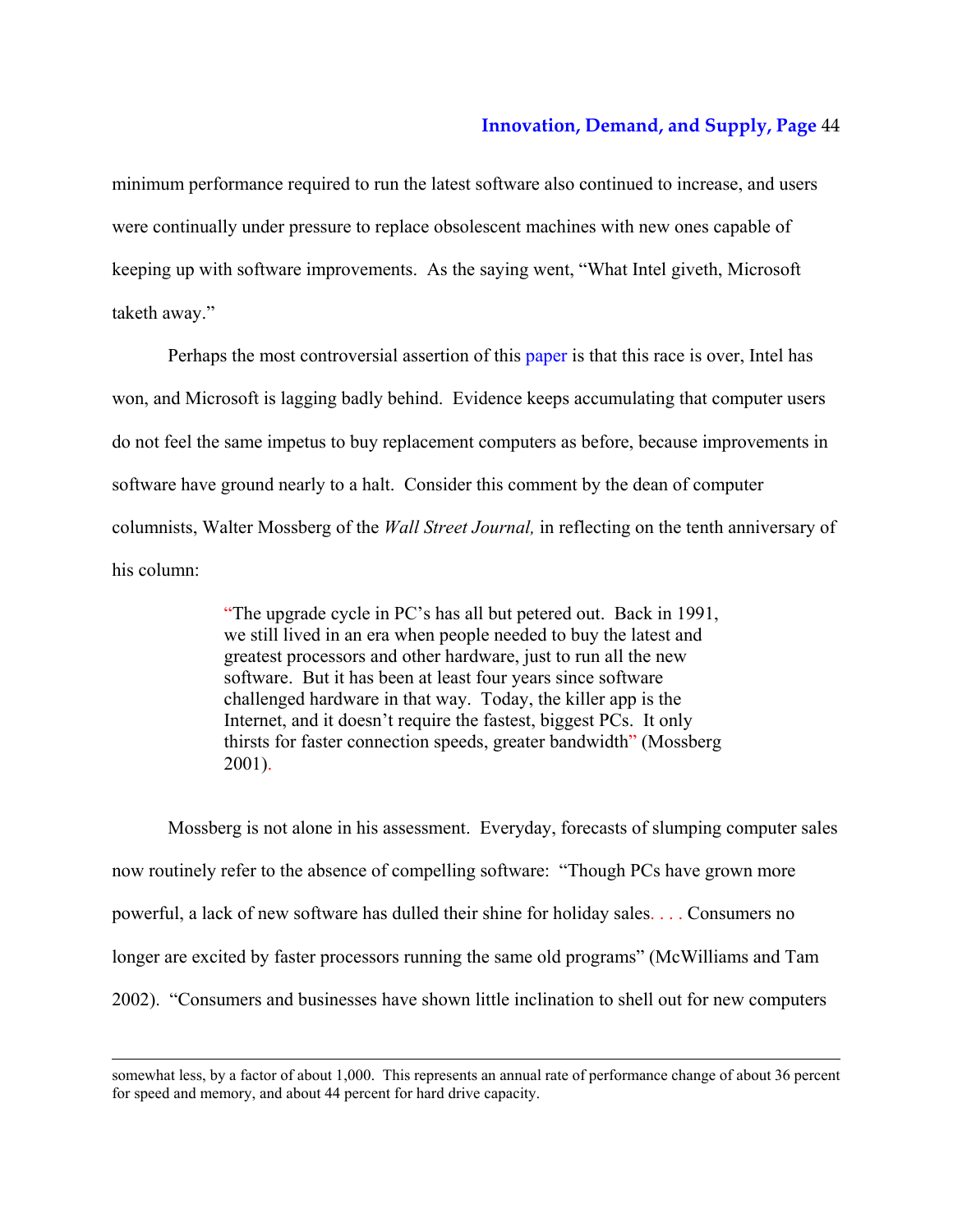that do not offer significant improvements. . . . After Windows 95 was released PCs have not changed so much." (Reuters 2002, p C3).  $33$  Other computer columnists concur: "There are many reasons for the current slump in personal computer sales, but one of the most important is the lack of software that gives us a compelling reason to replace our machines" (Wildstrom 2001).

Simple increases in computer speed and memory are not enough: "Even personal computer industry veterans acknowledge the paucity of new ideas that currently troubles the computer industry. . . . computers have reached a point where for the most common home purposes—Web surfing, e-mail, and word processing—they are already more than fast enough to suit a typical home user's needs. As long as new PC's are just faster, cheaper, better than old PC's, you're going to get slow growth" (Markoff 2002).

The lack of compelling new types of software has translated into a stalling out of the advance of computer penetration in the American home. After growing from 30 to 60 percent between 1995 and 2001, the share of households with PCs remained unchanged at 60 percent in 2002. Worse yet, the reason most holdouts gave for not owning a computer at home was not price or technological ignorance, but that they "just had no compelling reasons to own PCs" (Gaither 2002). Part of the problem may be that the initial novelty of the web has worn off for early users, while current non-users are not persuaded to access the web. Another issue is the very source of the demise of many early dotcom firms: they could not figure out how to make a profit. The web now teems with advertising and user fees, repelling some early users:

<sup>33.</sup> Article from Reuters with no author listed, "PC sales fail to rev up as school starts," Chicago Tribune, September 9, 2002, p. C3.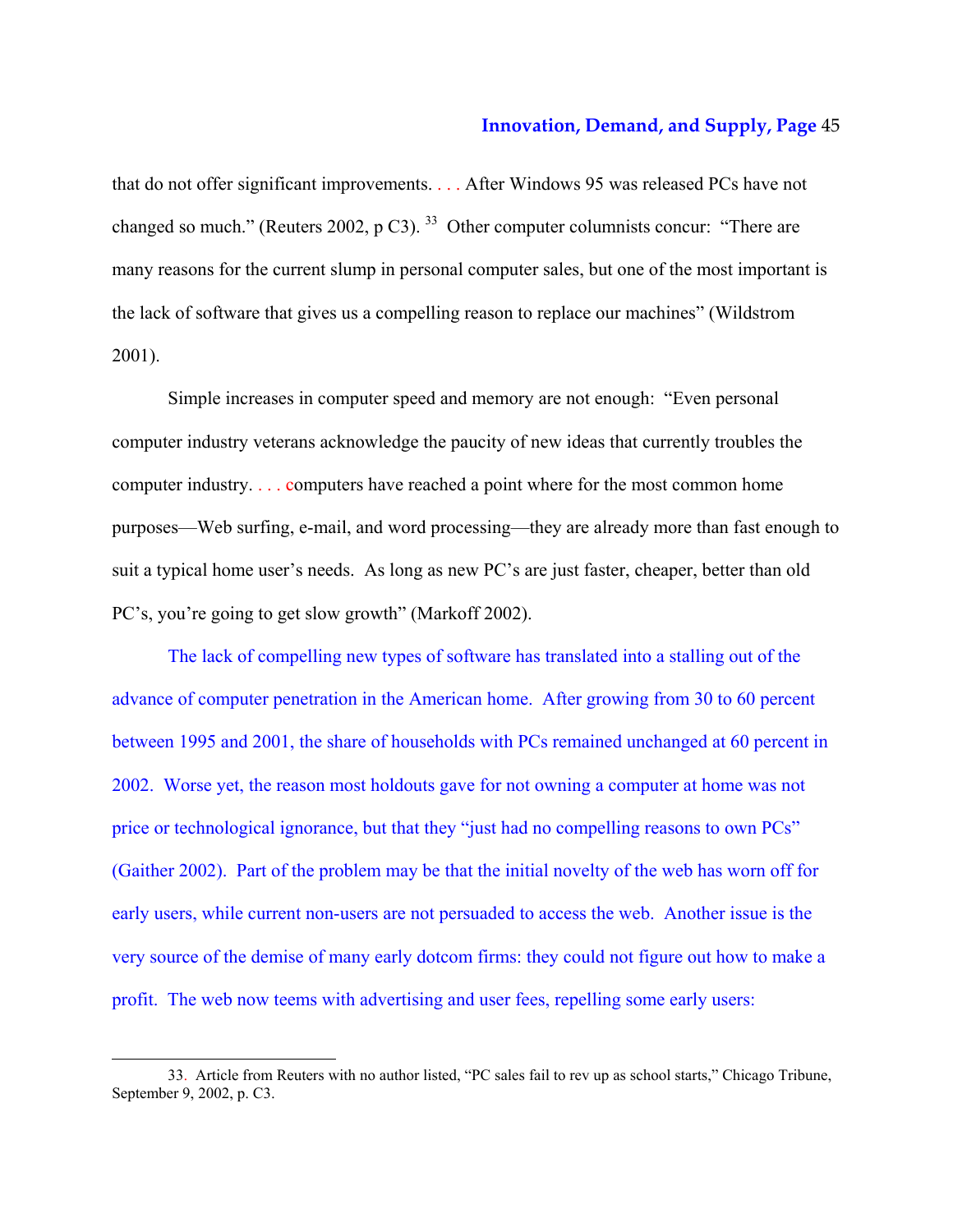"Everywhere you go someone is jumping on you to buy something. . . . It's like walking down the streets of Tijuana." For some users the novelty value of the web has started to wear off: "I'm a frontiersperson, and the Web is not a frontier anymore. . . . It is simply a place" (both quotes from Guernsey 2002).

To be sure, some computer users always value more speed and memory, especially those whose main uses are games and the downloading of photos, video, and audio. But we are primarily interested in business rather than consumer uses of computers, since business uses are presumably those that contribute to productivity growth in the private business economy. Consumer use of computers for games, video, and audio may raise consumer welfare, but not in a way that increases measured output per hour. And it is in the business world where the shift in attitudes about computer enhancement and replacement is most profound. As one corporate Chief Information Officer stated, "There is no commercial incentive to upgrade computers anymore. The hardware and software guys know it, and they are desperate about it." The CIO previously upgraded his 15,000 PCs every two or three years, but now says that he will do the next big overhall "in a few years, maybe" (both quotes from Hardy, 2002).

## **Y2K Compressed the Replacement Cycle**

The final, and probably least important, of the factors that temporarily boosted the demand for computers in the late 1990s was the much-publicized potential crisis regarding the inability of existing software, primarily older versions of programs written before the mid-1990s, to handle the transition from years beginning in "19XX" to "20XX." An enormous investment in software reprogramming occurred throughout 1998 and 1999 at almost every corporation, large and small. Some unknown part of the rapid growth of real computer investment displayed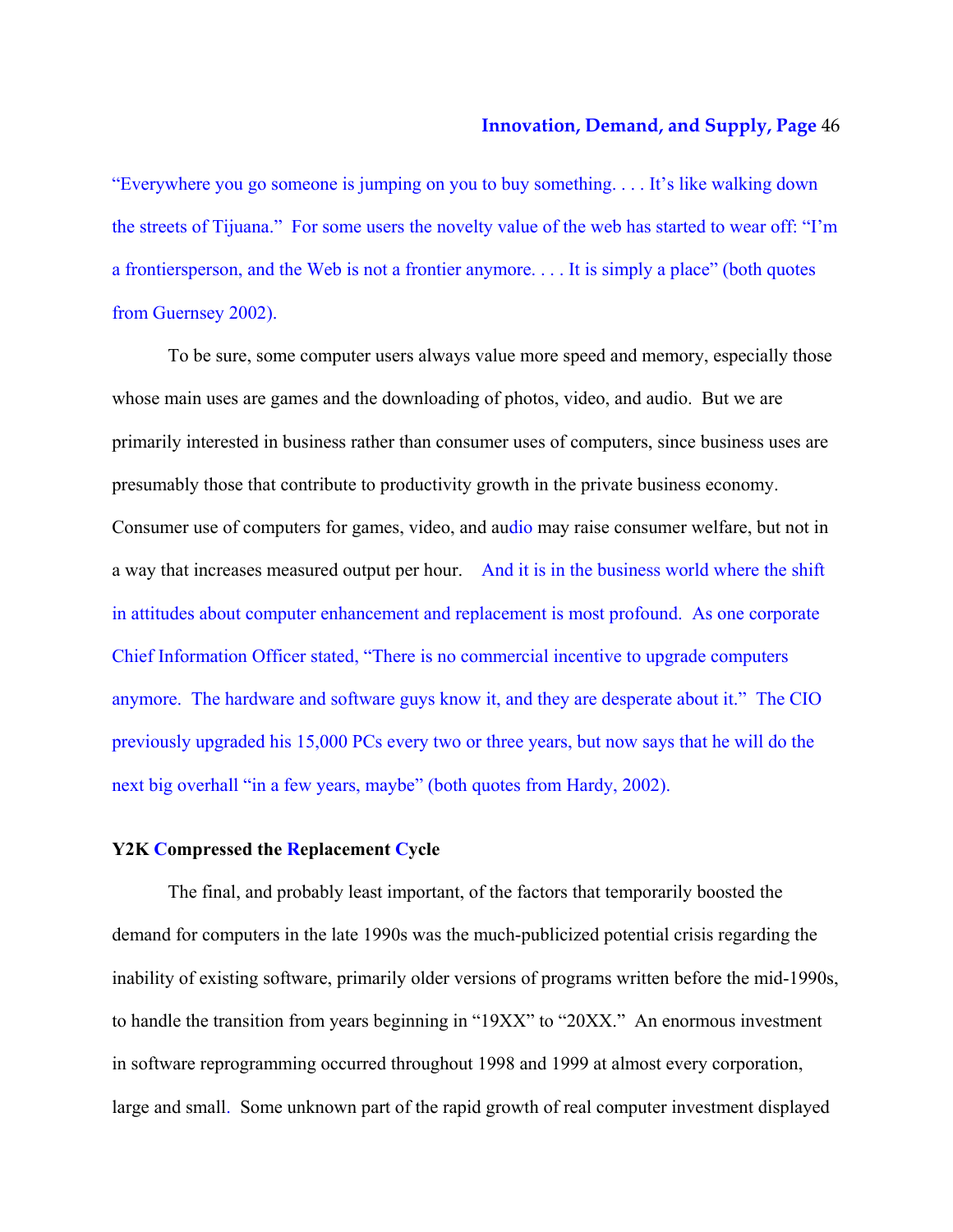above in Figure 2 above was related to the Y2K phenomenon, and particularly the compression of the normal replacement cycle as computers scheduled for normal replacement in 2000 and 2001 were instead replaced in 1998 and 1999.

# **Is Broadband the Answer?**

If anything can stimulate purchases of ICT equipment in the next few years, it is the adoption of broadband in every American household that currently accesses the internet via slow dial-up connections. An immediate qualification is that American corporate business already has fast connections, and even college freshmen have lightning-fast access to the internet from their dorm rooms. Whatever impact on business productivity made possible by universal adoption of broadband in the American corporate and institutional world has already occurred. A rush to install broadband connections in the American household would not have a direct impact on business productivity, since its major effect would be to allow faster downloading of video, music, and games.

 But American households are not rushing to convert to broadband. In early 2002 adoption rates for all types of broadband was below 10 percent and was not rising at the rate that had been expected. Noam (2002) provides three reasons. First, broadband is not free, and it costs substantially more to provide than ordinary dial-up on an existing residential telephone line. Second, the network effects that multiply the benefits of an invention like e-mail when it is universally adopted do not apply to broadband, since if Uncle Harry switches from dial-up to broadband, it has no effect on the benefits to Cousin Sarah of dialing up to send an e-mail to Uncle Harry. Third is "the absence of a strong reason to have it.... There is only so much free time and attention to go around in a day, and there is no indication that broadband users use the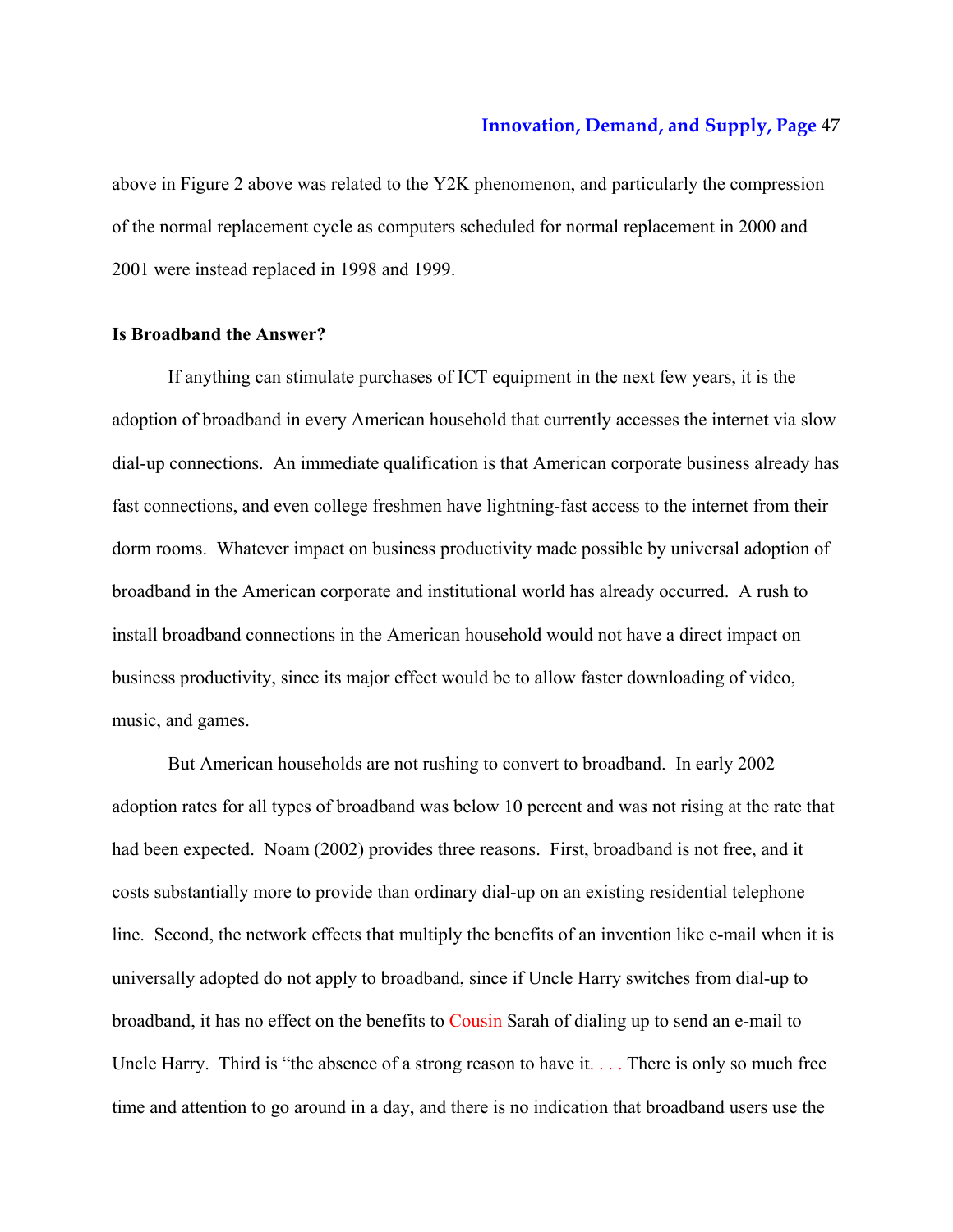Internet much differently than narrowband users. . . . we must push the demand side of broadband to catch up with the supply" (Noam, 2002, p. 4, p. 9).

# *VIII. Conclusion*

Many studies have linked the post-1995 productivity growth revival in the United States to the acceleration in the growth of ICT investment that occurred at the same time. At first glance, their link between productivity and ICT would seem to imply that the revival had a single source—ICT investment—achieved both through its production and use. An acceleration in the growth of real investment in computers made possible more rapid MFP growth in the production of computers, as well as a greater contribution to productivity growth through capital deepening as the rest of the economy purchased and used the new, more powerful computers.

This paper brings both bad news and good news to the debate over the role of ICT capital and the future outlook for productivity growth. The bad news, and the main contribution of the paper, is that the ICT investment boom of the late 1990s was inherently transitory and unsustainable for both macroeconomic and microeconomic reasons. The growth rate of ICT investment did not occur in isolation but was supported by a positive feedback loop among an unusual confluence of positive *macroeconomic* shocks, including the stock market boom, a set of beneficial supply shocks that reduced inflation, and the role of low inflation in creating the benign tolerance by the Federal Reserve of unusually rapid output growth and a decline in the unemployment rate without precedent in the preceding three decades. At the same time, the growth rate of ICT investment was supported by a set of transitory *microeconomic* sources of demand for ICT equipment, including the telecom investment bubble, the fact that the World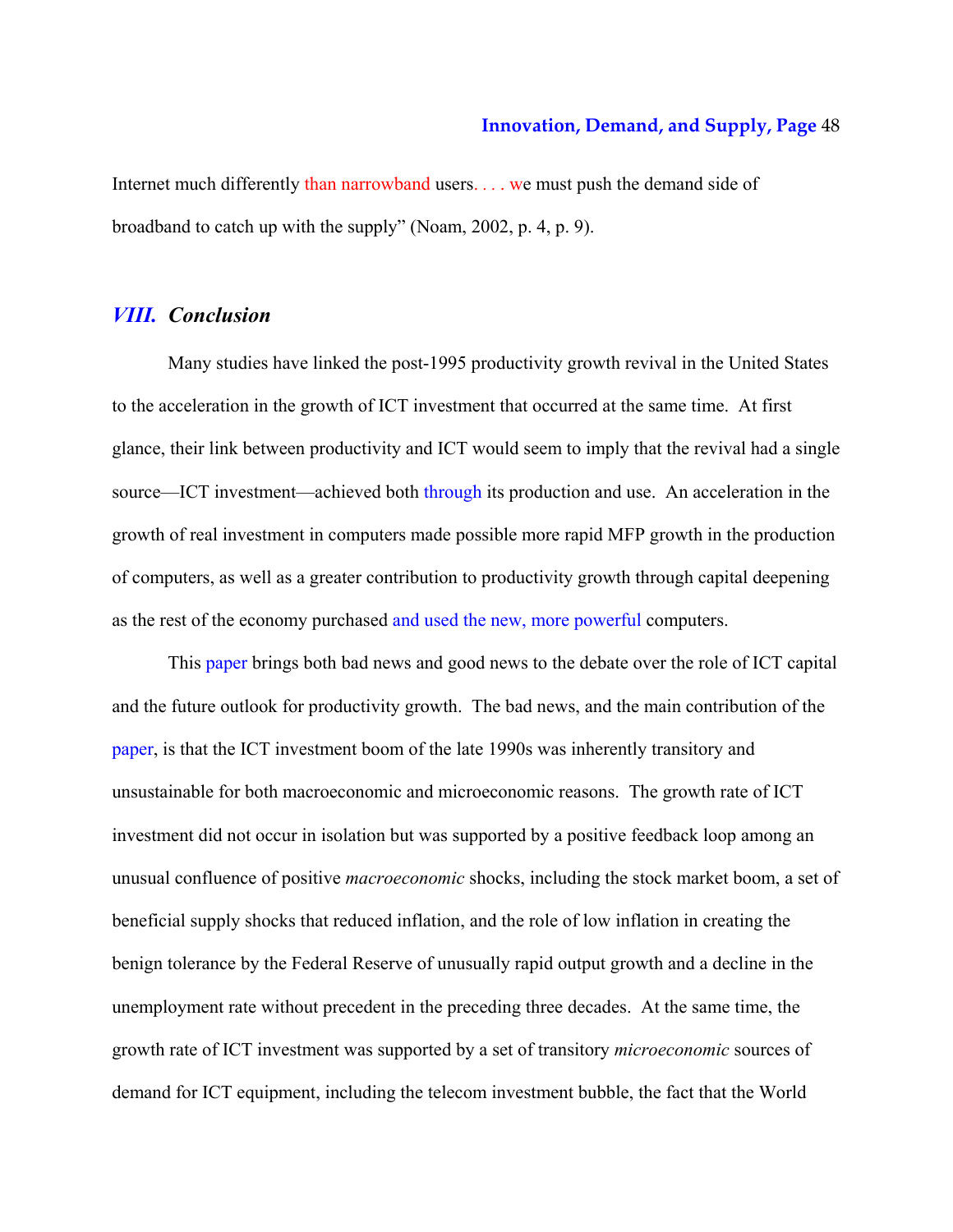Wide Web could be invented only once, the equipment and software purchases by the dotcoms that promptly failed, and the last gasp of Microsoft and other software makers as they struggled to find ways for firms and consumers to use the explosion in the growth of computer power made possible by the inexorable advance of Moore's Law.

The good news is that a failure of ICT investment growth to return to the heady days of the late 1990s does not doom productivity growth to return to the dismal decades prior to 1995. The best recent work on the sources of the productivity revival between 1995 and 2001 attributes all of this revival to the growth acceleration in ICT investment. Taken literally, this work implies that if the growth rate of ICT investment falls back to its pre-1995 pace, productivity growth will likewise return to its pre-1995 rate. But it is possible that this recent research overstates, perhaps substantially, the contribution of ICT investment to the productivity revival. Recent writing on productivity growth points to retail trade as a key locus of the role of computers in creating productivity growth, reasoning that retailing is an industry that both uses ICT equipment heavily and displays a robust productivity growth revival at the level of industry data.

But much more has been going on in the retail sector, and presumably in other industrial sectors that are heavy users of ICT equipment, than just buying lots of computers and software. Micro evidence at the level of individual establishments shows that *all* of the productivity growth in the retail sector in the 1990s was achieved by new establishments, and that none of it was achieved by establishments already existing in 1990, no matter how many computers they bought. This suggests that a central role in the productivity growth revival of the 1990s was a set of non-ICT investments and organizational innovations that we associate with "big box" retailers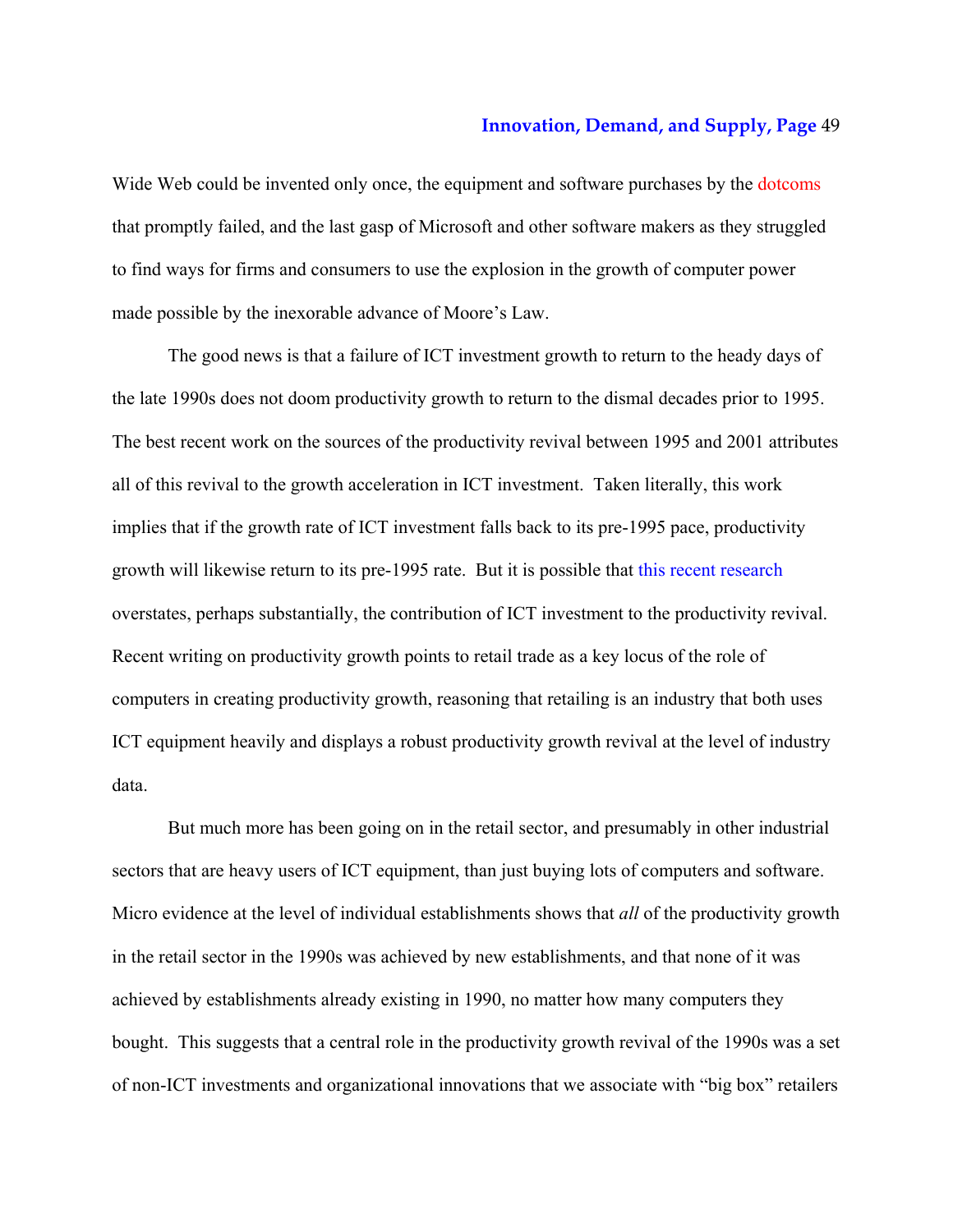like Wal-Mart, Home Depot, Best Buy, and others. Old establishments checked out their customers with bar coder scanners, just as did new establishments, but ICT investments were apparently "necessary but not sufficient" for retail productivity to increase. A complementary finding is that much of the failure of Europe to achieve its own productivity growth revival in the late 1990s can be traced to the same industries that performed so well in the United States, particularly retail and wholesale trade and the securities industry.

The confluence of the bad news and good news leaves the future of productivity growth highly uncertain. The macro and micro foundations of the late 1990s ICT investment boom may not reappear in our lifetimes, and it may be decades before we see five straight years of annual growth rates of ICT investment of greater than 30 percent per year. But the role of ICT investment as a foundation of the productivity growth revival has been exaggerated, leaving other kinds of investment and organizational improvements playing a role that has not been sufficiently appreciated. This conclusion, albeit not susceptible to quantification, has one fortunate byproduct -- it helps us understand why Europe failed to duplicate the U. S. productivity revival despite using the same computer hardware and software as Americans did. Europe's troubles lie elsewhere and cannot be solved by purchasing more computers. The environment of product and labor market regulation in Europe still, despite recent improvements, inhibits the bold new types of retailing formats that formed the vanguard of the U. S. productivity revival. Whether Europe can loosen its straightjacket of regulations, and whether the U. S. can sustain these organizational improvements in the absence of a new ICT investment boom, remain as unanswered questions.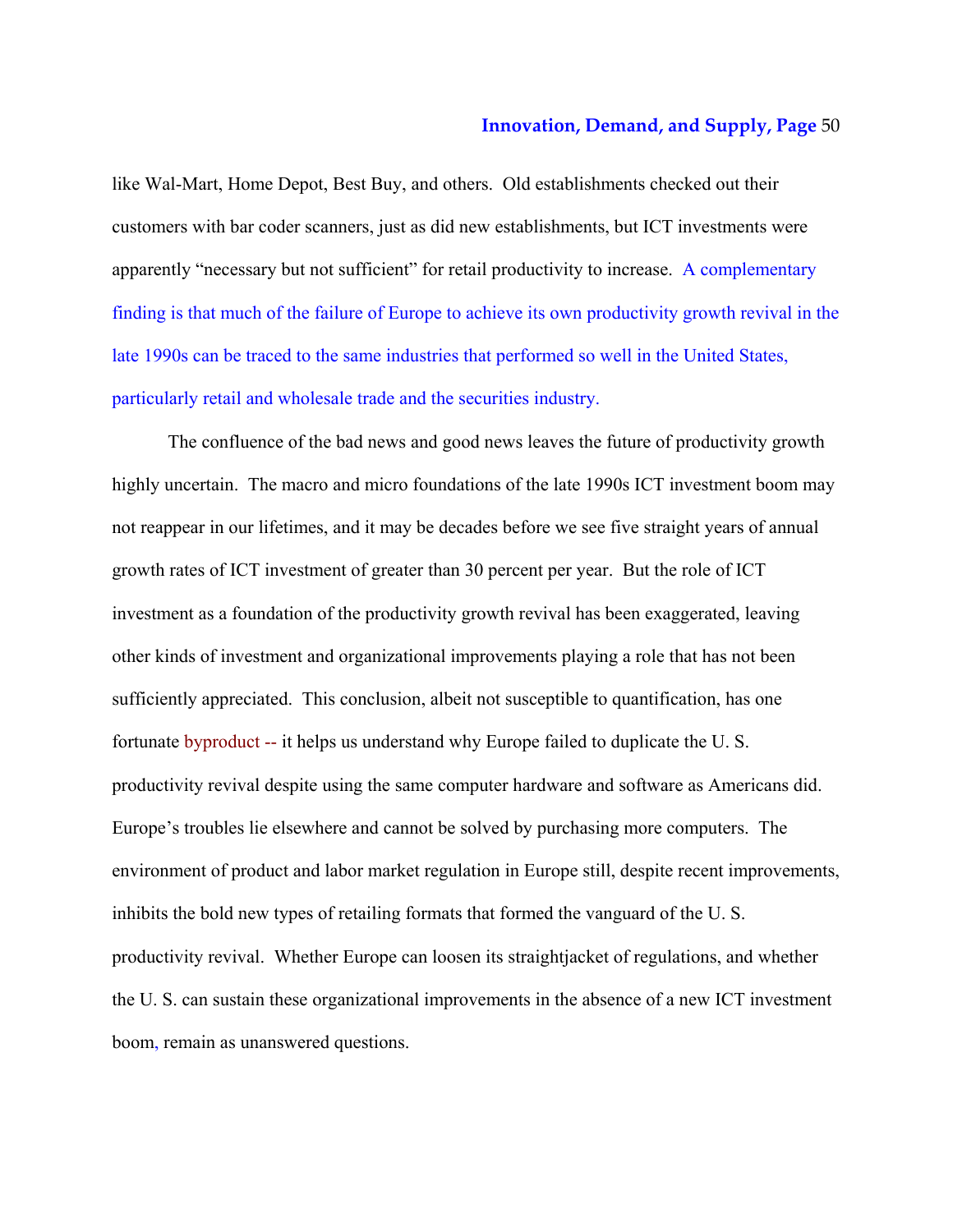# **REFERENCES**

- Bartlesman, E. et al. 2002. "The Spread of ICT and Productivity Growth: Is Europe Really Lagging Behind in the New Economy," OECD draft report presented at Conference "The Information Economy: Productivity Gains and the Digital Divide," Catania, Sicily, June 15.
- Berman, D. K. 2002. "Innovation Outpaced the Marketplace," *Wall Street Journal*, September 26, p B1.
- Blanchard, O., and J. Simon. 2001. "The Long and Large Decline in U.S. Output Volatility," *Brookings Papers on Economic Activity* 32(1): 135–164.
- Brynjolfsson, E. 1996. "The Contribution of Information Technology to Consumer Welfare," *Information Systems Research* 7(3): 281–300.
- David, Paul A. (1990). "The Dynamo and the Computer: An Historical Perspective on the Modern Productivity Paradox," *American Economic Review* (Papers and Proceedings) 80(2): 355–361.
- Daveri, Francesco, and Mascotto, Andrea (2002). "The IT Revolution across the U. S. States," University of Parma and Bocconi University working paper, November 5.
- Dreazen, Y. J. 2002. "Behind the Fiber Glut," *Wall Street Journal*, September 26, p B1.
- Foster, Lucia, John Haltiwanger, C.J. Krizan, "The Link Between Aggregate and Micro Productivity Growth: Evidence from Retail Trade" NBER Working Paper No. 9120, August 2002.
- Gaither, C. 2002. "The Many, the Skeptical, the Folks Without PC's," *The New York Times*, March 18, p C3.
- Gomes, L. 2001. "How Lower-Tech Gear Beat Web Exchanges at Their Own Game," *Wall Street Journal*, March 16, p A1.
- Gordon, R. J. 1977. "Can the Inflation of the 1970s Be Explained?" BPEA 1:1977[MSOffice70], 253–277.

———. 1982. "Inflation, Flexible Exchange Rates, and the Natural Rate of Unemployment." In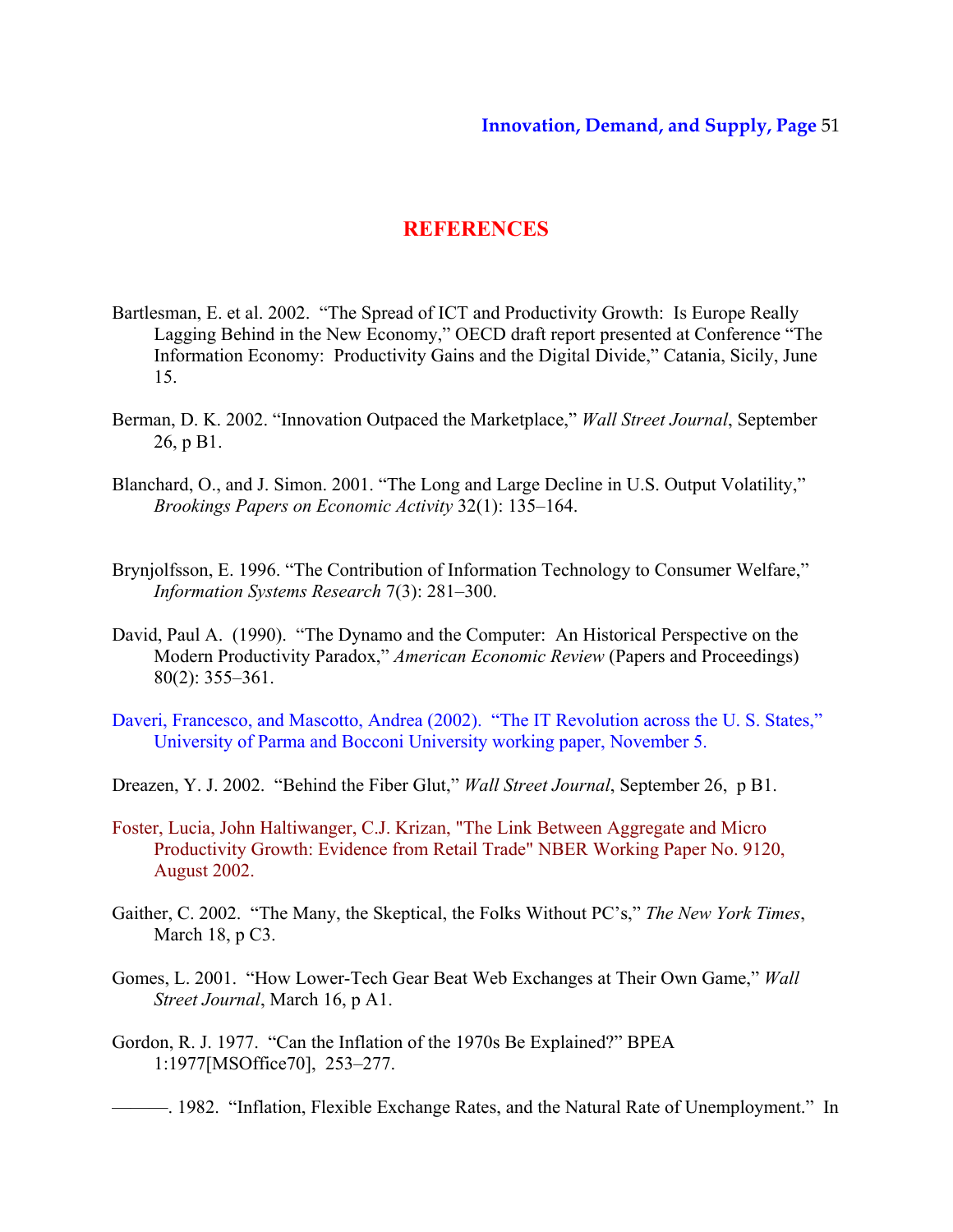M. N. Baily, ed., *Workers, Jobs, and Inflation*. Washington, DC: Brookings.

1990. The Measurement of Durable Goods Prices. Chicago: University of Chicago Press.

——. 1993. "The Jobless Recovery: Does It Signal a New Era of Productivity-Led Growth?" *Brookings Papers on Economic Activity* 24(1): 271–316.

———. 1997. "The Time-Varying NAIRU and its Implications for Economic Policy." *Journal of Economic Perspectives* 11(1): 11–32.

———. 1998. "Foundations of the Goldilocks Economy: Supply Shocks and the Time-Varying NAIRU," *Brookings Papers on Economic Activity* 29(2): 297–333.

———. 2000. "Does the New Economy Measure Up to the Great Inventions of the Past?" *Journal of Economic Perspectives* 14(4): 49–74.

Guernsey, L. 2002. "As the Web Matures, Fun Is Hard to Find," *The New York Times*, March 28, p D1.

Griliches, Z. 1994. "Productivity, R&D, and the Data Constraint," *American Economic Review* 84(March): 1–23.

Hardy, Quentin (2002). "The Customer's Revenge," *Forbes*, October 28, pp. 118-24.

- Hodrick, R., and E. C. Prescott. 1981. "Postwar U.S. Business Cycles: An Empirical Investigation." Discussion Paper No. 451. Minneapolis, MN: University of Minnesota (May).
- Hultgren, T. 1960. "Changes in Labor Cost during Cycles in Production and Business." NBER [MSOffice71]Occasional Paper 74. New York: National Bureau of Economic Research.
- Jorgenson, D. W. 2001. "Information Technology and the U.S. Economy," *American Economic Review* 91(1): 1–32.

———. 2002. *Economic Growth in the Information Age: Econometrics*. Vol. 3. Cambridge MA: MIT Press.

Jorgenson, D. W. [MSOffice72]and K. J. Stiroh.2000. "Raising the Speed Limit: U.S. Economic Growth in the Information Age," *Brookings Papers on Economic Activity* 31(1): 125–211.

Lex (2001). "Technical Difficulties," *Financial Times*, April 18, p. 18.

Lohr, S. 1999. "The Economy Transformed, Bit by Bit," *The New York Times*, December 20, p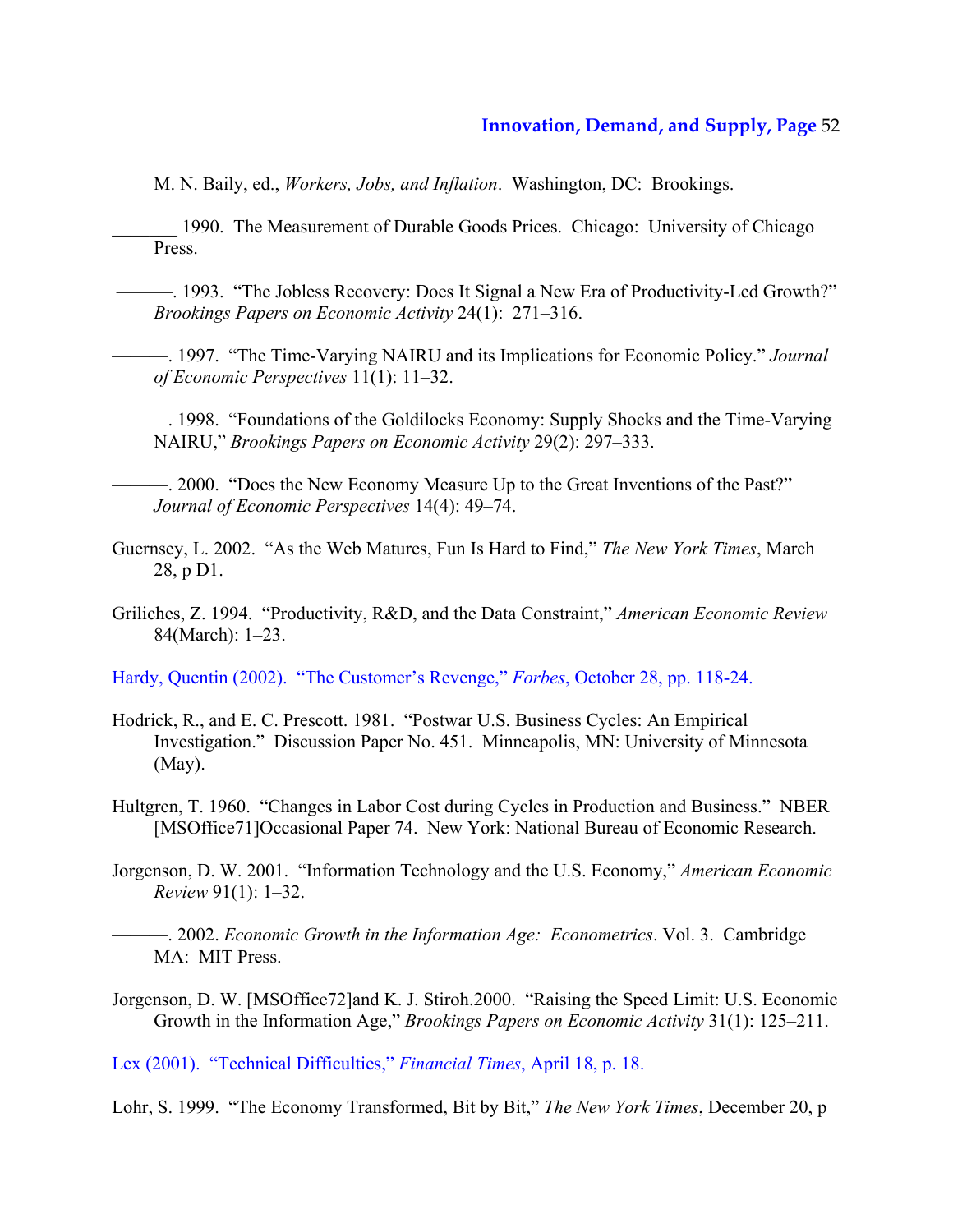C1.

- Markoff, J. 2002. "PC Makers Hit Speed Bumps; Being Faster May Not Matter," *The New York Times*, September 30, p C1.
- McWilliams, G., and P.-W. [MSOffice73]Tam. 2002. "Season Looks Gloomy for PCs," *Wall Street Journal*, October 17, p B4.
- Miller, R. 2001. "Too Much of Everything," *Business Week*, April 9: 28–30.
- Mossberg, W. 2001. "Decade Yields Dramatic Progress in Personal Technology," *Wall Street Journal*, October 25, p B1.
- *The New York Times*. "Small Employers Severely Cut Health Care," *The New York Times*, September 6, 2002, p C4.[MSOffice74]
- Noam, Eli (2002). Panel presentation in "Broadband: Opportunities and Challenges for the Telecommunications Industry," transcript of a Forum presented by the Economic Strategy Institute. Washington, D. C., Economic Strategy Institute, pp. 1-9.
- Nordhaus, W. D. 2002a. "The Recent Recession, the Current Recovery, and Stock Prices," *Brookings Papers on Economic Activity* 33(1): 199–220.

- Okun, A. M. 1962. "The Gap between Actual and Potential Output," *Proceedings of the American Statistical Association*, reprinted in Edmund S. Phelps, ed., *Problems of the Modern Economy*. New York: Norton, 1965.
- Oliner, S. D. and D. E. Sichel. 2000. "The Resurgence of Growth in the Late 1990s: Is Information Technology the Story?" *Journal of Economic Perspectives* 14(Fall): 3–22.
- ———. 2001. "The Resurgence of Growth in the Late 1990s: Is Information Technology the Story?" Updated presentation presented at the meetings of the American Economic Association, January 7.

———. 2002. "Information Technology and Productivity: Where Are We Now and Where Are We Going?" *Atlanta Federal Reserve Bank Review* (forthcoming).

- Reuters. 2002. "PC Sales Fail to Rev Up as School Starts," *Chicago Tribune*, September 9, p.  $C3$
- Sichel, D. E. 1997. *The Computer Revolution: An Economic Perspective*. Washington, DC:

<sup>———. 2002</sup>b. "Productivity Growth and the New Economy," *Brookings Papers on Economic Activity* 33(2): forthcoming.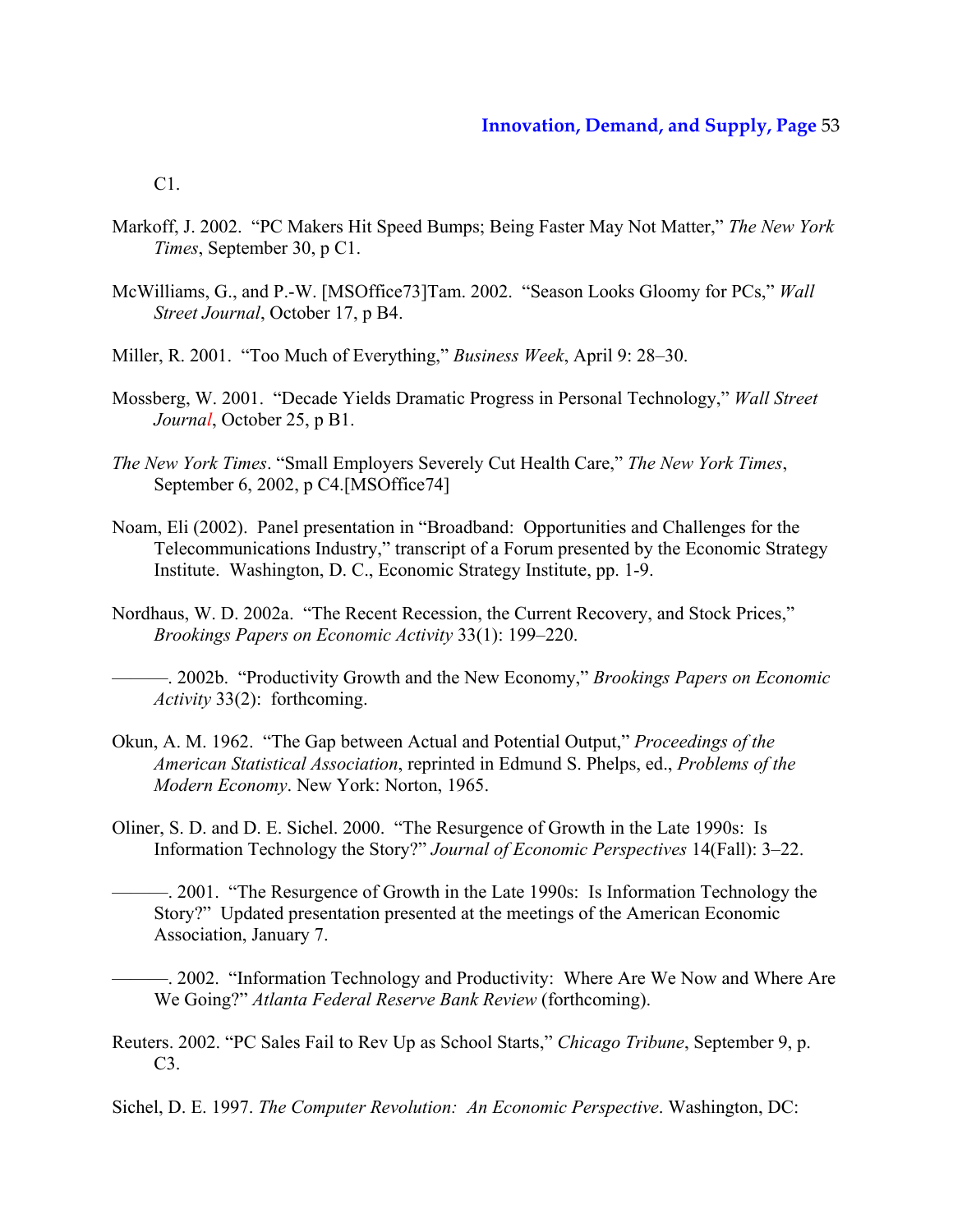Brookings.

- Sieling, M., B. Friedman, and M. Dumas. 2001. "Labor Productivity in the Retail Trade Industry, 1987–99," *Monthly Labor Review* (December): 3–14.
- Spurgeon, D. 2001. "Traditional Grocers Feel Vindicated by Webvan's Failure," *Wall Street Journal*, July 12, p B3.
- Tedeschi, B. 2001. "E-commerce Report," *The New York Times*, March 5, p C11.
- Thurm, S. 2001. "The Broader Slowdown Isn't the Only Cause of Tech Industry's Ills," *Wall Street Journal*, March 21, p A1.
- Triplett, J. E. and B. P. Bosworth. 2002. "Baumol's Disease Has Been Cured: IT and Multifactor Productivity in U.S. Services Industries," Paper [MSOffice75]presented at Brookings Workshop on Services Industry Productivity, Washington, D. C., May 17.[MSOffice76]
- van Ark, B. , R. Inklaar, and R. H. McGuckin 2002. "Changing Gear: Productivity, ICT and Service Industries: Europe and the United States," paper presented to Brookings Workshop on Services Industry Productivity, May 17.[MSOffice77]
- Wildstrom, Stephen H. (2001). "Buying a New PC? Not So Fast," *Business Week*, April 2, p. 26.
- Yang, Catherine (2002). "The Decision that could Reshape Telecom," *Business Week*, September 30, p. 86.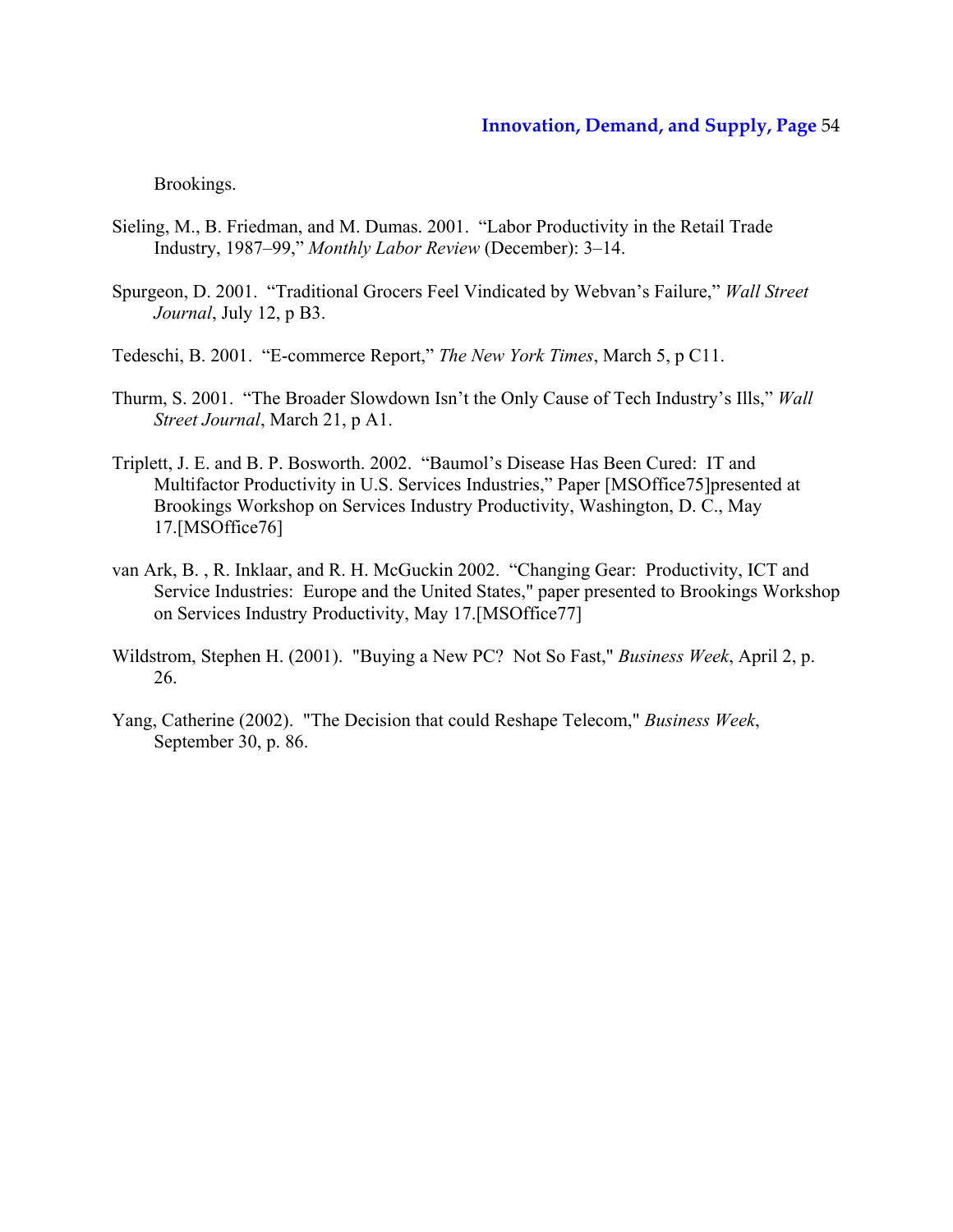# **Figure 1**



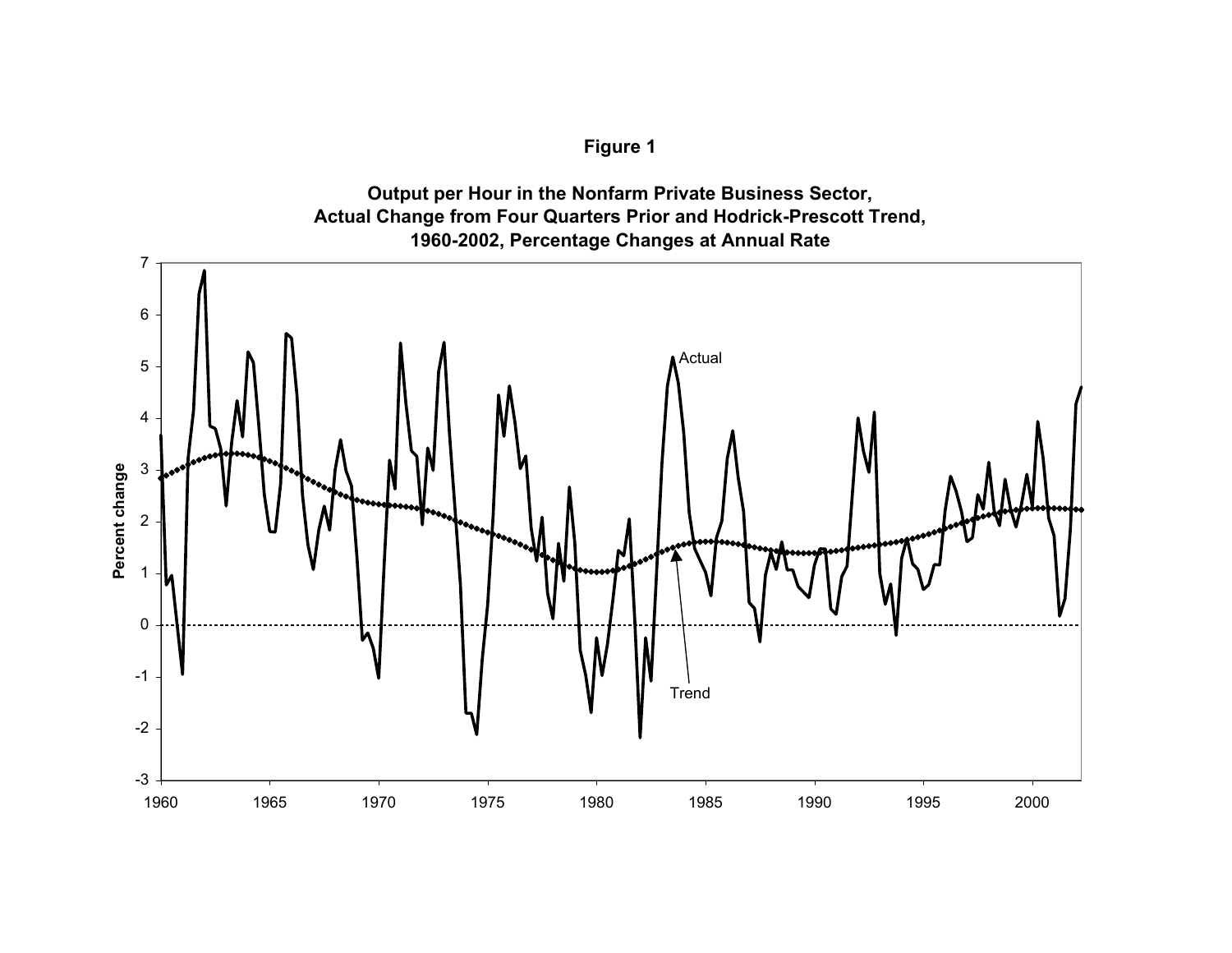



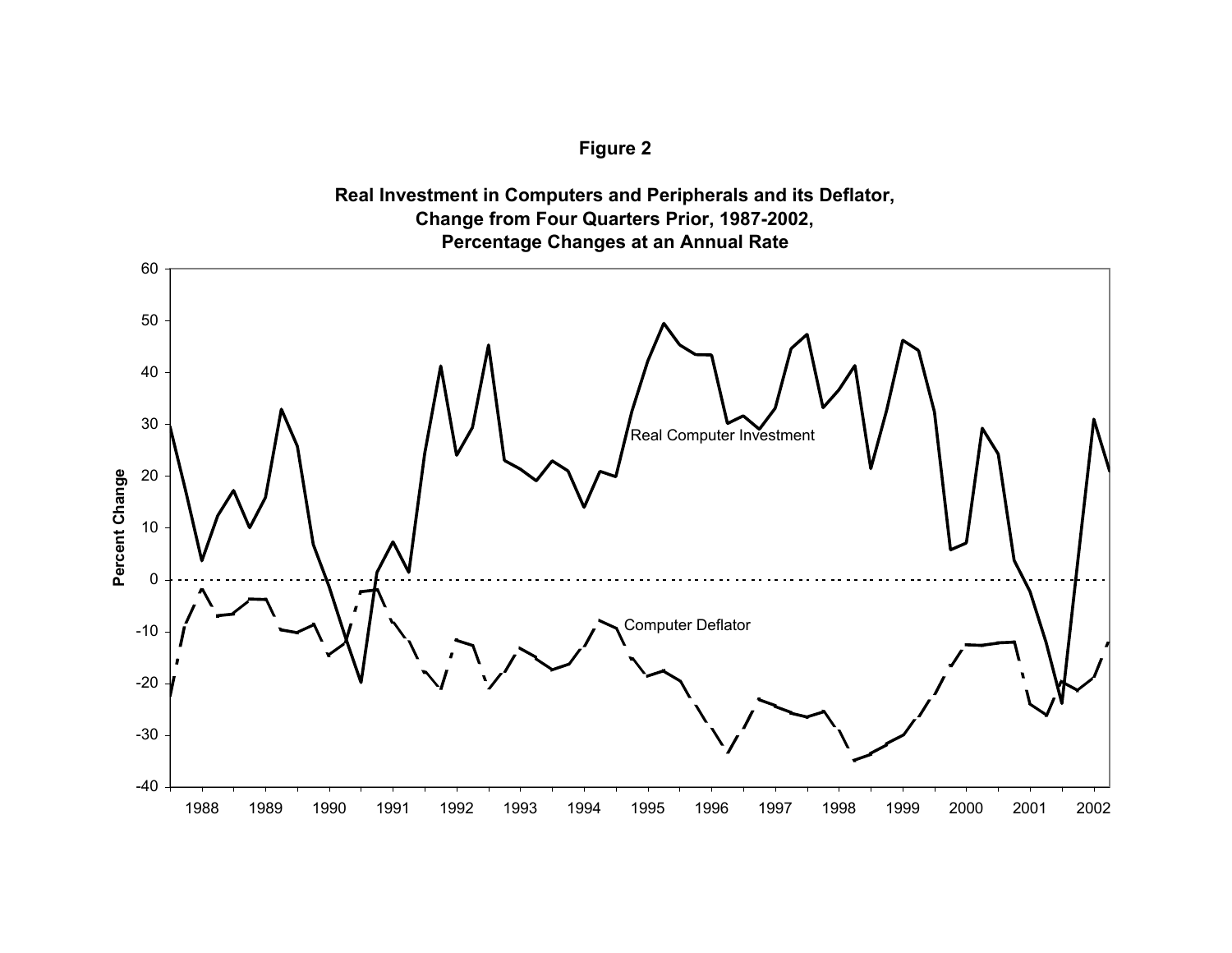



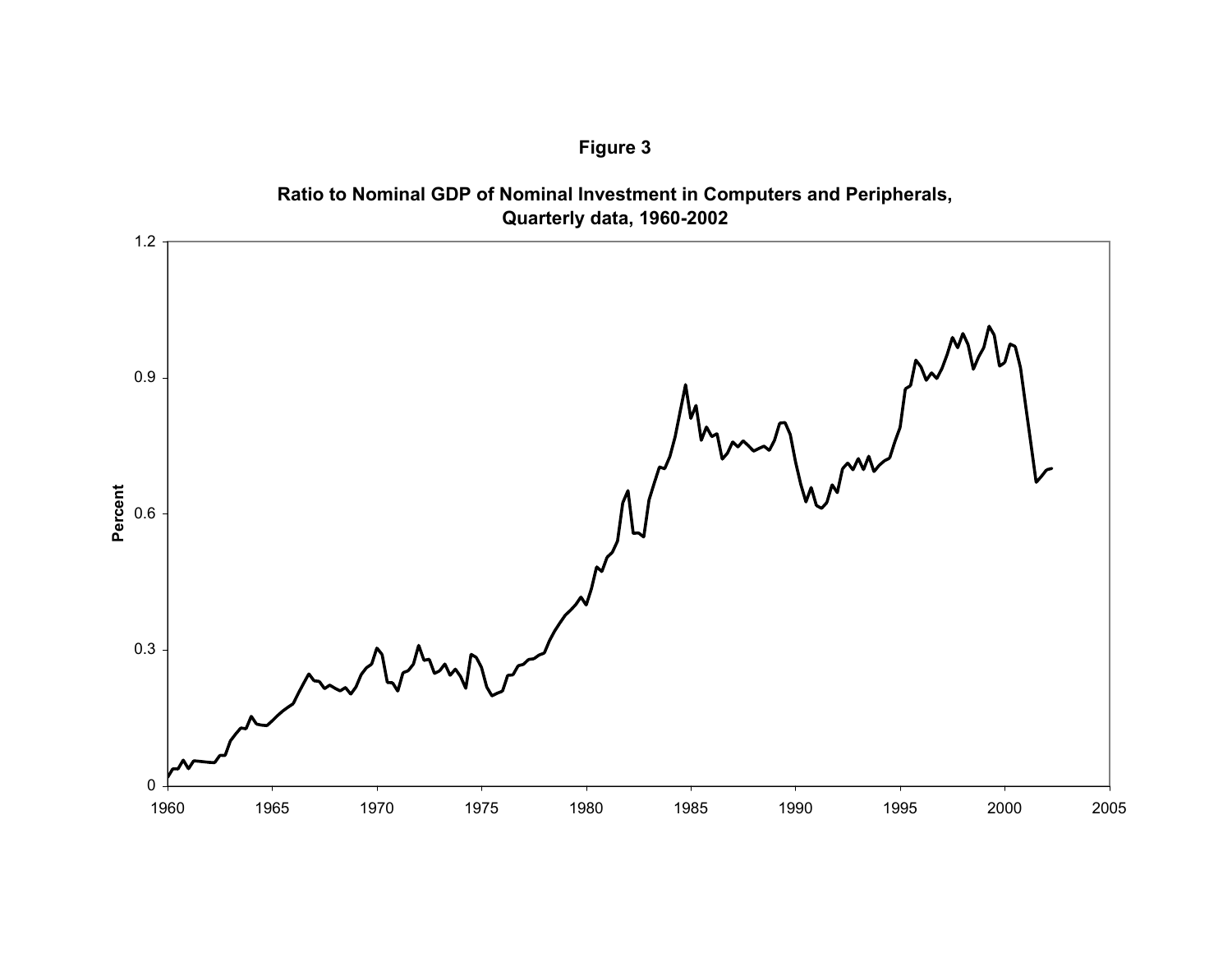



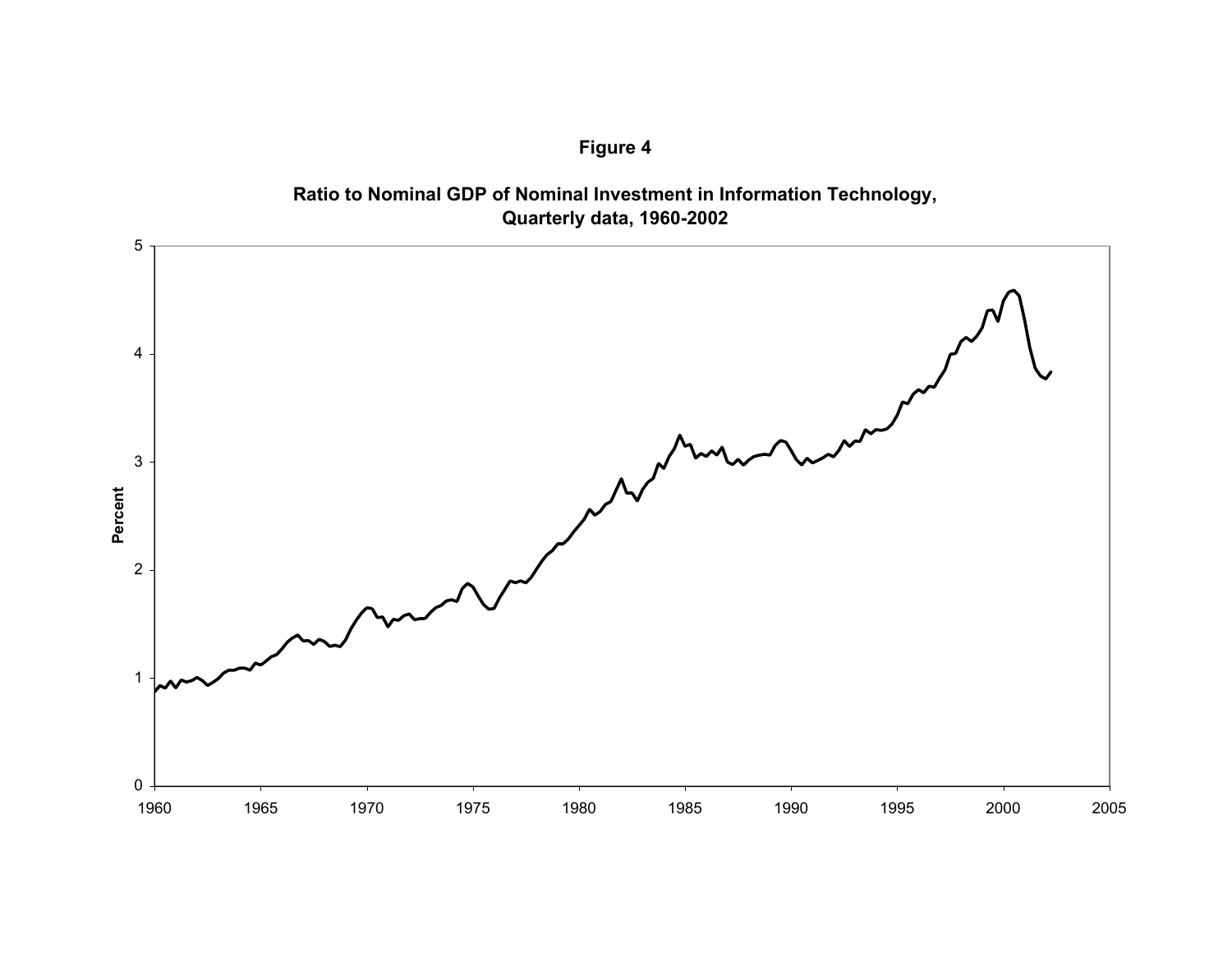**Figure 5**



**Household Saving Rate and Ratio of S&P500 Stock Market Index to Nominal GDP,**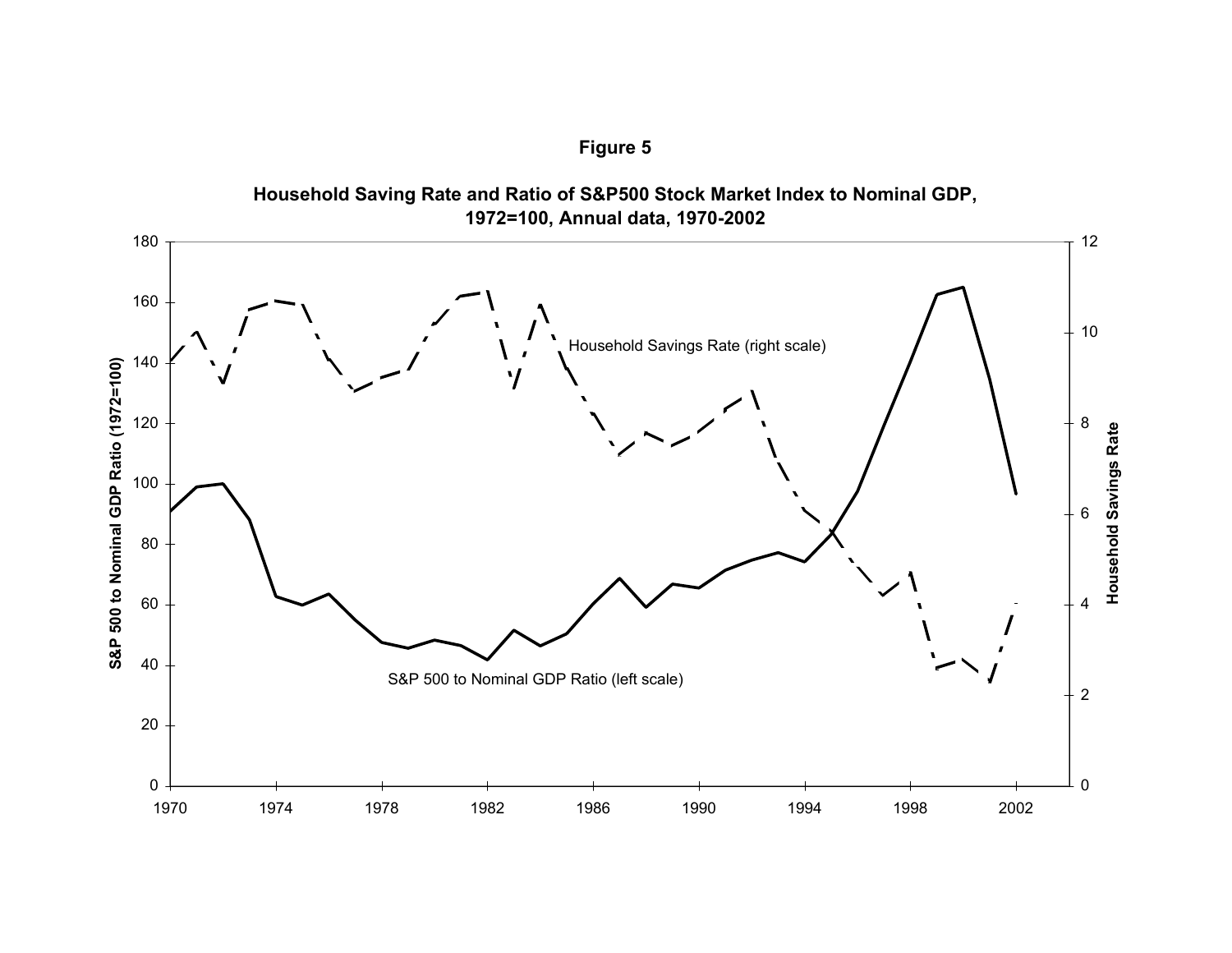

**Figure 6**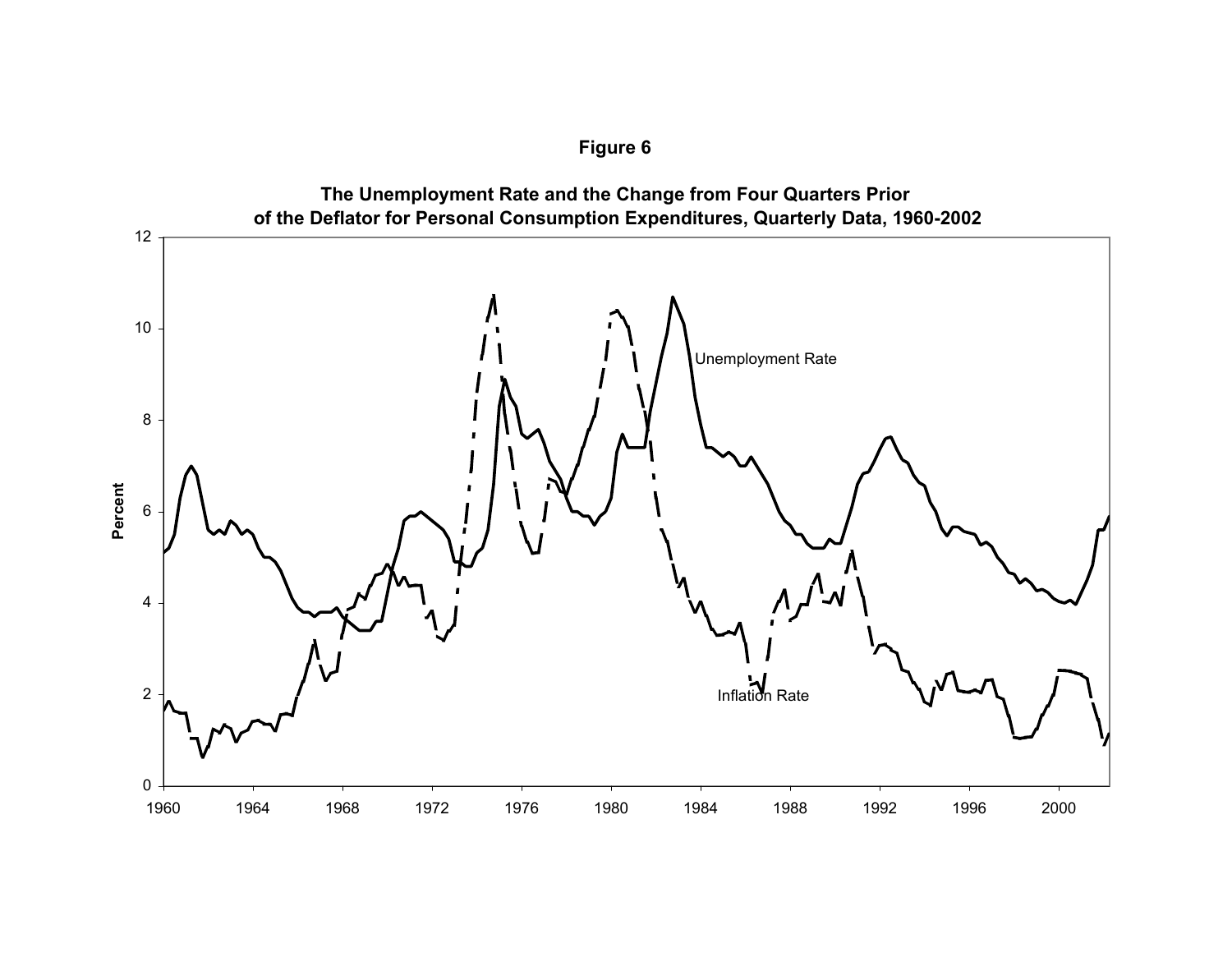

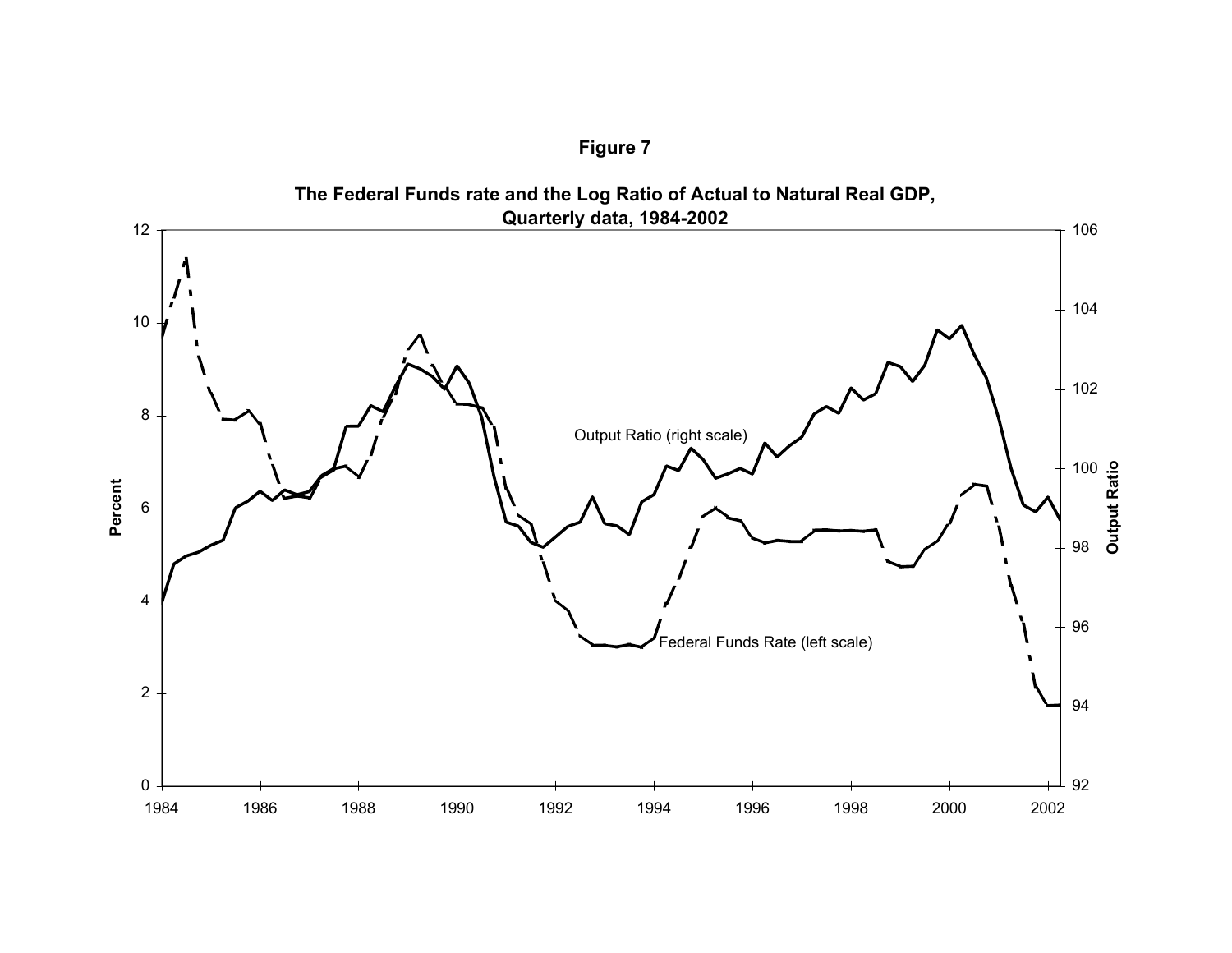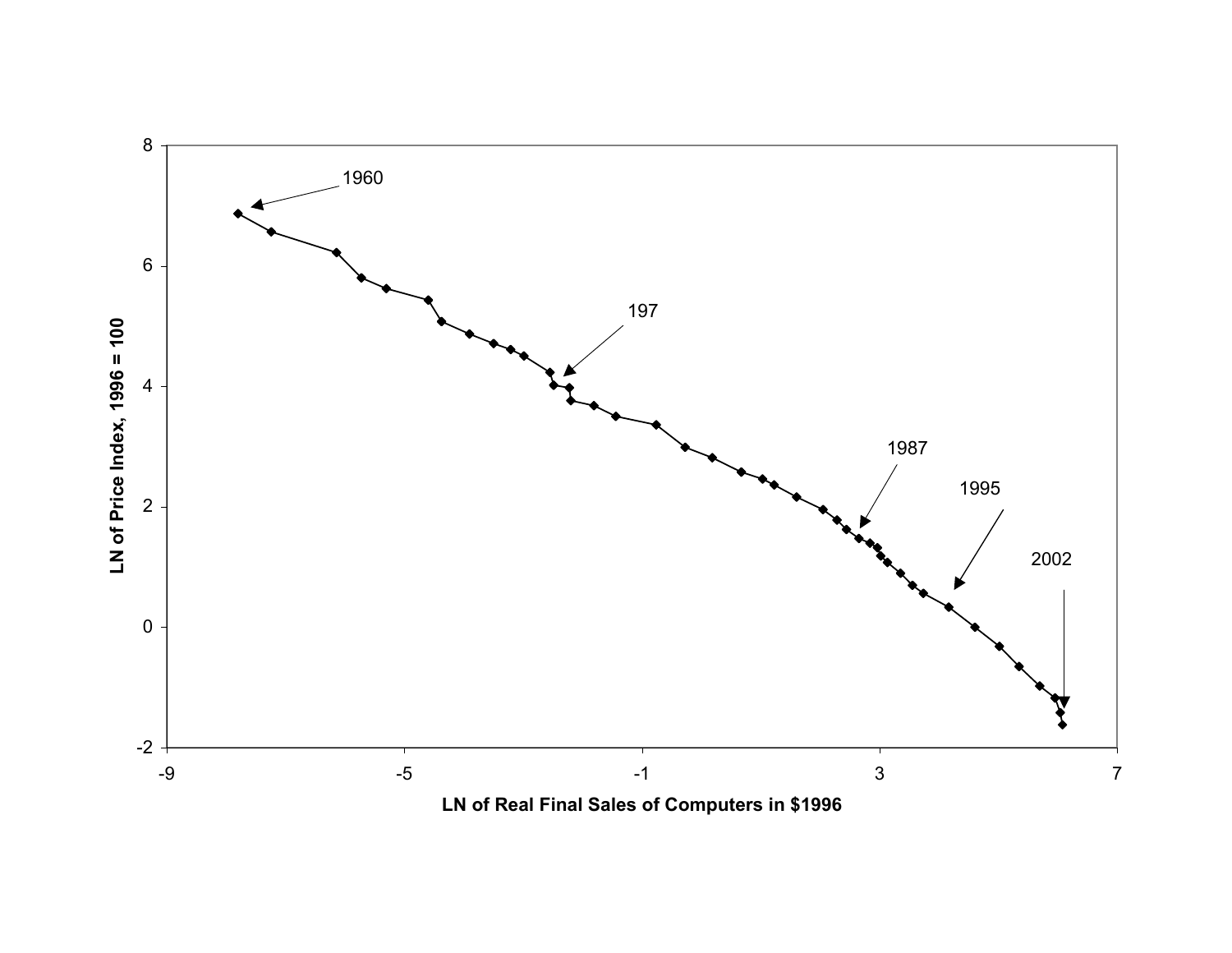| <b>Sector</b>            | 1950:Q2-<br>1972:Q2 | 1972:Q2-<br>1995:Q4 | 1995:Q4-<br>2002:Q2 | 1995Q4-<br>2000Q2 | 2000Q2-<br>2001Q3 | 2001Q3-<br>2002Q2 |
|--------------------------|---------------------|---------------------|---------------------|-------------------|-------------------|-------------------|
| Nonfarm Private Business | 2.66                | 1.42                | 2.53                | 2.59              | 0.68              | 5.46              |
| Manufacturing            | 2.56                | 2.60                | 3.95                | 4.47              | 1.11              | 5.93              |
| <b>Durables</b>          | 2.34                | 3.05                | 4.94                | 5.94              | 0.07              | 7.09              |
| <b>Nondurables</b>       | 2.97                | 1.95                | 2.85                | 2.94              | 2.11              | 4.22              |
| Nonfarm Nonmanufacturing | 2.64                | 1.00                | 2.05                | 2.04              | 0.98              | 5.31              |

# **Annual Growth Rates of Output per Hour, 1950-2002, Selected Sectors and Intervals, in Percent**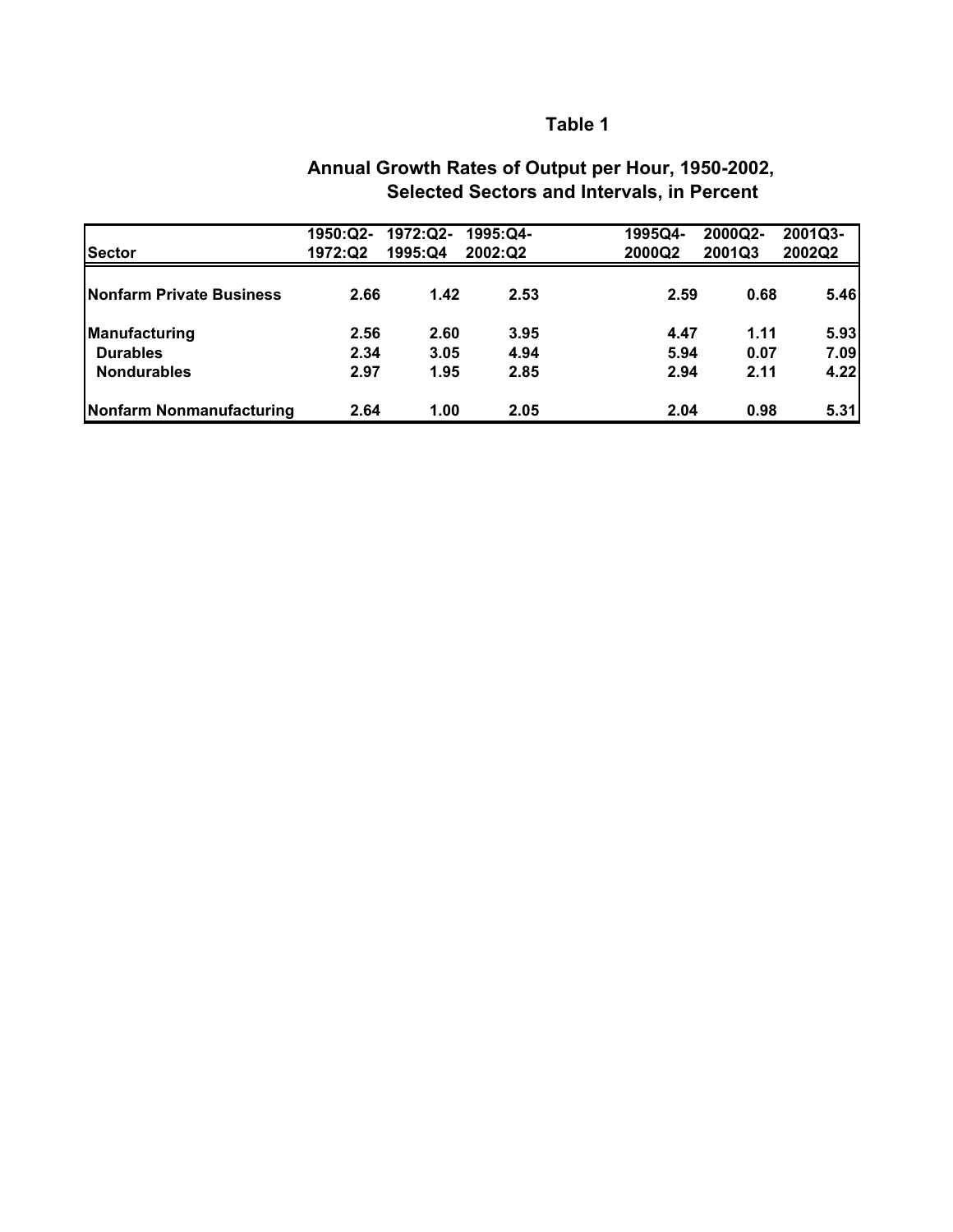# **Growth Rates of Output per Hour, Nonfarm Private Business Sector, Selected Intervals, 1955-2002**

| Interval          | <b>Actual</b><br>Growth | Trend<br>Growth | Cyclical<br><b>Effect</b> |  |
|-------------------|-------------------------|-----------------|---------------------------|--|
| 1955: Q4-1965: Q4 | 2.99                    | 2.90            | 0.09                      |  |
| 1965:Q4-1975:Q4   | 2.02                    | 2.25            | $-0.23$                   |  |
| 1975:Q4-1985:Q4   | 1.44                    | 1.33            | 0.11                      |  |
| 1985:Q4-1995:Q4   | 1.39                    | 1.54            | $-0.15$                   |  |
| 1995:Q4-2000:Q2   | 2.59                    | 2.15            | 0.44                      |  |
| 2000:Q2-2001:Q3   | 0.68                    | 2.25            | $-1.57$                   |  |
| 2001:Q3-2002:Q2   | 5.46                    | 2.22            | 3.24                      |  |

Sources: Actual growth from Bureau of Labor Statistics, trend growth estimed as a Hodrick-Prescott filter with a smoothing parameter of 6400. The same series is plotted in Figure 1.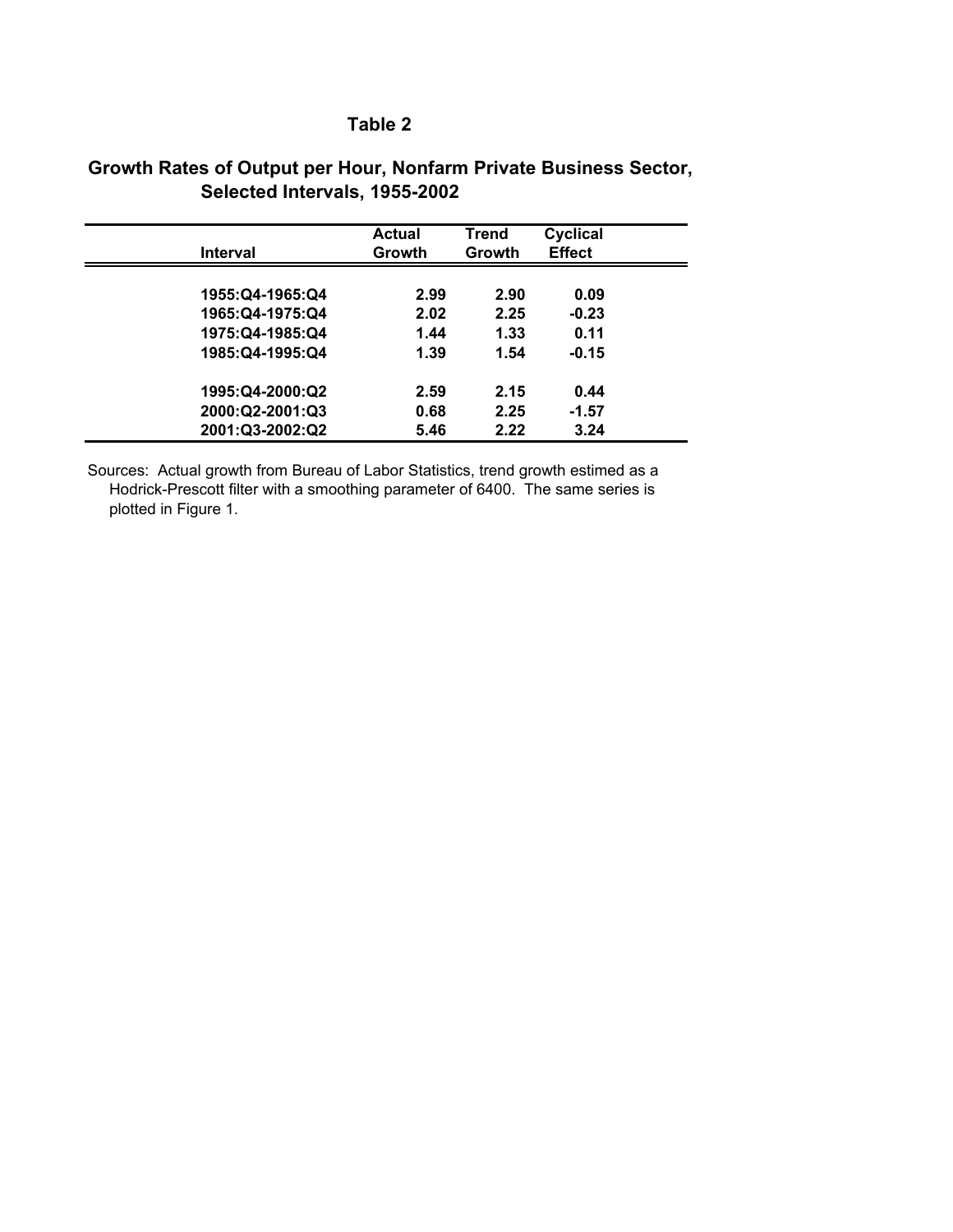# **Growth Rates of Output per Hour, Nonfarm Private Business Sector, Four Quarters at Start of Recovery and Next Eight Quarters**

| Interval        | <b>Initial Four</b><br>Quarters | <b>Next Eight</b><br><b>Quarters</b> |      |  |
|-----------------|---------------------------------|--------------------------------------|------|--|
| 1975:Q1-1976:Q1 |                                 | 4.63                                 | 0.99 |  |
| 1982:Q3-1983:Q3 |                                 | 5.19                                 | 1.58 |  |
| 1991:Q1-1992:Q1 |                                 | 4.01                                 | 1.15 |  |
| 2001:Q3-2002:Q2 |                                 | 5.46                                 | ???  |  |

Source: Bureau of Labor Statistics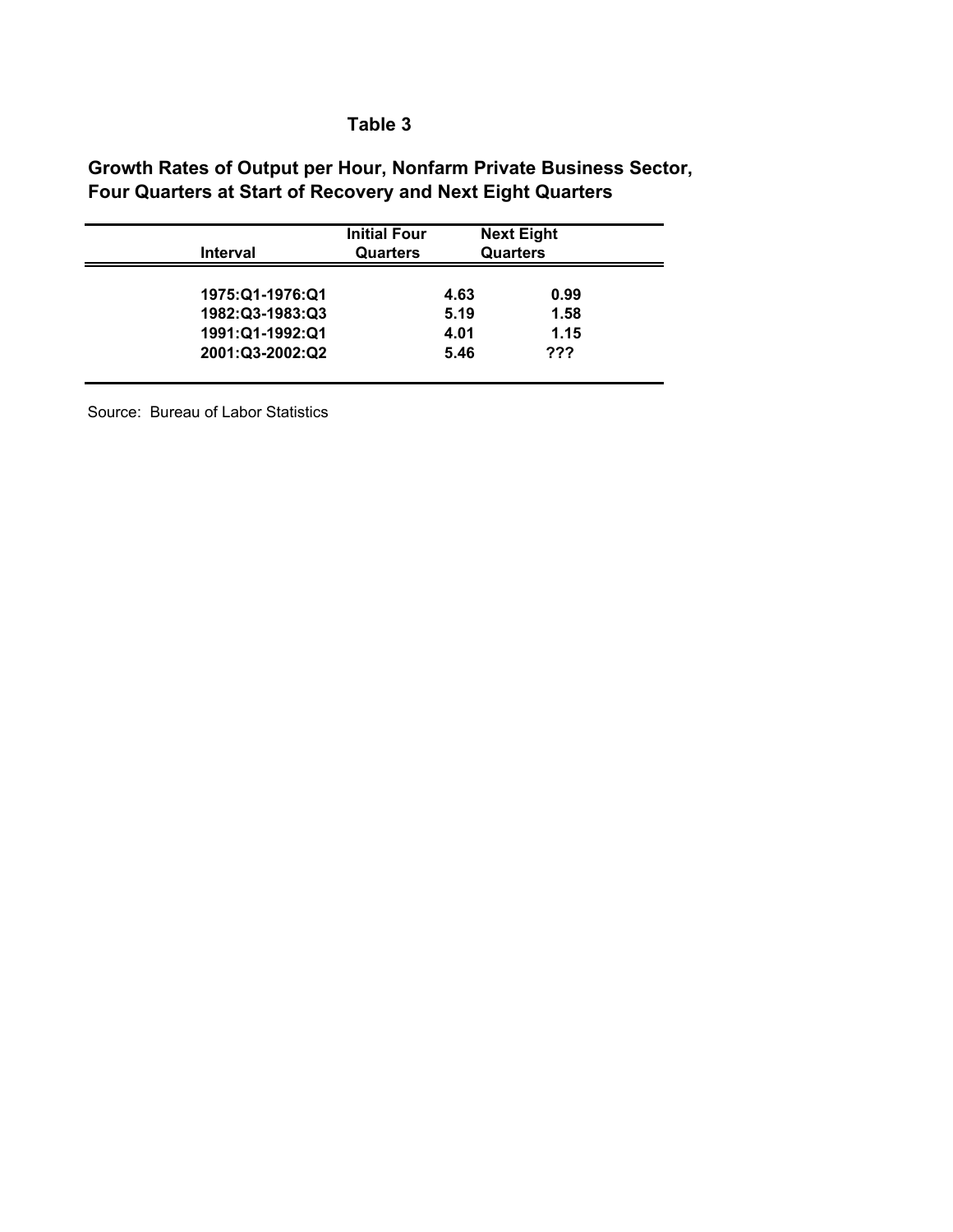# **Contributions to Growth in Labor Productivity by Source 1973-95 vs. 1995-2001 and post-1995 Growth Acceleration**

|                                       | 1973-<br>1995 | 1995-<br>2001 | <b>Post-1995</b><br>Change |  |
|---------------------------------------|---------------|---------------|----------------------------|--|
| <b>Labor Productivity</b>             | 1.40          | 2.25          | 0.85                       |  |
| <b>Contributions from:</b>            |               |               |                            |  |
| <b>Capital Deepening</b>              | 0.71          | 1.17          | 0.46                       |  |
| <b>Information Technology Capital</b> | 0.42          | 0.97          | 0.55                       |  |
| <b>Other Capital</b>                  | 0.30          | 0.20          | $-0.10$                    |  |
| <b>Labor Quality</b>                  | 0.27          | 0.25          | $-0.02$                    |  |
| <b>Multifactor Productivity</b>       | 0.42          | 0.83          | 0.41                       |  |
| <b>Information Technology Capital</b> | 0.30          | 0.73          | 0.43                       |  |
| <b>Other Sectors</b>                  | 0.12          | 0.10          | $-0.02$                    |  |
| <b>Memo: Total IT Contribution</b>    | 0.72          | 1.70          | 0.98                       |  |

Source: Unpublished update to Oliner and Sichel (2002), provided by the authors.